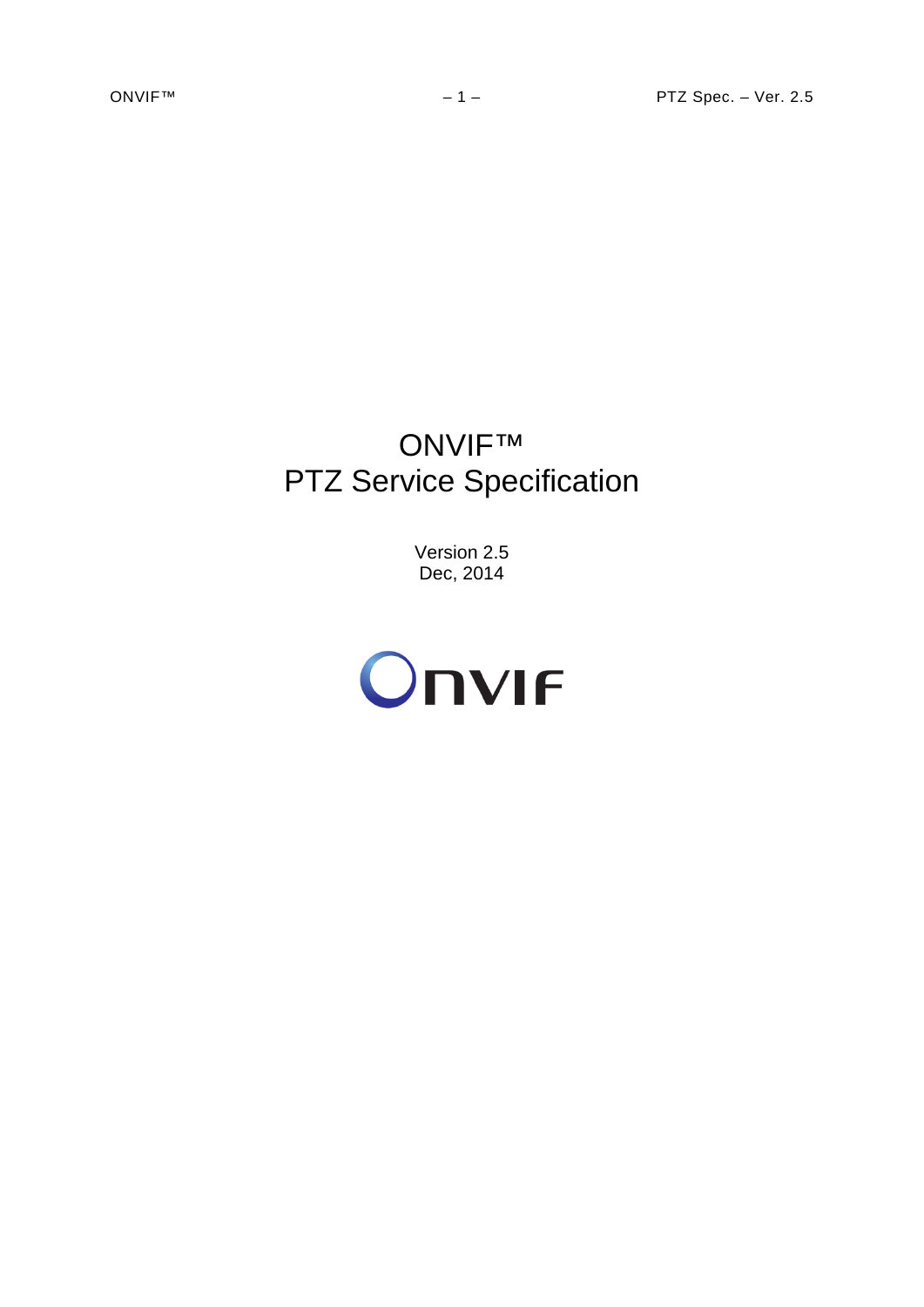2008-2014 by ONVIF: Open Network Video Interface Forum Inc.. All rights reserved.

Recipients of this document may copy, distribute, publish, or display this document so long as this copyright notice, license and disclaimer are retained with all copies of the document. No license is granted to modify this document.

THIS DOCUMENT IS PROVIDED "AS IS," AND THE CORPORATION AND ITS MEMBERS AND THEIR AFFILIATES, MAKE NO REPRESENTATIONS OR WARRANTIES, EXPRESS OR IMPLIED, INCLUDING BUT NOT LIMITED TO, WARRANTIES OF MERCHANTABILITY, FITNESS FOR A PARTICULAR PURPOSE, NON-INFRINGEMENT, OR TITLE; THAT THE CONTENTS OF THIS DOCUMENT ARE SUITABLE FOR ANY PURPOSE; OR THAT THE IMPLEMENTATION OF SUCH CONTENTS WILL NOT INFRINGE ANY PATENTS, COPYRIGHTS, TRADEMARKS OR OTHER RIGHTS.

IN NO EVENT WILL THE CORPORATION OR ITS MEMBERS OR THEIR AFFILIATES BE LIABLE FOR ANY DIRECT, INDIRECT, SPECIAL, INCIDENTAL, PUNITIVE OR CONSEQUENTIAL DAMAGES, ARISING OUT OF OR RELATING TO ANY USE OR DISTRIBUTION OF THIS DOCUMENT, WHETHER OR NOT (1) THE CORPORATION, MEMBERS OR THEIR AFFILIATES HAVE BEEN ADVISED OF THE POSSIBILITY OF SUCH DAMAGES, OR (2) SUCH DAMAGES WERE REASONABLY FORESEEABLE, AND ARISING OUT OF OR RELATING TO ANY USE OR DISTRIBUTION OF THIS DOCUMENT. THE FOREGOING DISCLAIMER AND LIMITATION ON LIABILITY DO NOT APPLY TO, INVALIDATE, OR LIMIT REPRESENTATIONS AND WARRANTIES MADE BY THE MEMBERS AND THEIR RESPECTIVE AFFILIATES TO THE CORPORATION AND OTHER MEMBERS IN CERTAIN WRITTEN POLICIES OF THE CORPORATION.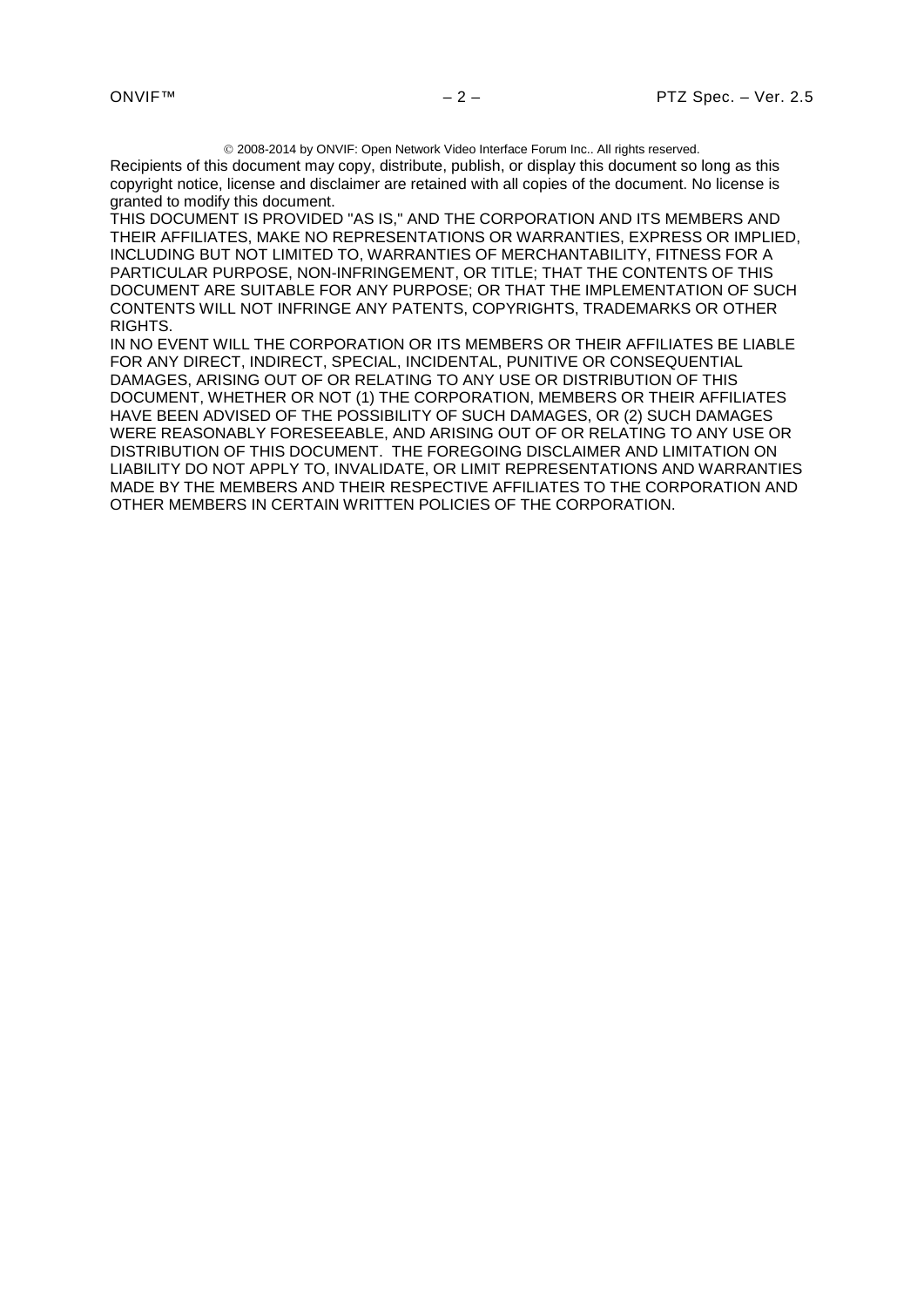# **CONTENTS**

| 1                       | <b>Scope</b>   |                              | 5 |
|-------------------------|----------------|------------------------------|---|
| $\mathbf{2}$            |                | <b>Normative references</b>  | 5 |
| $\overline{3}$          |                | <b>Terms and Definitions</b> | 5 |
|                         | 3.1            |                              |   |
|                         | 3.2            |                              |   |
| $\overline{\mathbf{4}}$ | Overview       |                              | 5 |
| 5                       | <b>Service</b> |                              | 7 |
|                         |                |                              |   |
|                         | 5.1            |                              |   |
|                         | 5.1.1<br>5.1.2 |                              |   |
|                         |                |                              |   |
|                         | 5.2            |                              |   |
|                         | 5.2.1<br>5.2.2 |                              |   |
|                         | 5.2.3          |                              |   |
|                         | 5.2.4          |                              |   |
|                         | 5.2.5          |                              |   |
|                         | 5.3            |                              |   |
|                         | 5.3.1          |                              |   |
|                         | 5.3.2          |                              |   |
|                         | 5.3.3          |                              |   |
|                         | 5.3.4          |                              |   |
|                         | 5.3.5          |                              |   |
|                         | 5.4            |                              |   |
|                         | 5.4.1          |                              |   |
|                         | 5.4.2          |                              |   |
|                         | 5.4.3<br>5.4.4 |                              |   |
|                         |                |                              |   |
|                         | 5.5            |                              |   |
|                         | 5.5.1          |                              |   |
|                         | 5.5.2          |                              |   |
|                         | 5.6            |                              |   |
|                         |                |                              |   |
|                         | 5.7            |                              |   |
|                         | 5.7.1          |                              |   |
|                         | 5.7.2          |                              |   |
|                         | 5.7.3          |                              |   |
|                         | 5.7.4          |                              |   |
|                         | 5.8            |                              |   |
|                         | 5.8.1          |                              |   |
|                         | 5.8.2<br>5.8.3 |                              |   |
|                         | 5.8.4          |                              |   |
|                         | 5.8.5          |                              |   |
|                         | 5.8.6          |                              |   |
|                         | 5.8.7          |                              |   |
|                         | 5.8.8          |                              |   |
|                         | 5.9            |                              |   |
|                         | 5.10           |                              |   |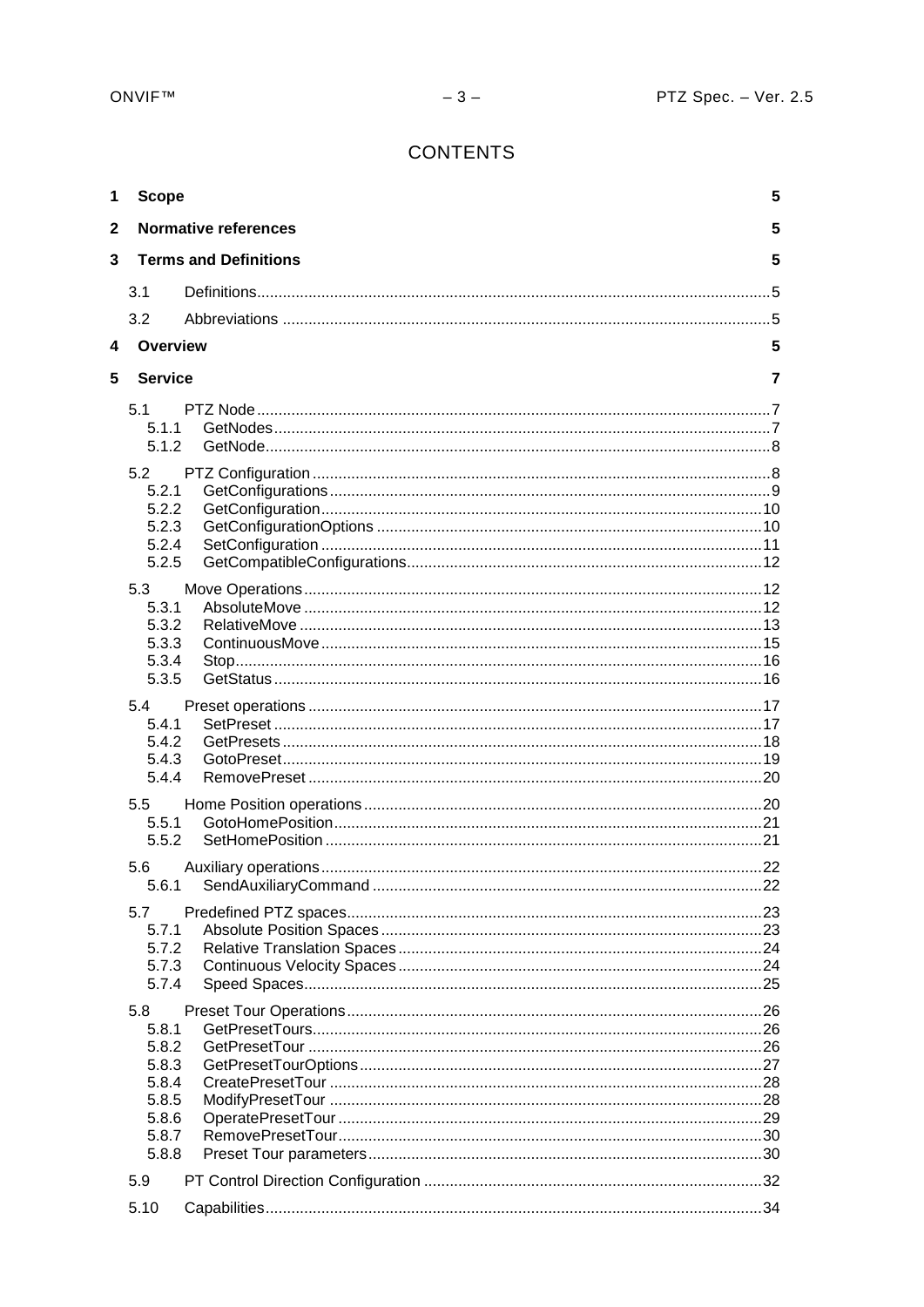| 5.11                                   |  |  |
|----------------------------------------|--|--|
| 5.11.1                                 |  |  |
| 5.11.2                                 |  |  |
| 5.11.3                                 |  |  |
| 5.11.4                                 |  |  |
| 5.11.5                                 |  |  |
| 5.11.6                                 |  |  |
| 5.11.7                                 |  |  |
| 5.11.8                                 |  |  |
| 5.11.9                                 |  |  |
| 5.11.10                                |  |  |
| 5.11.11                                |  |  |
| 5.11.12                                |  |  |
| 5.11.13                                |  |  |
| 5.11.14                                |  |  |
| 5.11.15                                |  |  |
| 5.11.16                                |  |  |
| 5.11.17                                |  |  |
| 5.11.18                                |  |  |
| 5.11.19                                |  |  |
| 5.11.20                                |  |  |
| 5.11.21                                |  |  |
| 5.11.22                                |  |  |
| 5.11.23                                |  |  |
| 5.11.24                                |  |  |
| 5.11.25                                |  |  |
| 5.11.26                                |  |  |
| 5.11.27                                |  |  |
| 5.11.28                                |  |  |
| 5.11.29                                |  |  |
| 5.11.30                                |  |  |
| 5.11.31                                |  |  |
| 5.12                                   |  |  |
| 5.12.1                                 |  |  |
| 5.12.2                                 |  |  |
|                                        |  |  |
| 5.13                                   |  |  |
| <b>Annex A. Revision History</b><br>51 |  |  |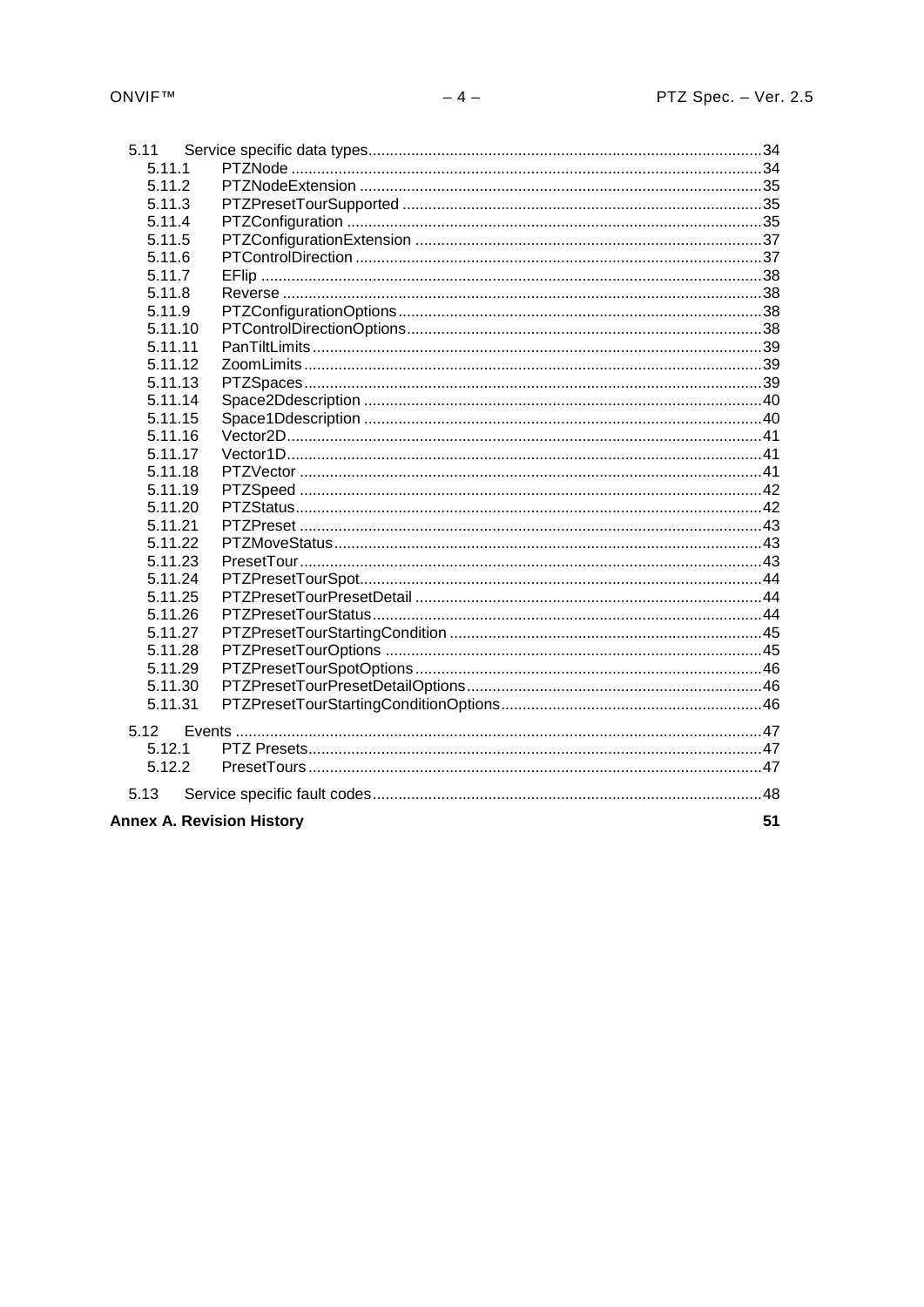# <span id="page-4-0"></span>**1 Scope**

This document defines the web service interface for configuration and operation of pan tilt zoom controllers.. Additionally the associated events are defined.

Web service usage is outside of the scope of this document. Please refer to the ONVIF core specification.

# <span id="page-4-1"></span>**2 Normative references**

ONVIF Core Specification

[<http://www.onvif.org/specs/core/ONVIF-Core-Specification-v220.pdf>](http://www.onvif.org/specs/core/ONVIF-Core-Specification-v220.pdf) ONVIF Media Service Specification [<http://www.onvif.org/specs/srv/media/ONVIF-Media-Service-Spec-v220.pdf>](http://www.onvif.org/specs/srv/media/ONVIF-Media-Service-Spec-v220.pdf) ONVIF PTZ Coordinate Spaces ONVIF PTZ Coordinate Spaces White Paper [<http:/www.onvif.org/Portals/0/documents/whitepapers/ONVIF\\_PTZ\\_coordinate\\_spaces.pdf>](http://www.onvif.org/Portals/0/documents/whitepapers/ONVIF_PTZ_coordinate_spaces.pdf)

# <span id="page-4-2"></span>**3 Terms and Definitions**

<span id="page-4-3"></span>

| <b>Definitions</b><br>3.1 |  |
|---------------------------|--|
|---------------------------|--|

| Digital PTZ         | Function that diminishes or crops an image to adjust the image position and ratio.                         |
|---------------------|------------------------------------------------------------------------------------------------------------|
| <b>Optical zoom</b> | Changes the focal length (angle of view) for the device by moving the zoom lens in the<br>camera's optics. |
| <b>PTZ</b> node     | Low-level PTZ entity that maps to the PTZ device and its capabilities.                                     |

#### <span id="page-4-4"></span>**3.2 Abbreviations**

| <b>PTZ</b> | Pan/Tilt/Zoom   |
|------------|-----------------|
| E-Flip     | Electrical flip |

# <span id="page-4-5"></span>**4 Overview**

The PTZ model groups the possible movements of the PTZ unit into a Pan/Tilt component and into a Zoom component. To steer the PTZ unit, the service provides absolute move, relative move and continuous move operations. Different coordinate systems and units are used to feed these operations.

The PTZ service provides an AbsoluteMove operation to move the PTZ device to an absolute position. The service expects the absolute position as an argument referencing an absolute coordinate system. The speed of the Pan/Tilt movement and the Zoom movement can be specified optionally. Speed values are positive scalars and do not contain any directional information. It is not possible to specify speeds for Pan and Tilt separately without knowledge about the current position. This approach to specifying a desired position generally produces a non-smooth and non-intuitive action.

A RelativeMove operation is introduced by the PTZ service in order to steer the dome relative to the current position, but without the need to know the current position. The operation expects a positional translation as an argument referencing a relative coordinate system. This specification distinguishes between relative and absolute coordinate systems, since there are cases where no absolute coordinate system exists for a well-defined relative coordinate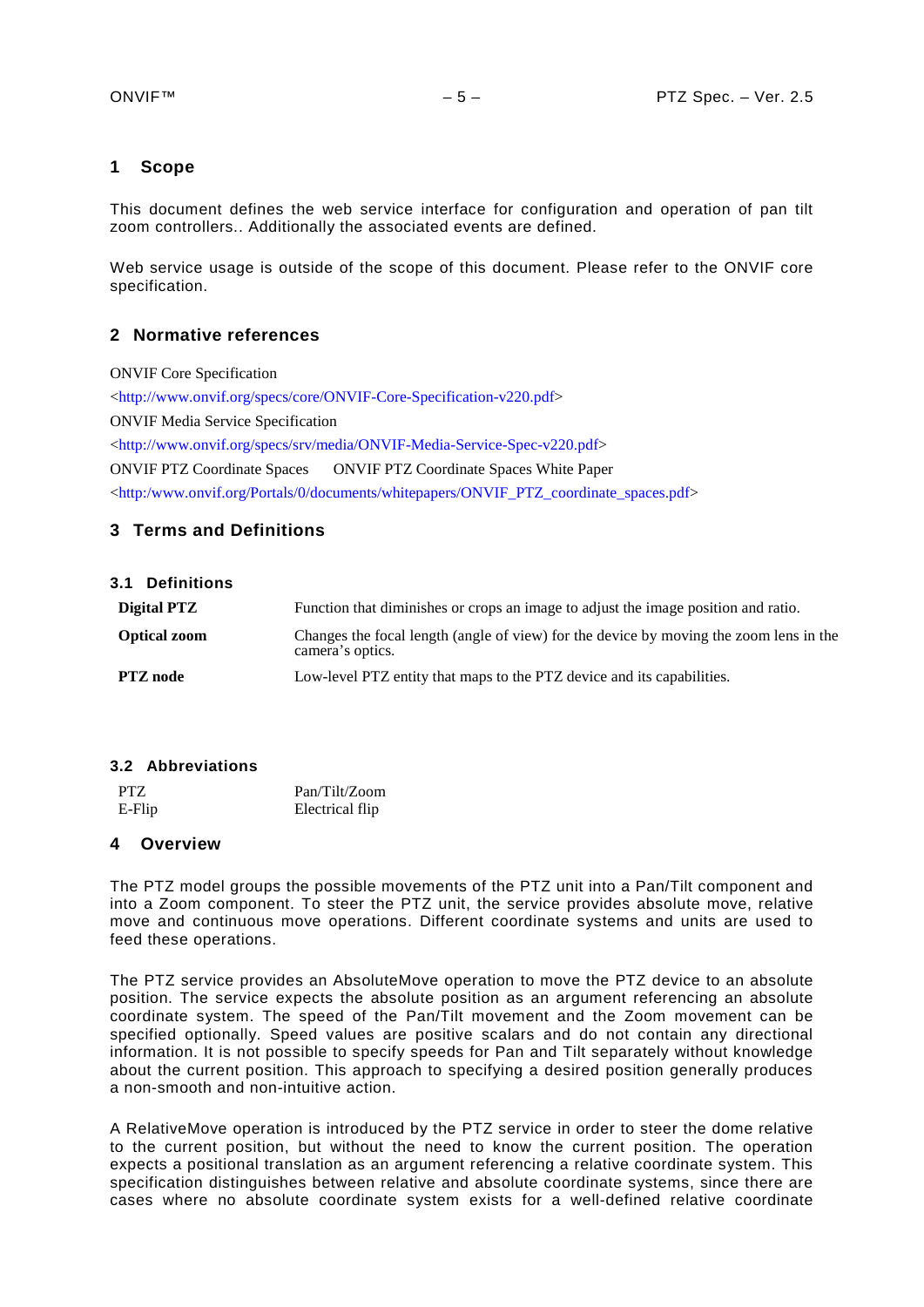system. An optional speed argument can be added to the RelativeMove operation with the same meaning as for the AbsoluteMove operation.

Finally, the PTZ device can be moved continuously via the ContinuousMove command in a certain direction with a certain speed. Thereby, a velocity vector represents both, the direction and the speed information. The latter is expressed by the length of the vector.

The Pan/Tilt and Zoom coordinates can be uniquely specified by augmenting the coordinates with appropriate space URIs. A space URI uniquely represents the underlying coordinate system. Section [5.7](#page-22-0) defines a standard set of coordinate systems. A PTZ Node shall implement these coordinate systems if the corresponding type of movement is supported by the PTZ Node. In many cases, the Pan/Tilt position is represented by pan and tilt angles in a spherical coordinate system. A digital PTZ, operating on a fixed megapixel camera, may express the camera's viewing direction by a pixel position on a static projection plane. Therefore, different coordinate systems are needed in this case in order to capture the physical or virtual movements of the PTZ device. These and other additional coordinate systems are defined in a separate document, *ONVIF PTZ Coordinate Spaces* white paper. Optionally, the PTZ Node may define its own device specific coordinate systems to enable clients to take advantage of the specific properties of this PTZ Node.

The PTZ Node description retrieved via the GetNode or GetNodes operation contains all coordinate systems supported by a specific PTZ Node. Each coordinate system belongs to one of the following groups:

- AbsolutePanTiltPositionSpace
- RelativePanTiltTranslationSpace
- ContinuousPanTiltVelocitySpace
- PanTiltSpeedSpace
- AbsoluteZoomPositionSpace
- RelativeZoomTranslationSpace
- ContinuousZoomVelocitySpace
- ZoomSpeedSpace

If the PTZ node does not support the coordinate systems of a certain group, the corresponding move operation will not be available for this PTZ node. For instance, if the list does not contain an AbsolutePanTiltPositionSpace, the AbsoluteMove operation shall fail when an absolute Pan/Tilt position is specified. The corresponding command section describes those spaces that are required for a specific move command.

WSDL for this service is specified in [http://www.onvif.org/onvif/ver20/ptz/wsdl/ptz.wsdl.](http://www.onvif.org/onvif/ver20/ptz/wsdl/ptz.wsdl)

| <b>Prefix</b> | <b>Namespace URI</b>                    |
|---------------|-----------------------------------------|
| env           | http://www.w3.org/2003/05/soap-envelope |
| ter           | http://www.onvif.org/ver10/error        |
| XS            | http://www.w3.org/2001/XMLSchema        |
| tt            | http://www.onvif.org/ver10/schema       |
| tptz          | http://www.onvif.org/ver20/ptz/wsdl     |

#### **Table 1: Referenced namespaces (with prefix)**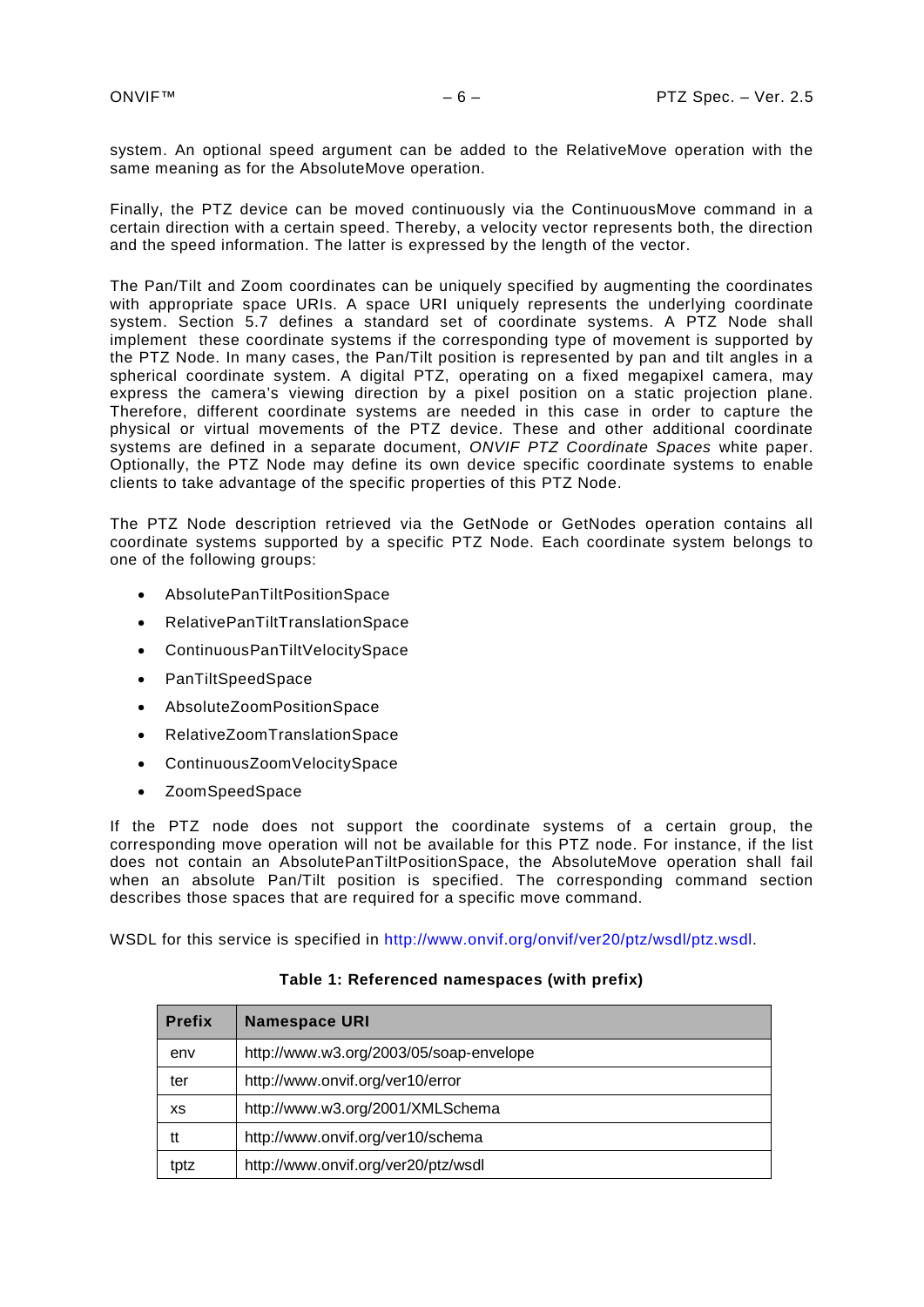# <span id="page-6-0"></span>**5 Service**

# <span id="page-6-1"></span>**5.1 PTZ Node**

A PTZ-capable device can have multiple PTZ nodes. The PTZ nodes may represent mechanical PTZ drivers, uploaded PTZ drivers or digital PTZ drivers. PTZ nodes are the lowest level entities in the PTZ control API and reflect the supported PTZ capabilities. The PTZ node is referenced either by its name or by its reference token. The PTZ Service does not provide operations to create or manipulate PTZ nodes.

The following properties shall be provided for all PTZ nodes:

- Token A unique identifier that is used to reference PTZ nodes.
- Name A name given by the installer.
- SupportedPTZSpaces A list of coordinate systems available for the PTZ node. For each Coordinate System, the PTZ node shall specify its allowed range.
- MaximumNumberOfPresets All preset operations shall be available for this PTZ node if one preset is supported.
- HomeSupported A boolean operator specifying the availability of a home position. If set to true, the Home Position Operations shall be available for this PTZ node.
- AuxiliaryCommands A list of supported Auxiliary commands. If the list is not empty, the Auxiliary Operations shall be available for this PTZ node. A device may use auxiliary commands that are described in Core Specification.
- MaximumNumberOfPresetTours Indicates number of preset tours that can be created. Required preset tour operations shall be available for this PTZ Node if one or more preset tour is supported.

# <span id="page-6-2"></span>**5.1.1 GetNodes**

A PTZ-capable device shall implement this operation and return all PTZ nodes available on the device.

| <b>GetNodes</b>                                               | Access Class: READ_MEDIA                                                                                             |
|---------------------------------------------------------------|----------------------------------------------------------------------------------------------------------------------|
| Message name                                                  | <b>Description</b>                                                                                                   |
| <b>GetNodesRequest</b>                                        | This is an empty message.                                                                                            |
| GetNodesResponse                                              | The response message contains a list of the existing PTZ Nodes on the<br>device.<br>tt:PTZNode PTZNode[0][unbounded] |
| <b>Fault codes</b>                                            | <b>Description</b>                                                                                                   |
| env:Receiver<br>ter:ActionNotSupported<br>ter:PTZNotSupported | PTZ is not supported by the device.                                                                                  |

#### **Table 2: GetNodes command**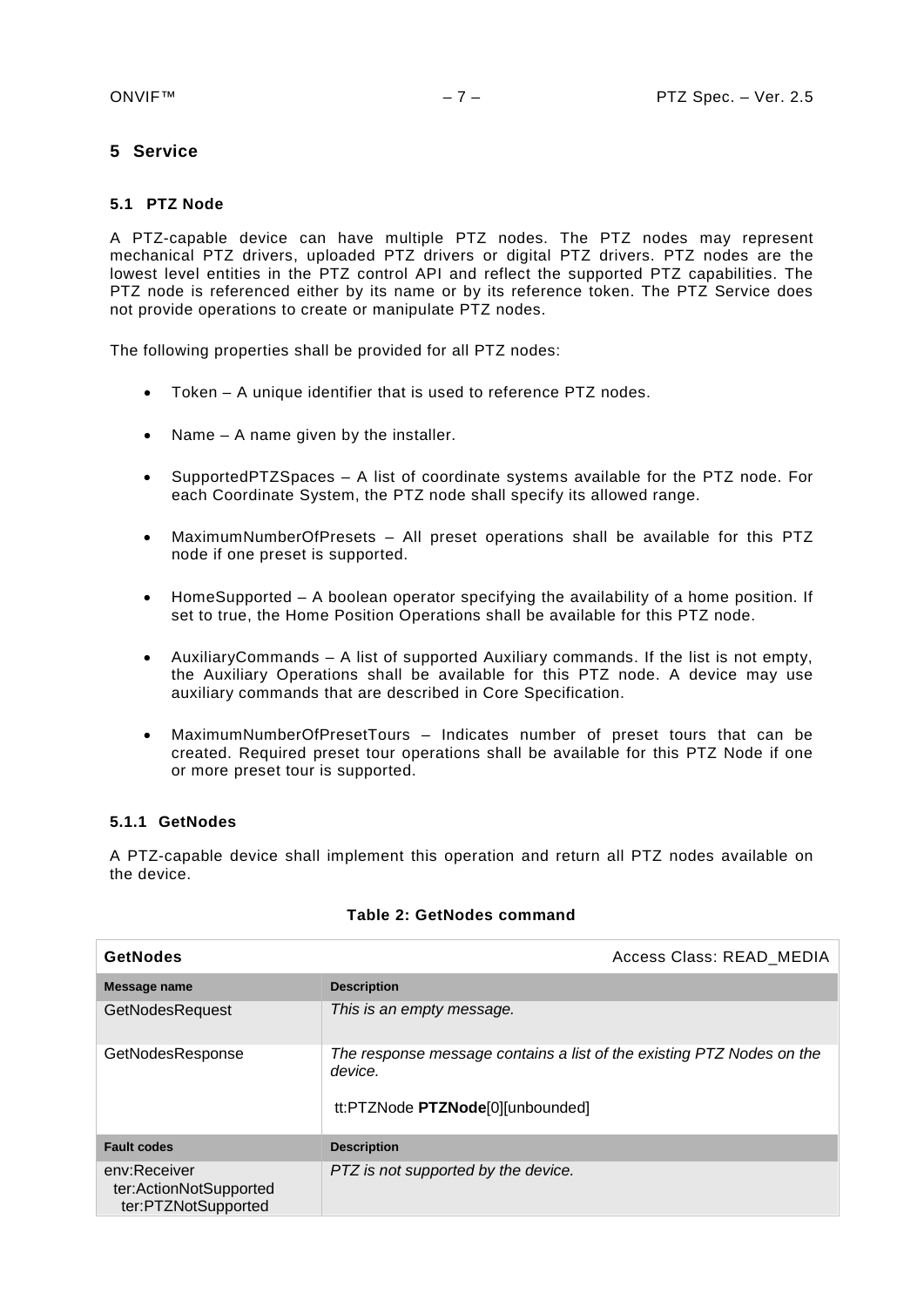# <span id="page-7-0"></span>**5.1.2 GetNode**

A PTZ-capable device shall implement the GetNode operation and return the properties of the requested PTZ node, if it exists. Otherwise, the device shall respond with an appropriate fault message.

|  |  |  | Table 3: GetNode command |
|--|--|--|--------------------------|
|--|--|--|--------------------------|

| GetNode                                                       | Access Class: READ MEDIA                                                                        |
|---------------------------------------------------------------|-------------------------------------------------------------------------------------------------|
| Message name                                                  | <b>Description</b>                                                                              |
| GetNodeRequest                                                | This message contains a reference to the requested PTZNode<br>tt:ReferenceToken NodeToken[1][1] |
| GetNodeResponse                                               | The PTZNode response message contains the requested PTZNode.<br>tt:PTZNode $PIZNode[1][1]$      |
| <b>Fault codes</b>                                            | <b>Description</b>                                                                              |
| env:Sender<br>ter:InvalidArgVal<br>ter:NoEntity               | No such PTZNode on the device                                                                   |
| env:Receiver<br>ter:ActionNotSupported<br>ter:PTZNotSupported | PTZ is not supported.                                                                           |

#### <span id="page-7-1"></span>**5.2 PTZ Configuration**

The PTZConfiguration contains a reference to the PTZ node in which it belongs. This reference cannot be changed by a client.

The following elements are part of the PTZ Configuration:

- PTZNodeToken A mandatory reference to the PTZ node that the PTZ Configuration belongs to.
- DefaultAbsolutePanTiltPositionSpace If the PTZ node supports absolute Pan/Tilt movements, it shall specify one Absolute Pan/Tilt Position Space as default.
- DefaultRelativePanTiltTranslationSpace If the PTZ node supports relative Pan/Tilt movements, it shall specify one RelativePan/Tilt Translation Space as default.
- DefaultContinuousPanTiltVelocitySpace If the PTZ node supports continuous Pan/Tilt movements, it shall specify one continuous Pan/Tilt velocity space as default.
- DefaultPanTiltSpeedSpace If the PTZ node supports absolute or relative movements, it shall specify one Pan/Tilt speed space as default.
- DefaultAbsoluteZoomPositionSpace If the PTZ node supports absolute zoom movements, it shall specify one absolute zoom position space as default.
- DefaultRelativeZoomTranslationSpace If the PTZ node supports relative zoom movements, it shall specify one relative zoom translation space as default.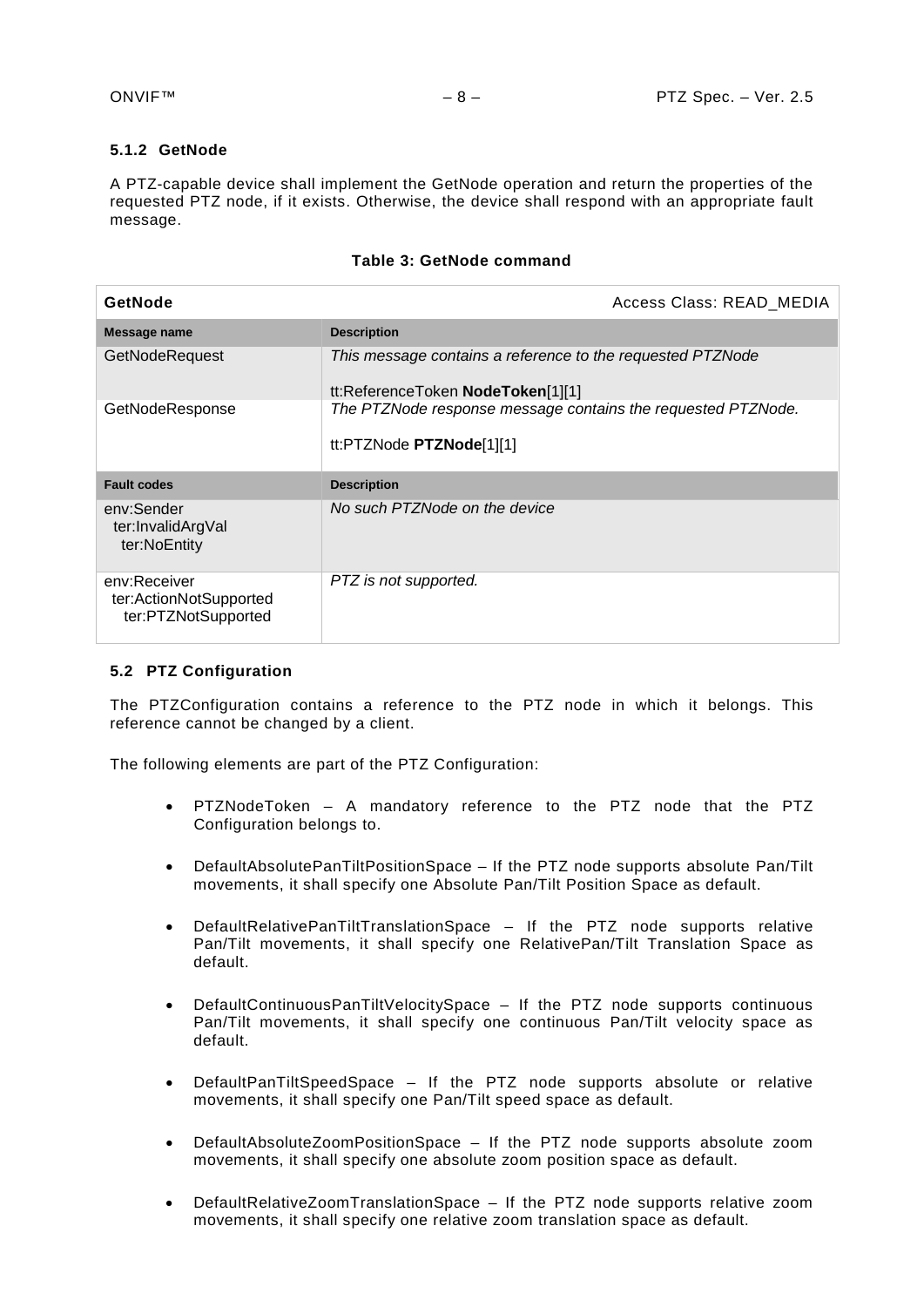- DefaultContinuousZoomVelocitySpace If the PTZ node supports continuous zoom movements, it shall specify one continuous zoom velocity space as default.
- DefaultPTZSpeed If the PTZ node supports absolute or relative PTZ movements, it shall specify corresponding default Pan/Tilt and Zoom speeds.
- DefaultPTZTimeout If the PTZ node supports continuous movements, it shall specify a default timeout, after which the movement stops.
- PanTiltLimits The Pan/Tilt limits element should be present for a PTZ node that supports an absolute Pan/Tilt. If the element is present it signals the support for configurable Pan/Tilt limits. If limits are enabled, the Pan/Tilt movements shall always stay within the specified range. The Pan/Tilt limits are disabled by setting the limits to –INF or +INF.
- ZoomLimits The zoom limits element should be present for a PTZ node that supports absolute zoom. If the element is present it signals the supports for configurable zoom limits. If limits are enabled the zoom movements shall always stay within the specified range. The Zoom limits are disabled by settings the limits to –INF and +INF.
- MoveRamp The optional acceleration ramp used by the device when moving.
- PresetRamp The optional acceleration ramp used by the device when recalling presets.
- PresetTourRamp The optional acceleration ramp used by the device when executing PresetTours.

The default position/translation/velocity spaces are introduced to allow clients sending move requests without the need to specify a certain coordinate system. The default speeds are introduced to control the speed of move requests (absolute, relative, preset), where no explicit speed has been set.

The allowed pan and tilt range for Pan/Tilt limits is defined by a two-dimensional space range that is mapped to a specific absolute Pan/Tilt position space. At least one Pan/Tilt position space is required by the PTZNode to support Pan/Tilt limits. The limits apply to all supported absolute, relative and continuous Pan/Tilt movements. The limits shall be checked within the coordinate system for which the limits have been specified. That means that even if movements are specified in a different coordinate system, the requested movements shall be transformed to the coordinate system of the limits where the limits can be checked. When a relative or continuous movements is specified, which would leave the specified limits, the PTZ unit has to move along the specified limits. The Zoom Limits have to be interpreted accordingly.

# <span id="page-8-0"></span>**5.2.1 GetConfigurations**

A PTZ-capable device shall return all available PTZConfigurations through the GetConfigurations operation.

| <b>GetConfigurations</b> |                           | Access Class: READ MEDIA |
|--------------------------|---------------------------|--------------------------|
| Message name             | <b>Description</b>        |                          |
| GetConfigurations        | This is an empty message. |                          |

#### **Table 4: GetConfigurations command**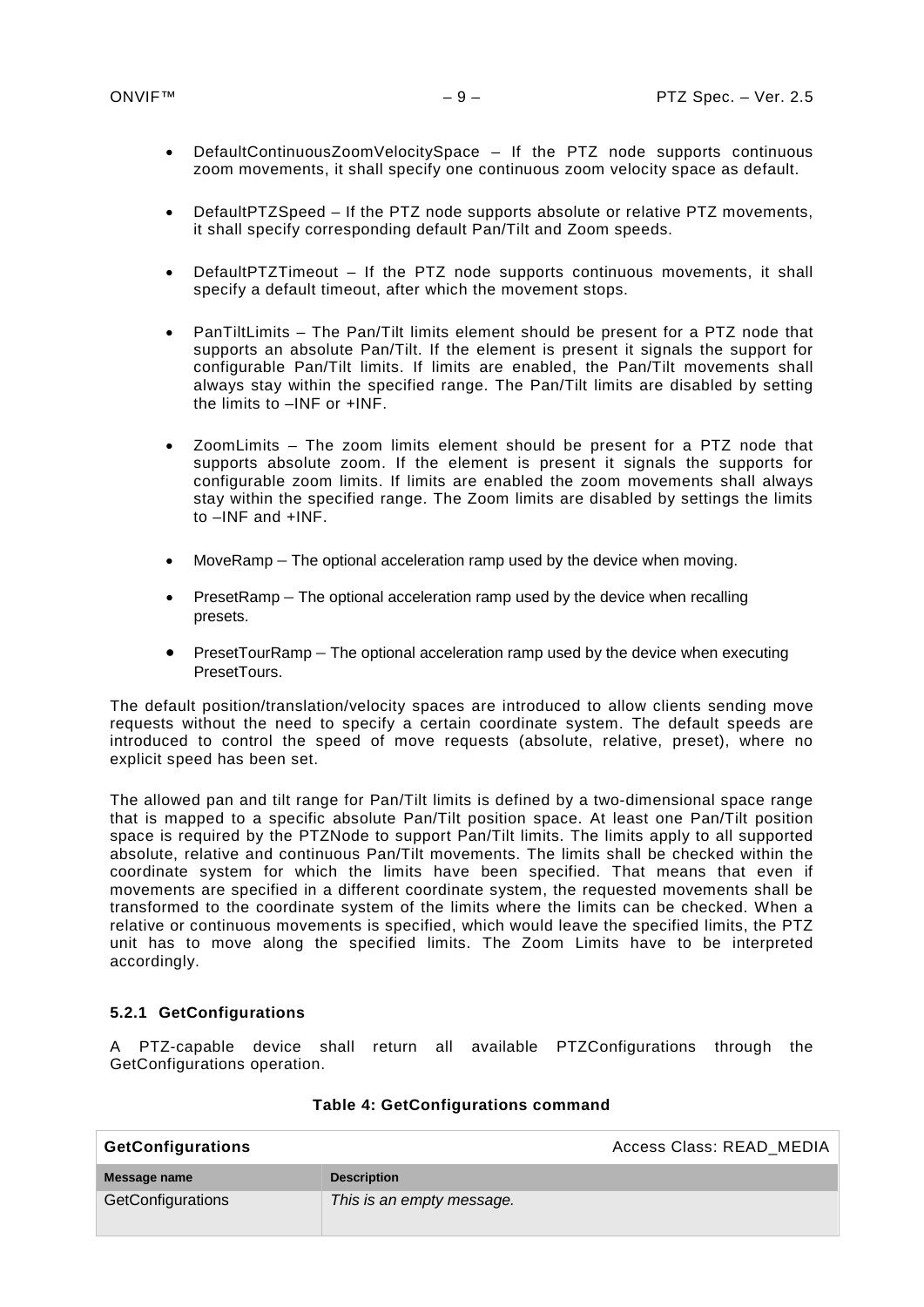| GetConfigurationsResponse                                      | The response contains all existing PTZConfigurations on the device.<br>tt:PTZConfiguration PTZConfiguration [0][unbounded] |
|----------------------------------------------------------------|----------------------------------------------------------------------------------------------------------------------------|
| <b>Fault codes</b>                                             | <b>Description</b>                                                                                                         |
| env: Receiver<br>ter:ActionNotSupported<br>ter:PTZNotSupported | PTZ is not supported.                                                                                                      |

# <span id="page-9-0"></span>**5.2.2 GetConfiguration**

A PTZ-capable device shall return the requested PTZ configuration, if it exists, through the GetConfiguration operation.

| GetConfiguration                                              | Access Class: READ MEDIA                                                                                           |
|---------------------------------------------------------------|--------------------------------------------------------------------------------------------------------------------|
| Message name                                                  | <b>Description</b>                                                                                                 |
| GetConfigurationRequest                                       | This message contains a reference to the requested PTZConfiguration.<br>Tt:ReferenceToken ConfigurationToken[1][1] |
| GetConfigurationResponse                                      | The response contains the requested PTZConfiguration<br>tt:PTZConfiguration PTZConfiguration [1][1]                |
| <b>Fault codes</b>                                            | <b>Description</b>                                                                                                 |
| env:Sender<br>ter: InvalidArgVal<br>ter:NoConfig              | The requested configuration does not exist.                                                                        |
| Env:Receiver<br>ter:ActionNotSupported<br>ter:PTZNotSupported | PTZ is not supported by the device.                                                                                |

# **Table 5: GetConfiguration command**

# <span id="page-9-1"></span>**5.2.3 GetConfigurationOptions**

A PTZ-capable device shall implement the GetConfigurationOptions operation. It returns the list of supported coordinate systems including their range limitations. Therefore, the options MAY differ depending on whether the PTZ configuration is assigned to a profile(see ONVIF Media Service Specification) containing a VideoSourceConfiguration. In that case, the options may additionally contain coordinate systems referring to the image coordinate system described by the VideoSourceConfiguration. Each listed coordinate system belongs to one of the groups listed in Section [4.](#page-4-5) If the PTZ node supports continuous movements, it shall return a timeout range within which timeouts are accepted by the PTZ node.

| <b>GetConfigurationOptions</b>      |                                                                                                      | Access Class: READ_MEDIA |
|-------------------------------------|------------------------------------------------------------------------------------------------------|--------------------------|
| Message name                        | <b>Description</b>                                                                                   |                          |
| GetConfigurationOptions-<br>Request | This message contains a token to a PTZ configuration.                                                |                          |
|                                     | <b>Configuration Token</b> specifies an existing configuration that the options<br>are intended for. |                          |
|                                     | tt:ReferenceToken ConfigurationToken [1][1]                                                          |                          |

# **Table 6: GetConfigurationOptions command**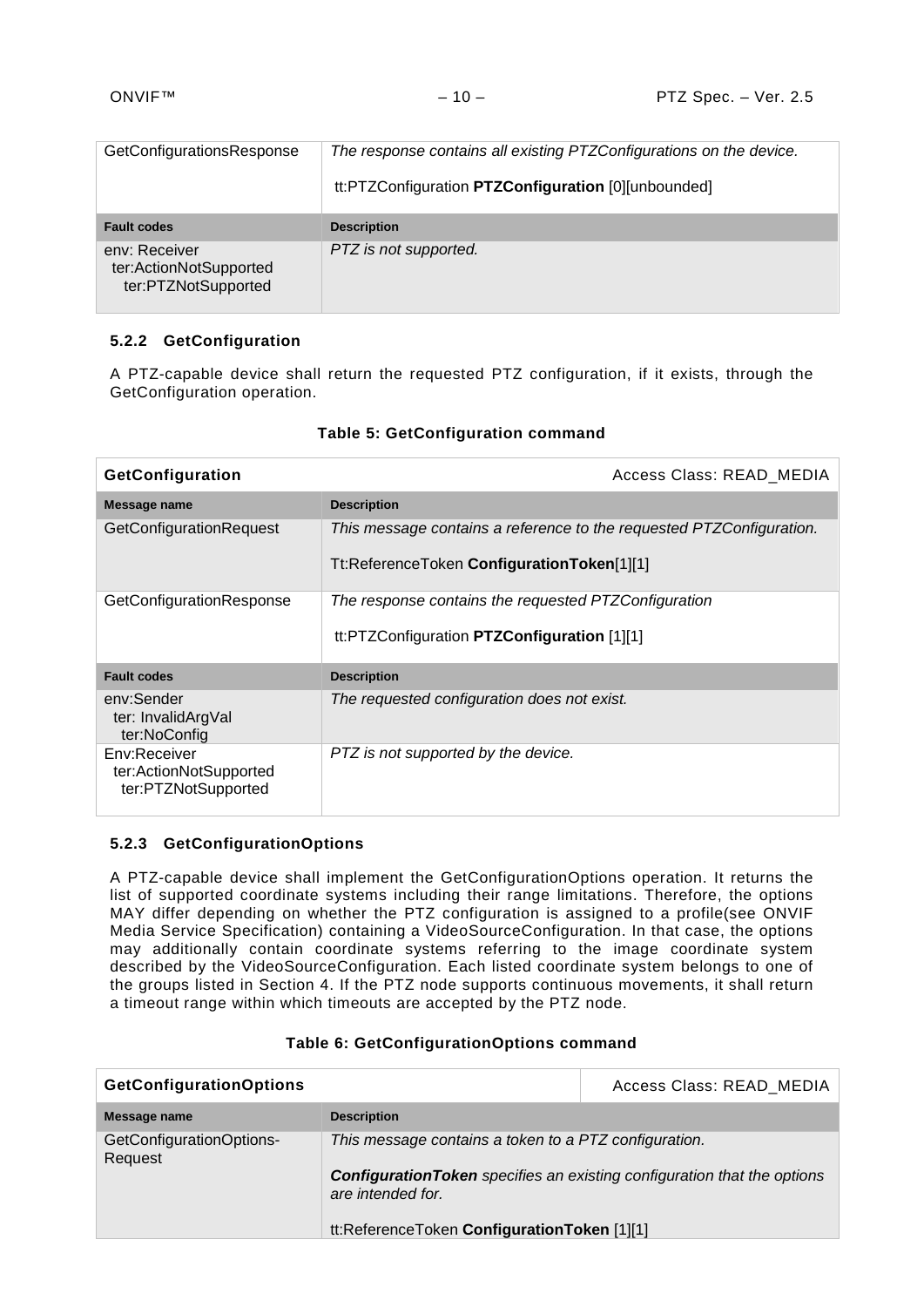'n

| GetConfigurationOptions-<br>Response                           | This message contains the PTZ configuration options.<br>tt:PTZConfigurationOptions PTZConfigurationOptions[1][1] |
|----------------------------------------------------------------|------------------------------------------------------------------------------------------------------------------|
| <b>Fault codes</b>                                             | <b>Description</b>                                                                                               |
| env:Sender<br>ter:InvalidArgVal<br>ter:NoConfig                | The requested configuration does not exist.                                                                      |
| Env: Receiver<br>ter:ActionNotSupported<br>ter:PTZNotSupported | PTZ is not supported.                                                                                            |

# <span id="page-10-0"></span>**5.2.4 SetConfiguration**

A PTZ-capable device shall implement the SetConfiguration operation. The ForcePersistence flag indicates if the changes remain after reboot of the device.

| SetConfiguration                                               | <b>Access Class: ACTUATE</b>                                                                                                                                                                                                                                                                                                                                                                                                        |
|----------------------------------------------------------------|-------------------------------------------------------------------------------------------------------------------------------------------------------------------------------------------------------------------------------------------------------------------------------------------------------------------------------------------------------------------------------------------------------------------------------------|
| <b>Message name</b>                                            | <b>Description</b>                                                                                                                                                                                                                                                                                                                                                                                                                  |
| SetConfigurationRequest                                        | The PTZConfiguration element contains the modified PTZ<br>configuration. The configuration shall exist in the device.<br>The ForcePersistence element determines if the configuration changes<br>shall be stored and remain after reboot. If true, changes shall be<br>persistent. If false, changes MAY revert to previous values after reboot.<br>tt:PTZConfiguration PTZConfiguration[1][1]<br>xs:boolean ForcePersistence[1][1] |
| SetConfigurationResponse                                       | This is an empty message.                                                                                                                                                                                                                                                                                                                                                                                                           |
| <b>Fault codes</b>                                             | <b>Description</b>                                                                                                                                                                                                                                                                                                                                                                                                                  |
| env:Sender<br>ter:InvalidArgVal<br>ter:NoConfig                | The configuration does not exist.                                                                                                                                                                                                                                                                                                                                                                                                   |
| Env:Sender<br>ter:InvalidArgVal<br>ter:ConfigModify            | The configuration parameters are not possible to set.                                                                                                                                                                                                                                                                                                                                                                               |
| Env:Receiver<br>ter:Action<br>ter:ConfigurationConflict        | The new settings conflict with other uses of the configuration.                                                                                                                                                                                                                                                                                                                                                                     |
| Env: Receiver<br>ter:ActionNotSupported<br>ter:PTZNotSupported | PTZ is not supported.                                                                                                                                                                                                                                                                                                                                                                                                               |

# **Table 7: SetConfiguration command**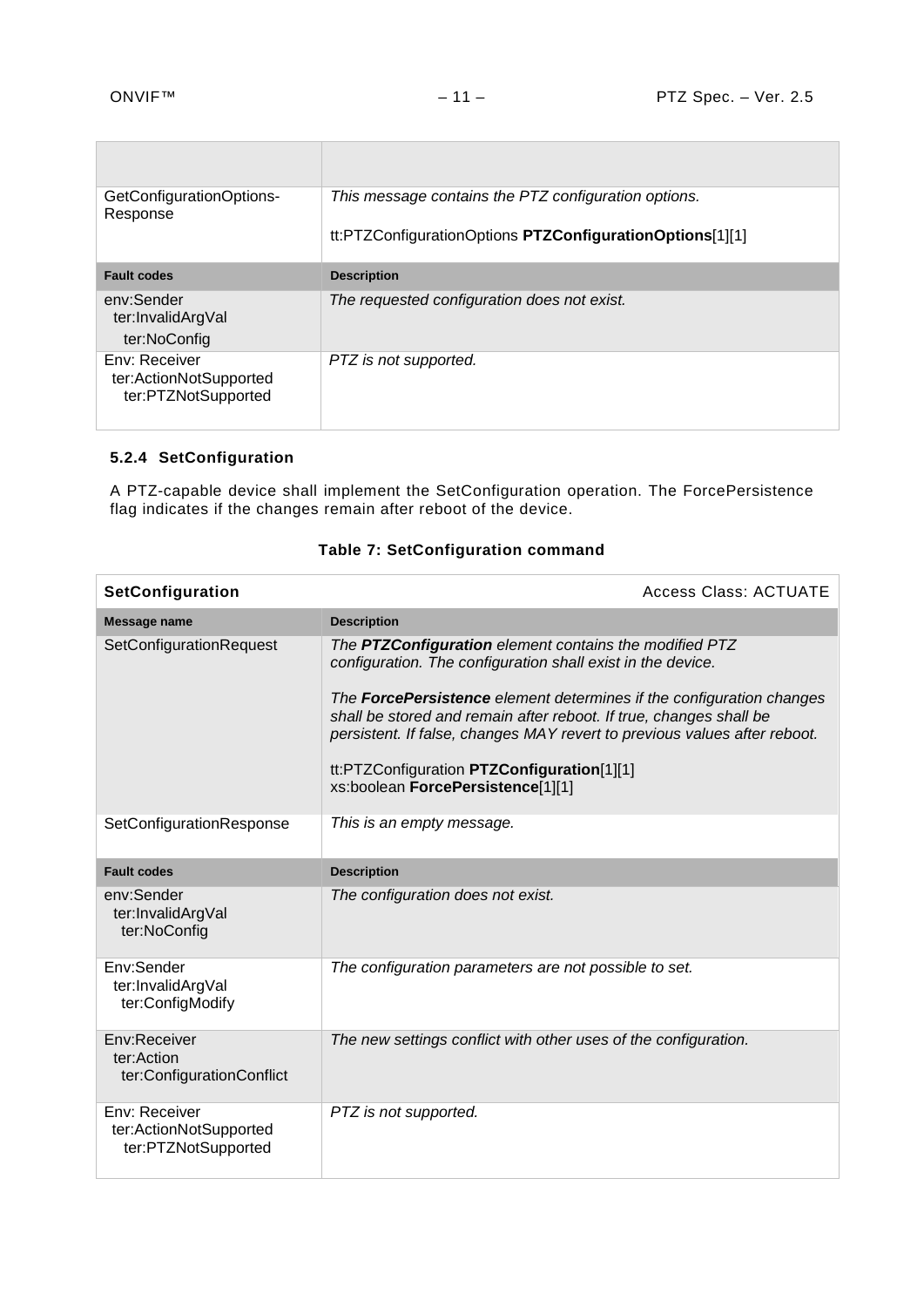# <span id="page-11-0"></span>**5.2.5 GetCompatibleConfigurations**

A device signalling support for GetCompatibleConfigurations via the capability GetCompatibleConfigurations shall return all available PTZConfigurations that can be added to the referenced media profile through the GetComatibleConfigurations operation.

A device providing more than one PTZConfiguration or more than one VideoSourceConfiguration or which has any other resource interdependency between PTZConfiguration entities and other resources listable in a media profile should implement this operation. PTZConfiguration entities returned by this operation shall not fail on adding them to the referenced media profile.

| <b>GetCompatibleConfigurations</b>                                        | Access Class: READ_MEDIA                                                                                                                                                                               |
|---------------------------------------------------------------------------|--------------------------------------------------------------------------------------------------------------------------------------------------------------------------------------------------------|
| Message name                                                              | <b>Description</b>                                                                                                                                                                                     |
| GetCompatibleConfigurations                                               | Contains the token of an existing media profile.<br>tt:ReferenceToken ProfileToken [1][1]                                                                                                              |
| GetCompatibleConfigurationsResponse                                       | The response contains all existing PTZConfigurations on the<br>device that can be added to the addressed media profile in its<br>current state.<br>tt:PTZConfiguration PTZConfiguration [0][unbounded] |
| <b>Fault codes</b>                                                        | <b>Description</b>                                                                                                                                                                                     |
| env: Receiver<br>ter:ActionNotSupported<br>ter:PTZNotSupported            | PTZ is not supported.                                                                                                                                                                                  |
| env: Receiver<br>ter:ActionNotSupported<br>ter:OptionalActionNotSupported | This method is not implemented by the device.                                                                                                                                                          |

# **Table 8: GetCompatibleConfigurations command**

# <span id="page-11-1"></span>**5.3 Move Operations**

This section describes three operations to move the PTZ unit absolutely, relatively or continuously. All operations require a *ProfileToken* referencing a Media Profile including a PTZConfiguration.

All move commands are non-blocking, meaning they do not wait until the requested move operation has finished. The last move operation can be overwritten by sending another move request.

# <span id="page-11-2"></span>**5.3.1 AbsoluteMove**

If a PTZ node supports absolute Pan/Tilt or absolute Zoom movements, it shall support the AbsoluteMove operation. The position argument of this command specifies the absolute position to which the PTZ unit moves. It splits into an optional Pan/Tilt element and an optional Zoom element. If the Pan/Tilt position is omitted, the current Pan/Tilt movement shall NOT be affected by this command. The same holds for the zoom position.

The spaces referenced within the position shall be absolute position spaces supported by the PTZ node. If the space information is omitted, the corresponding default spaces of the PTZ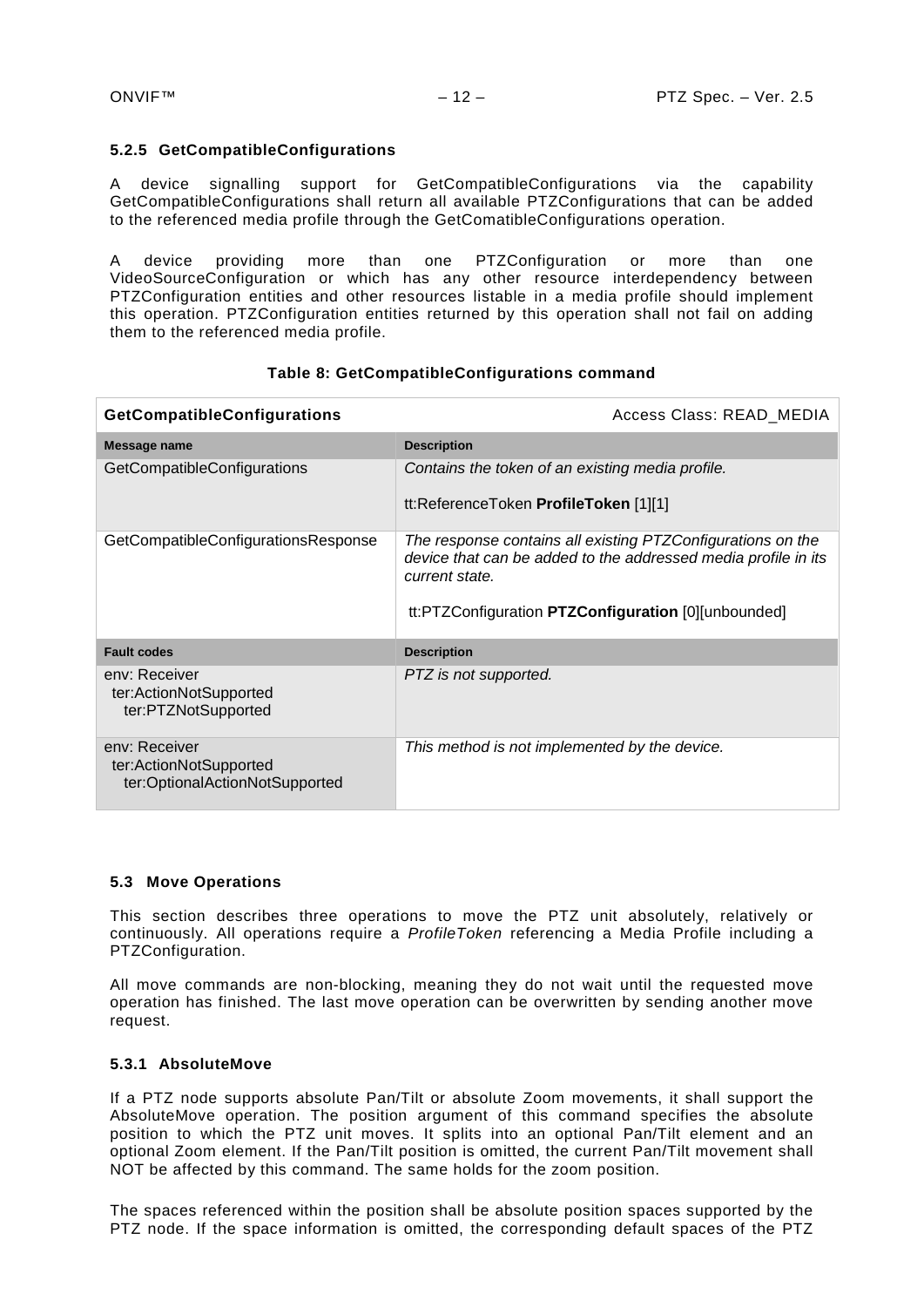configuration, a part of the specified Media Profile, is used. A device may support absolute Pan/Tilt movements, absolute Zoom movements or no absolute movements by providing only absolute position spaces for the supported cases.

An existing Speed argument overrides the DefaultSpeed of the corresponding PTZ configuration during movement to the requested position. If spaces are referenced within the Speed argument, they shall be Speed Spaces supported by the PTZ Node.

The operation shall fail if the requested absolute position is not reachable.

| <b>AbsoluteMove</b>                                            |                                                                                                                                                                                                                                                         | <b>Access Class: ACTUATE</b>                                           |
|----------------------------------------------------------------|---------------------------------------------------------------------------------------------------------------------------------------------------------------------------------------------------------------------------------------------------------|------------------------------------------------------------------------|
| <b>Message name</b>                                            | <b>Description</b>                                                                                                                                                                                                                                      |                                                                        |
| AbsoluteMoveRequest                                            | This message contains a reference to the media profile, a <b>Position</b><br>vector specifying the absolute target position and an optional Speed.<br>tt:ReferenceToken ProfileToken [1][1]<br>tt:PTZVector Position [1][1]<br>tt:PTZSpeed Speed [0][1] |                                                                        |
| AbsoluteMoveResponse                                           | This is an empty message                                                                                                                                                                                                                                |                                                                        |
| <b>Fault codes</b>                                             | <b>Description</b>                                                                                                                                                                                                                                      |                                                                        |
| env:Sender<br>ter:InvalidArgVal<br>ter:NoProfile               | The requested profile token ProfileToken does not exist.                                                                                                                                                                                                |                                                                        |
| Env:Sender<br>ter:InvalidArgVal<br>ter:NoPTZProfile            | The requested profile token does not reference a PTZ configuration.                                                                                                                                                                                     |                                                                        |
| Env:Sender<br>ter:InvalidArgVal<br>ter:SpaceNotSupported       | Node.                                                                                                                                                                                                                                                   | A space is referenced in an argument which is not supported by the PTZ |
| Env:Sender<br>ter:InvalidArgVal<br>ter:InvalidPosition         | The requested position is out of bounds.                                                                                                                                                                                                                |                                                                        |
| Env:Sender<br>ter:InvalidArgVal<br>ter:InvalidSpeed            | The requested speed is out of bounds.                                                                                                                                                                                                                   |                                                                        |
| Env: Receiver<br>ter:ActionNotSupported<br>ter:PTZNotSupported | PTZ is not supported.                                                                                                                                                                                                                                   |                                                                        |

#### **Table 9: AbsoluteMove command**

#### <span id="page-12-0"></span>**5.3.2 RelativeMove**

If a PTZ node supports relative Pan/Tilt or relative Zoom movements, then it shall support the RelativeMove operation. The translation argument of this operation specifies the difference from the current position to the position to which the PTZ device is instructed to move. The operation is split into an optional Pan/Tilt element and an optional Zoom element. If the Pan/Tilt element is omitted, the current Pan/Tilt movement shall NOT be affected by this command. The same holds for the zoom element.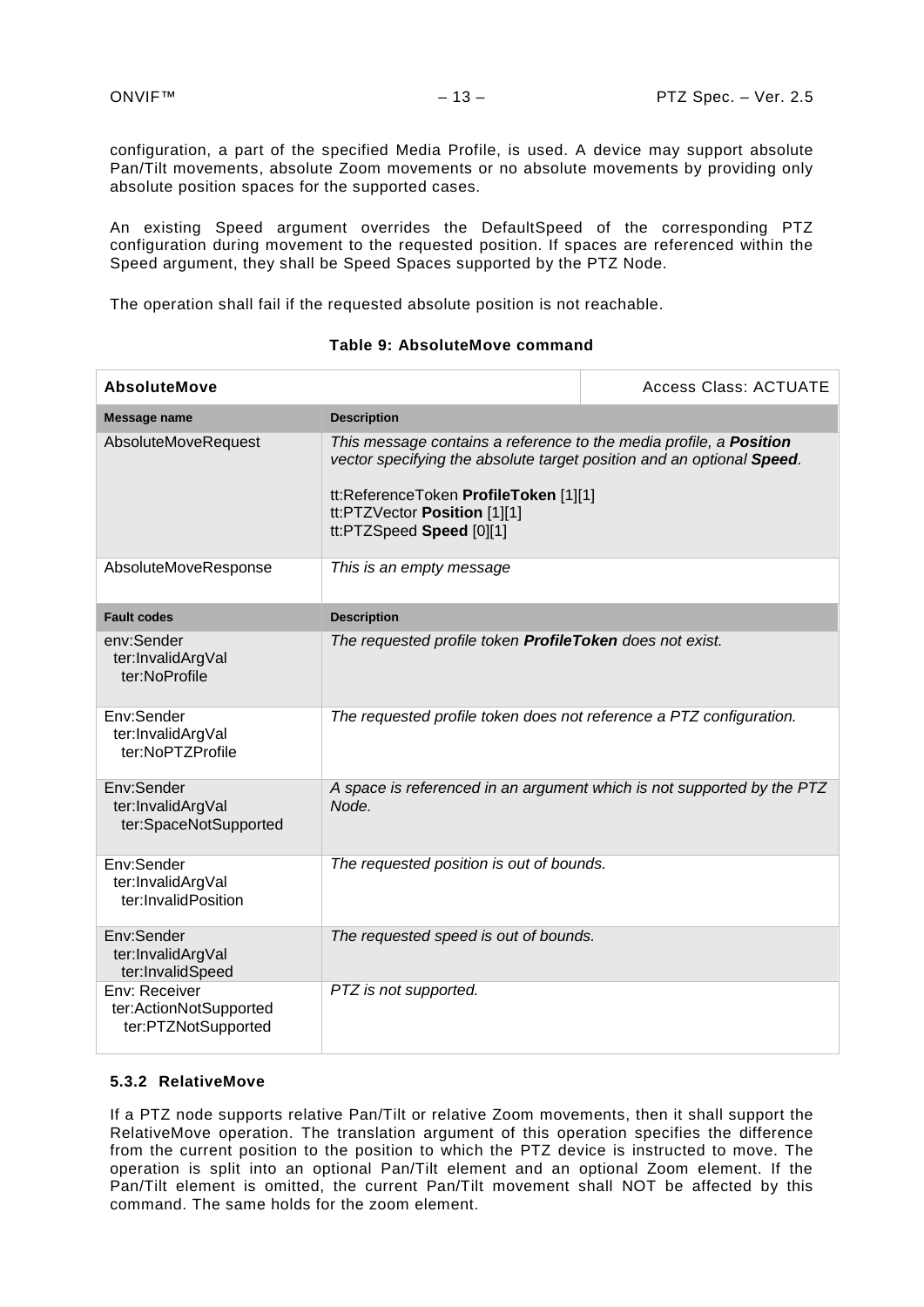The spaces referenced within the translation element shall be translation spaces supported by the PTZ node. If the space information is omitted for the translation argument, the corresponding default spaces of the PTZ configuration, which is part of the specified Media Profile, is used. A device may support relative Pan/Tilt movements, relative Zoom movements or no relative movements by providing only translation spaces for the supported cases.

An existing speed argument overrides the DefaultSpeed of the corresponding PTZ configuration during movement by the requested translation. If spaces are referenced within the speed argument, they shall be speed spaces supported by the PTZ node.

The command can be used to stop the PTZ unit at its current position by sending zero values for Pan/Tilt and Zoom. Stopping shall have the very same effect independent of the relative space referenced.

If the requested translation leads to an absolute position which cannot be reached, the PTZ Node shall move to a reachable position along the border of valid positions.

| <b>RelativeMove</b>                                            |                                                                                                                                                                                                                                                                  | <b>Access Class: ACTUATE</b>                                           |
|----------------------------------------------------------------|------------------------------------------------------------------------------------------------------------------------------------------------------------------------------------------------------------------------------------------------------------------|------------------------------------------------------------------------|
| <b>Message name</b>                                            | <b>Description</b>                                                                                                                                                                                                                                               |                                                                        |
| <b>RelativeMoveRequest</b>                                     | This message contains a reference to the media profile, a positional<br>Translation relative to the current position and an optional Speed<br>parameter.<br>tt:ReferenceToken ProfileToken [1][1]<br>tt:PTZVector Translation [1][1]<br>tt:PTZSpeed Speed [0][1] |                                                                        |
| RelativeMoveResponse                                           | This is an empty message                                                                                                                                                                                                                                         |                                                                        |
| <b>Fault codes</b>                                             | <b>Description</b>                                                                                                                                                                                                                                               |                                                                        |
| env:Sender<br>ter:InvalidArgVal<br>ter:NoProfile               | The requested profile token ProfileToken does not exist.                                                                                                                                                                                                         |                                                                        |
| Env:Sender<br>ter:InvalidArgVal<br>ter:NoPTZProfile            | The requested profile token does not reference a PTZ configuration.                                                                                                                                                                                              |                                                                        |
| Env:Sender<br>ter:InvalidArgVal<br>ter:SpaceNotSupported       | Node.                                                                                                                                                                                                                                                            | A space is referenced in an argument which is not supported by the PTZ |
| Env:Sender<br>ter:InvalidArgVal<br>ter:InvalidTranslation      | The requested translation is out of bounds.                                                                                                                                                                                                                      |                                                                        |
| Env:Sender<br>ter:InvalidArgVal<br>ter:InvalidSpeed            | The requested speed is out of bounds.                                                                                                                                                                                                                            |                                                                        |
| Env: Receiver<br>ter:ActionNotSupported<br>ter:PTZNotSupported | PTZ is not supported.                                                                                                                                                                                                                                            |                                                                        |

#### **Table 10: RelativeMove command**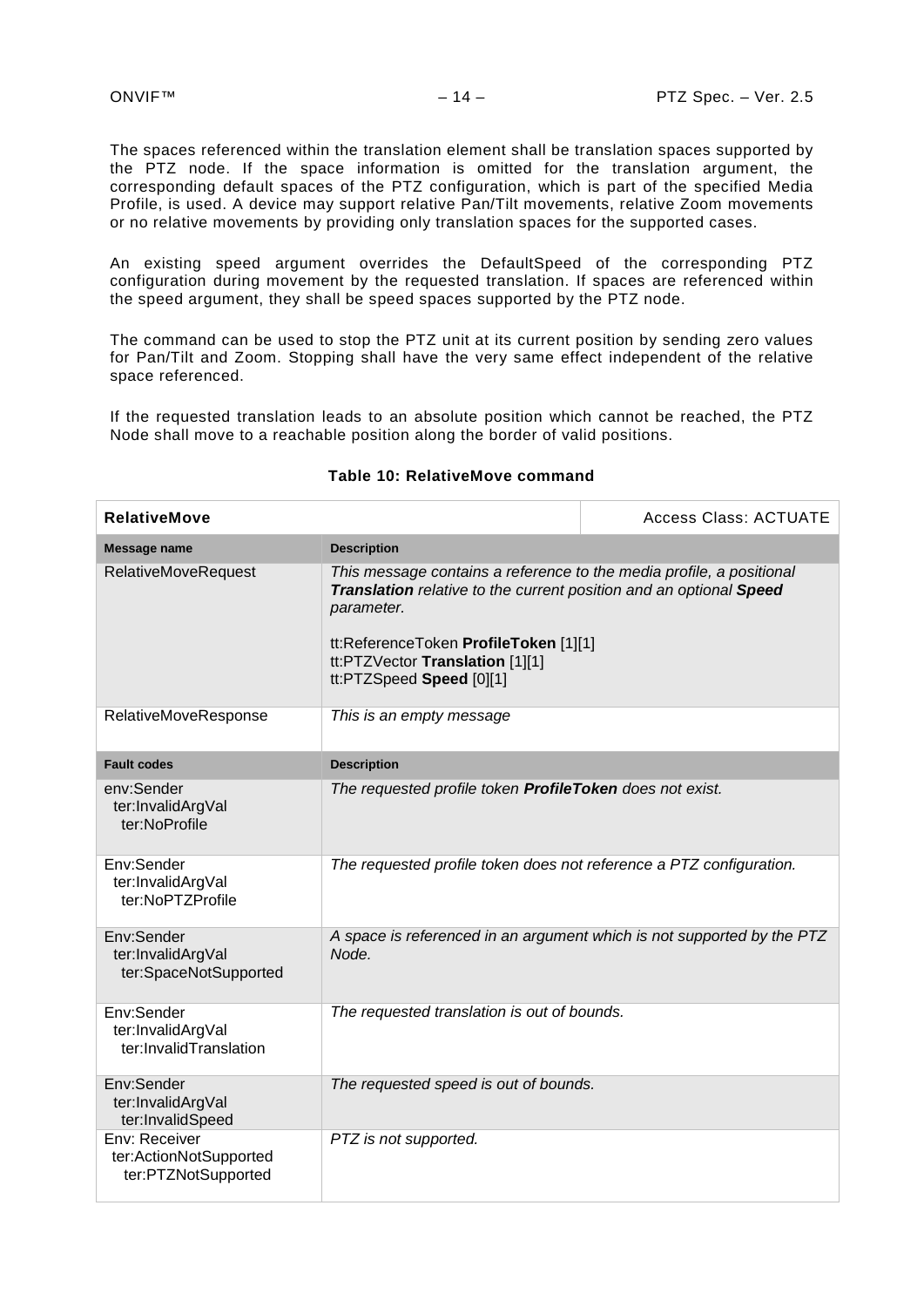# <span id="page-14-0"></span>**5.3.3 ContinuousMove**

A PTZ-capable device shall support continuous movements. The velocity argument of this command specifies a signed speed value for the Pan, Tilt and Zoom. The combined Pan/Tilt element is optional and the Zoom element itself is optional. If the Pan/Tilt element is omitted, the current Pan/Tilt movement shall NOT be affected by this command. The same holds for the Zoom element. The spaces referenced within the velocity element shall be velocity spaces supported by the PTZ Node. If the space information is omitted for the velocity argument, the corresponding default spaces of the PTZ configuration belonging to the specified Media Profile is used. A device MAY support continuous Pan/Tilt movements and/or continuous Zoom movements by providing only velocity spaces for the supported cases.

An existing timeout argument overrides the DefaultPTZTimeout parameter of the corresponding PTZ configuration for this Move operation. The timeout parameter specifies how long the PTZ node continues to move.

A device shall stop movement in a particular axis (Pan, Tilt, or Zoom) when zero is sent as the ContinuousMove parameter for that axis. Stopping shall have the same effect independent of the velocity space referenced. This command has the same effect on a continuous move as the stop command specified in Section [5.3.4.](#page-15-0)

If the requested velocity leads to absolute positions which cannot be reached, the PTZ node shall move to a reachable position along the border of its range. A typical application of the continuous move operation is controlling PTZ via joystick.

| <b>ContinuousMove</b>                                      |                                                                                                                                                                                                                                                                                | <b>Access Class: ACTUATE</b>                                           |
|------------------------------------------------------------|--------------------------------------------------------------------------------------------------------------------------------------------------------------------------------------------------------------------------------------------------------------------------------|------------------------------------------------------------------------|
| Message name                                               | <b>Description</b>                                                                                                                                                                                                                                                             |                                                                        |
| ContinuousMoveRequest                                      | This message contains a reference to the media profile, a Velocity<br>vector specifying the velocity of pan, tilt and zoom, and an optional<br><b>Timeout</b> parameter.<br>tt:ReferenceToken ProfileToken [1][1]<br>tt:PTZSpeed Velocity [1][1]<br>xs:duration Timeout [0][1] |                                                                        |
| ContinuousMoveResponse                                     | This is an empty message.                                                                                                                                                                                                                                                      |                                                                        |
| <b>Fault codes</b>                                         | <b>Description</b>                                                                                                                                                                                                                                                             |                                                                        |
| env:Sender<br>ter:InvalidArgVal<br>ter:NoProfile           | The requested profile token ProfileToken does not exist.                                                                                                                                                                                                                       |                                                                        |
| Env:Sender<br>ter:InvalidArgVal<br>ter:NoPTZProfile        | The requested profile token does not reference a PTZ configuration.                                                                                                                                                                                                            |                                                                        |
| Env:Sender<br>ter:InvalidArgVal<br>ter:SpaceNotSupported   | node.                                                                                                                                                                                                                                                                          | A space is referenced in an argument which is not supported by the PTZ |
| Env:Sender<br>ter:InvalidArgVal<br>ter:TimeoutNotSupported | The specified timeout argument is not within the supported timeout<br>range.                                                                                                                                                                                                   |                                                                        |

#### **Table 11: ContinuousMove command**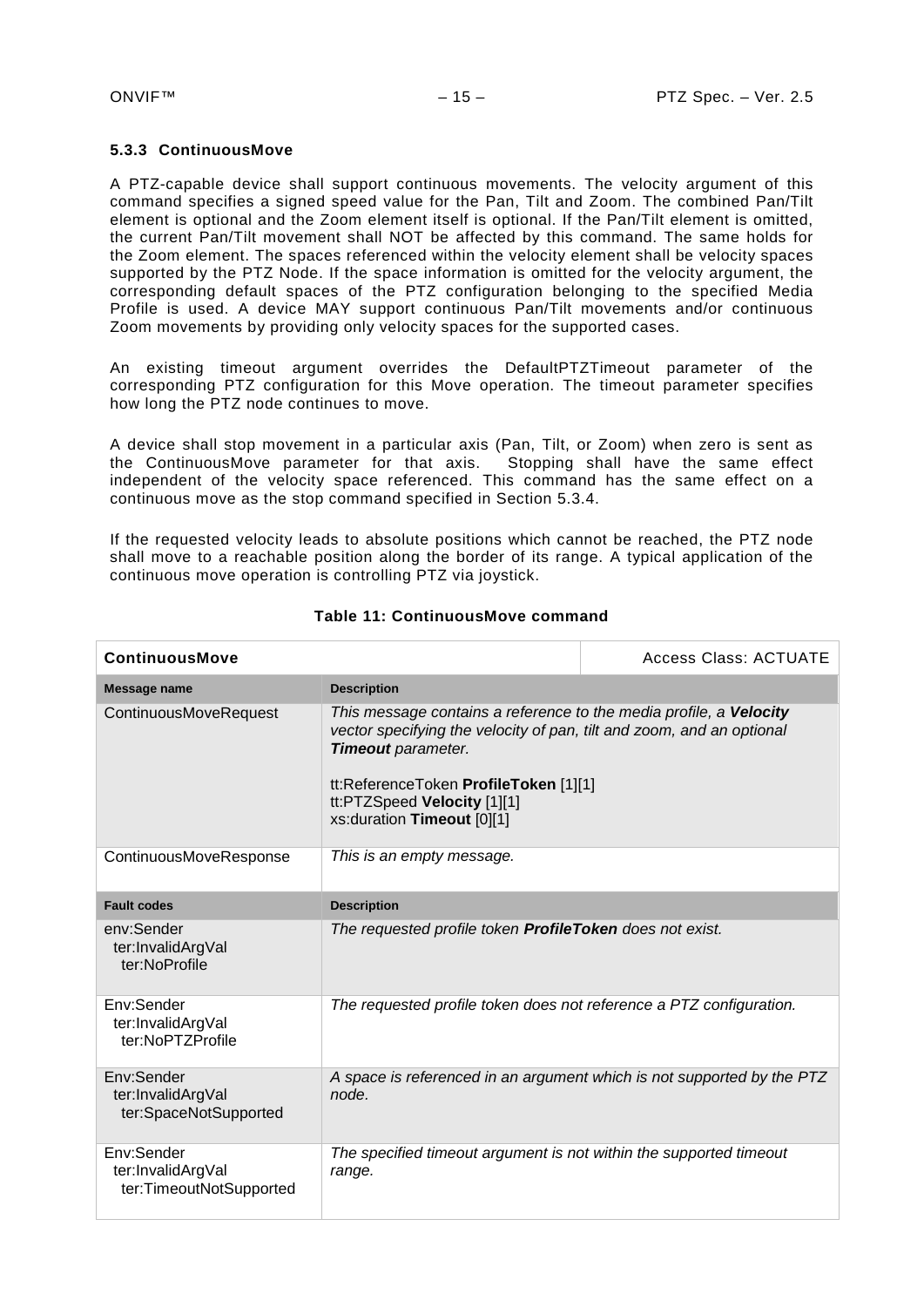| Env:Sender<br>ter:InvalidArgVal<br>ter:InvalidVelocity         | The requested velocity is out of bounds. |
|----------------------------------------------------------------|------------------------------------------|
| Env: Receiver<br>ter:ActionNotSupported<br>ter:PTZNotSupported | PTZ is not supported.                    |

# <span id="page-15-0"></span>**5.3.4 Stop**

A PTZ-capable device shall support the stop operation. If no stop filter arguments are present, this command stops all ongoing pan, tilt and zoom movements. The stop operation can be filtered to stop a specific movement by setting the corresponding stop argument.

| <b>Stop</b>                                                    | Access Class: ACTUATE                                                                                                                                                                                      |
|----------------------------------------------------------------|------------------------------------------------------------------------------------------------------------------------------------------------------------------------------------------------------------|
| Message name                                                   | <b>Description</b>                                                                                                                                                                                         |
| <b>StopRequest</b>                                             | This message contains a reference to the MediaProfile and parameters<br>that indicate what should be stopped.<br>tt:ReferenceToken ProfileToken[1][1]<br>xs:boolean PanTilt [0][1]<br>xs:boolean Zoom0][1] |
| StopResponse                                                   | This is an empty message.                                                                                                                                                                                  |
| <b>Fault codes</b>                                             | <b>Description</b>                                                                                                                                                                                         |
| env:Sender<br>ter:InvalidArgVal<br>ter:NoProfile               | The requested profile token ProfileToken does not exist.                                                                                                                                                   |
| Env:Sender<br>ter:InvalidArgVal<br>ter:NoPTZProfile            | The requested profile token does not reference a PTZ configuration.                                                                                                                                        |
| Env: Receiver<br>ter:ActionNotSupported<br>ter:PTZNotSupported | PTZ is not supported.                                                                                                                                                                                      |

# **Table 12: Stop (PTZ) command**

#### <span id="page-15-1"></span>**5.3.5 GetStatus**

A PTZ-capable device shall be able to report its PTZ status through the GetStatus command. The PTZ status contains the following information:

- Position (optional) Specifies the absolute position of the PTZ unit together with the space references. The default absolute spaces of the corresponding PTZ configuration shall be referenced within the position element. This information shall be present if the device signals support via the capability StatusPosition.
- MoveStatus (optional) Indicates if the Pan/Tilt/Zoom device unit is currently moving, idle or in an unknown state. This information shall be present if the device signals support via the capability MoveStatus. The state Unknown shall not be used during normal operation, but is reserved to initialization or error conditions.
- Error (optional) States a current PTZ error condition. This field shall be present if the MoveStatus signals Unkown.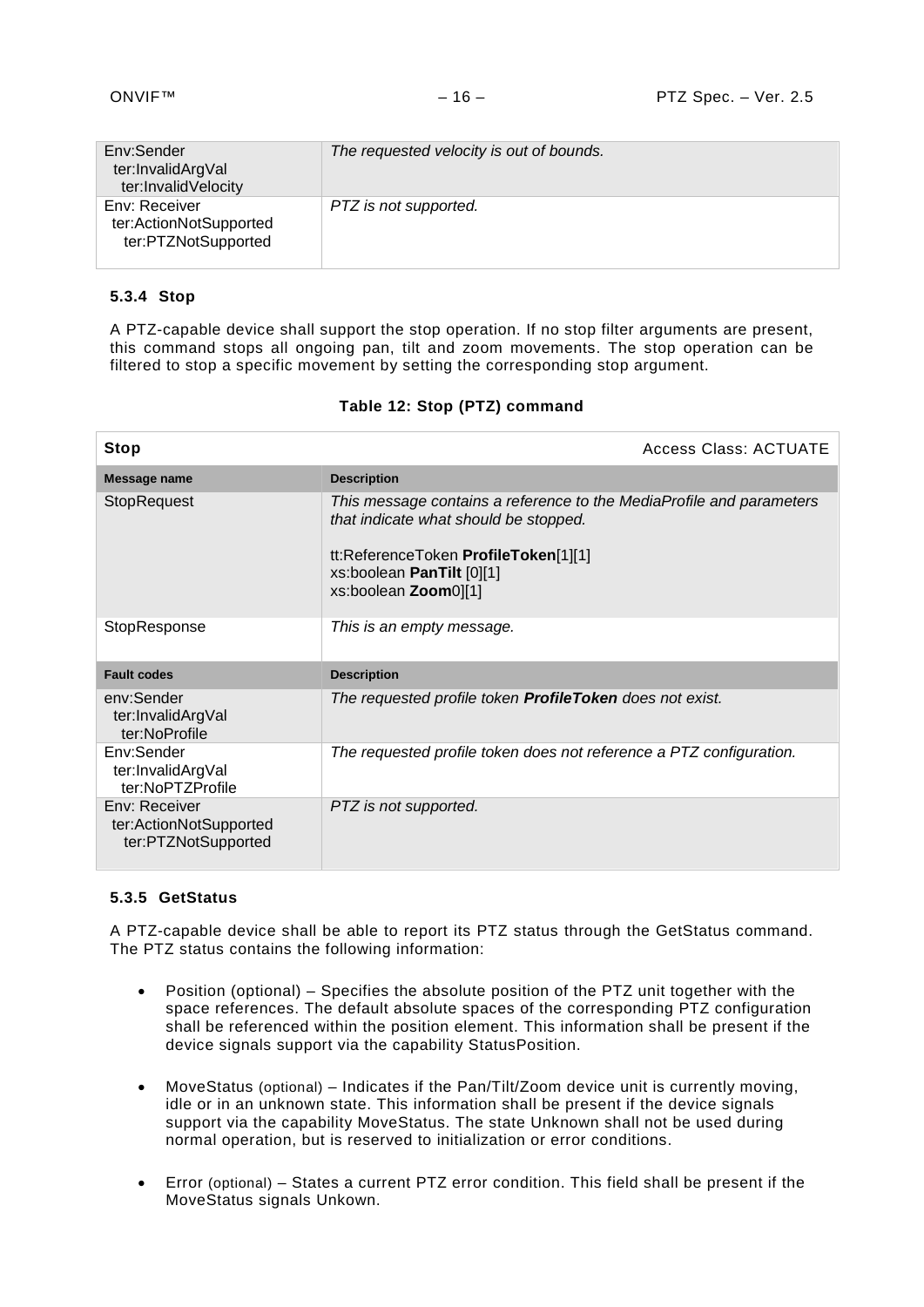• UTC Time – Specifies the UTC time when this status was generated.

| <b>GetStatus</b>                                               |                                                                                                                                            | Access Class: READ MEDIA |
|----------------------------------------------------------------|--------------------------------------------------------------------------------------------------------------------------------------------|--------------------------|
| Message name                                                   | <b>Description</b>                                                                                                                         |                          |
| <b>GetStatusRequest</b>                                        | This message contains a reference to the media profile where the<br>PTZStatus should be requested.<br>tt:ReferenceToken ProfileToken[1][1] |                          |
| GetStatusResponse                                              | This message contains the PTZStatus for the requested MediaProfile.<br>tt:PTZStatus PTZStatus[1][1]                                        |                          |
| <b>Fault codes</b>                                             | <b>Description</b>                                                                                                                         |                          |
| env:Sender<br>ter:InvalidArgVal<br>ter:NoProfile               | The requested profile does not exist.                                                                                                      |                          |
| Env:Sender<br>ter:InvalidArgVal<br>ter:NoPTZProfile            | The requested profile token does not reference a PTZ configuration.                                                                        |                          |
| Env:Receiver<br>ter:Action<br>ter:NoStatus                     | No PTZ status is available in the requested Media Profile.                                                                                 |                          |
| Env: Receiver<br>ter:ActionNotSupported<br>ter:PTZNotSupported | PTZ is not supported.                                                                                                                      |                          |

# **Table 13: GetStatus (PTZ) command**

# <span id="page-16-0"></span>**5.4 Preset operations**

This section describes operations that manage the presets of a PTZ node. These operations shall be implemented for PTZ nodes supporting presets. All operations require a *ProfileToken*  referencing a Media Profile including a PTZConfiguration.

# <span id="page-16-1"></span>**5.4.1 SetPreset**

The SetPreset command saves the *current* device position parameters so that the device can move to the saved preset position through the GotoPreset operation.

If the PresetToken parameter is absent, the device shall create a new preset. Otherwise it shall update the stored position and optionally the name of the given preset. If creation is successful, the response contains the PresetToken which uniquely identifies the preset. An existing preset can be overwritten by specifying the PresetToken of the corresponding preset. In both cases (overwriting or creation) an optional PresetName can be specified. The operation fails if the PTZ device is moving during the SetPreset operation.

The device MAY internally save additional states such as imaging properties in the PTZ preset which then should be recalled in the GotoPreset operation. A device shall accept a valid SetPresetRequests that does not include the optional element PresetName.

If the PresetName is included in a SetPresetRequests call, then the device may require the PresetName to be unique. If a device rejects a SetPresetRequests because the device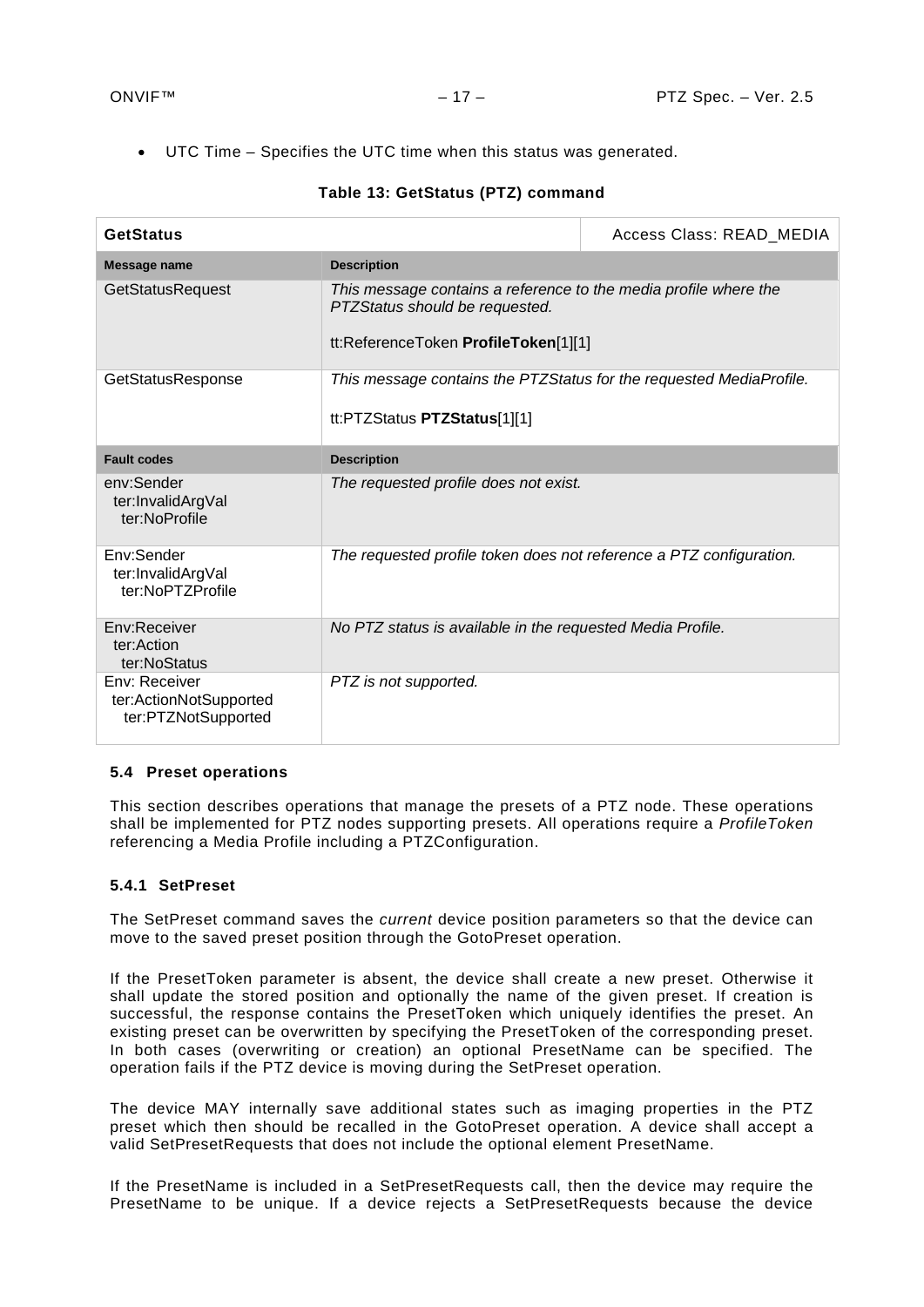requires the PresetName to be unique, then it shall respond with the error message ter:PresetExist.

| <b>SetPreset</b>                                               |                                                                                                                                                                                                                      | <b>Access Class: ACTUATE</b> |
|----------------------------------------------------------------|----------------------------------------------------------------------------------------------------------------------------------------------------------------------------------------------------------------------|------------------------------|
| <b>Message name</b>                                            | <b>Description</b>                                                                                                                                                                                                   |                              |
| <b>SetPresetRequest</b>                                        | This message contains a reference to the MediaProfile and the<br>requested name or token for the preset.<br>ttReferenceToken ProfileToken[1][1]<br>tt:ReferenceToken PresetToken[0][1]<br>xs:string PresetName[0][1] |                              |
| SetPresetResponse                                              | This message contains a reference to the Preset which has been set.<br>tt:ReferenceToken PresetToken[1][1]                                                                                                           |                              |
| <b>Fault codes</b>                                             | <b>Description</b>                                                                                                                                                                                                   |                              |
| env:Sender<br>ter:InvalidArgVal<br>ter:PresetExist             | The requested name already exist for another preset.                                                                                                                                                                 |                              |
| Env:Sender<br>ter:InvalidArgVal<br>ter:InvalidPresetName       | The PresetName is either too long or contains invalid characters.                                                                                                                                                    |                              |
| Env:Receiver<br>ter:Action<br>ter:MovingPTZ                    | Preset cannot be set while PTZ unit is moving.                                                                                                                                                                       |                              |
| Env:Receiver<br>ter:Action<br>ter:TooManyPresets               | Maximum number of Presets reached.                                                                                                                                                                                   |                              |
| Env:Sender<br>ter:InvalidArgVal<br>ter:NoProfile               | The requested profile token ProfileToken does not exist.                                                                                                                                                             |                              |
| Env:Sender<br>ter:InvalidArgVal<br>ter:NoToken                 | The requested preset token does not exist.                                                                                                                                                                           |                              |
| Env:Sender<br>ter:InvalidArgVal<br>ter:NoPTZProfile            | The requested profile token does not reference a PTZ configuration.                                                                                                                                                  |                              |
| Env: Receiver<br>ter:ActionNotSupported<br>ter:PTZNotSupported | PTZ is not supported.                                                                                                                                                                                                |                              |

#### **Table 14: SetPreset command**

# <span id="page-17-0"></span>**5.4.2 GetPresets**

The GetPresets operation returns the saved presets consisting of the following elements:

- Token A unique identifier to reference the preset.
- Name An optional mnemonic name.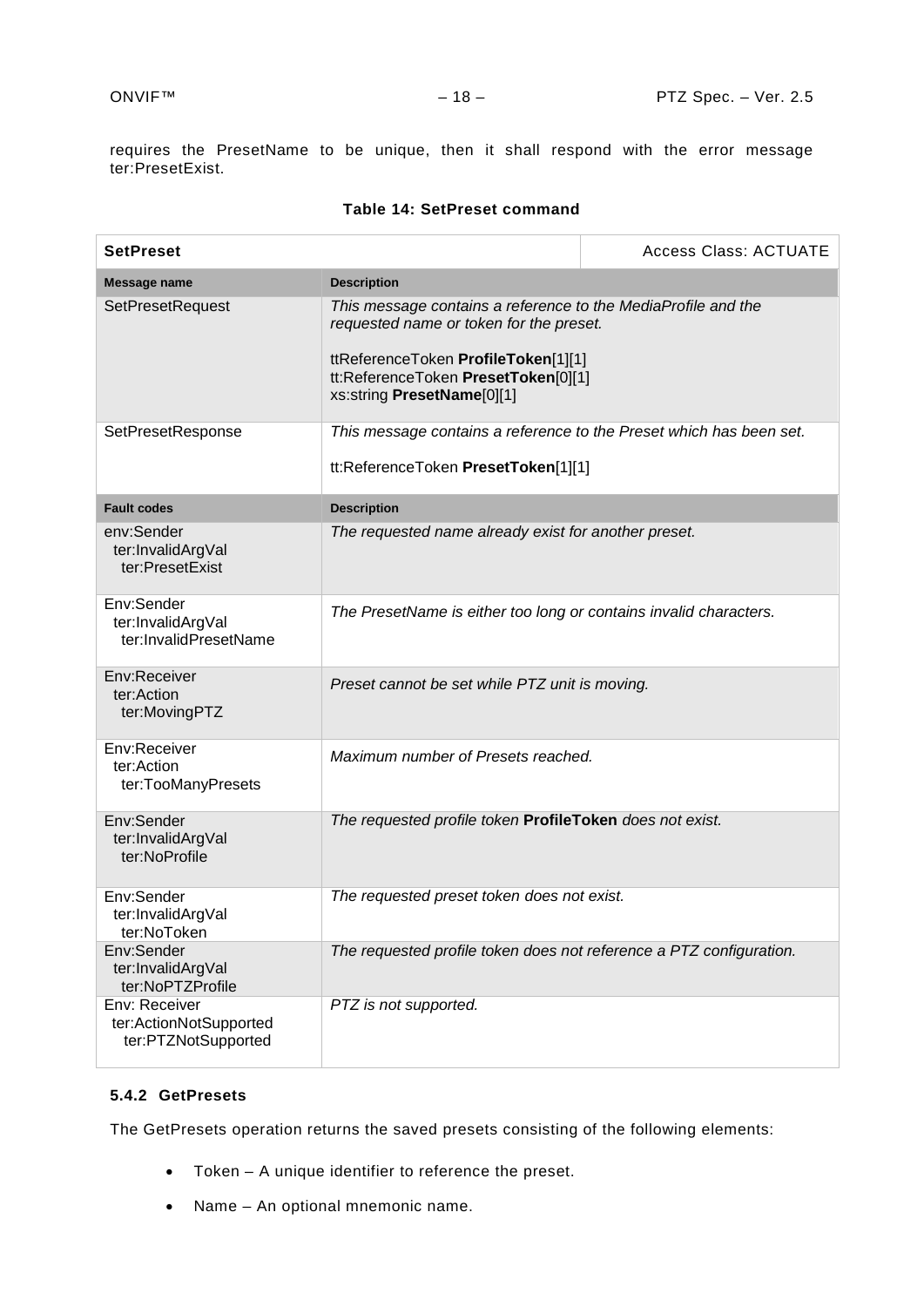• PTZ Position – An optional absolute position. If the PTZ node supports absolute Pan/Tilt position spaces, the Pan/Tilt position shall be specified. If the PTZ node supports absolute zoom position spaces, the zoom position shall be specified.

| <b>GetPresets</b>                                              | Access Class: READ_MEDIA                                                                                                                |  |
|----------------------------------------------------------------|-----------------------------------------------------------------------------------------------------------------------------------------|--|
| Message name                                                   | <b>Description</b>                                                                                                                      |  |
| <b>GetPresetsRequest</b>                                       | This message contains a reference to the MediaProfile where the<br>operation should take place.<br>tt:ReferenceToken ProfileToken[1][1] |  |
| GetPresetsResponse                                             | This message contains a list of presets which are available for the<br>requested MediaProfile.<br>tt:PTZPreset Preset[0][unbounded]     |  |
| <b>Fault codes</b>                                             | <b>Description</b>                                                                                                                      |  |
| env:Sender<br>ter:InvalidArgVal<br>ter:NoProfile               | The requested profile token <b>ProfileToken</b> does not exist.                                                                         |  |
| Env:Sender<br>ter:InvalidArgVal<br>ter:NoPTZProfile            | The requested profile token does not reference a PTZ configuration.                                                                     |  |
| Env: Receiver<br>ter:ActionNotSupported<br>ter:PTZNotSupported | PTZ is not supported.                                                                                                                   |  |

#### **Table 15: GetPresets command**

#### <span id="page-18-0"></span>**5.4.3 GotoPreset**

The GotoPreset operation recalls a previously set preset. If the speed parameter is omitted, the default speed of the corresponding PTZ configuration shall be used. The speed parameter can only be specified when speed spaces are available for the PTZ node. The GotoPreset command is a non-blocking operation and can be interrupted by other move commands.

#### **Table 16: GotoPreset command**

| <b>GotoPreset</b>                                |                                                                                                                                                                                                                                            | Access Class: ACTUATE |
|--------------------------------------------------|--------------------------------------------------------------------------------------------------------------------------------------------------------------------------------------------------------------------------------------------|-----------------------|
| Message name                                     | <b>Description</b>                                                                                                                                                                                                                         |                       |
| <b>GotoPresetRequest</b>                         | This message contains a reference to the MediaProfile where the move<br>to the preset identified by its token should take place.<br>tt:ReferenceToken ProfileToken[1][1]<br>tt:ReferenceToken PresetToken[1][1]<br>tt:PTZSpeed Speed[0][1] |                       |
| GotoPresetResponse                               | This is an empty message.                                                                                                                                                                                                                  |                       |
| <b>Fault codes</b>                               | <b>Description</b>                                                                                                                                                                                                                         |                       |
| env:Sender<br>ter:InvalidArgVal<br>ter:NoProfile | The requested profile token <b>ProfileToken</b> does not exist.                                                                                                                                                                            |                       |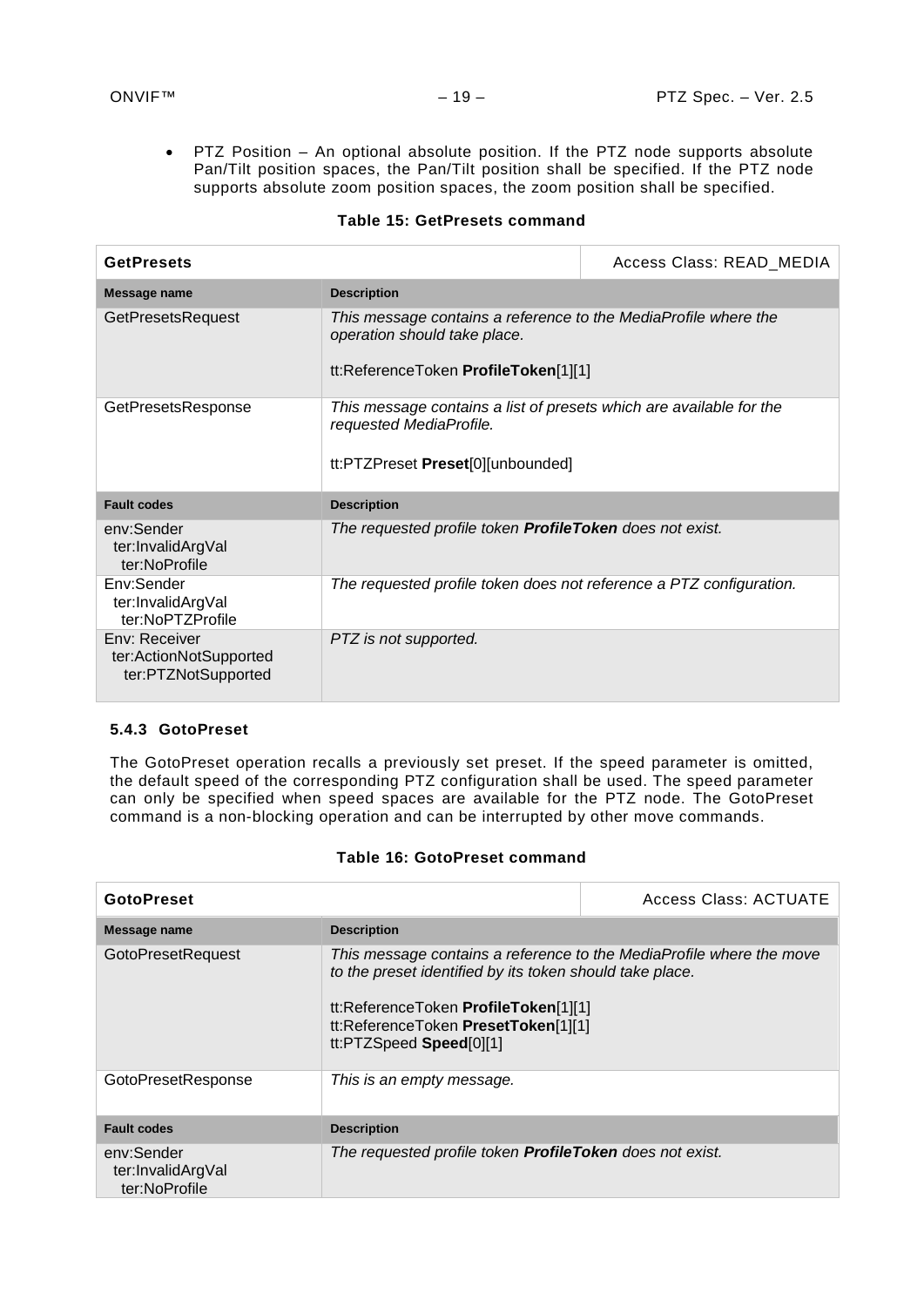| Env:Sender<br>ter:InvalidArgVal<br>ter:NoToken                 | The requested preset token does not exist.                                      |
|----------------------------------------------------------------|---------------------------------------------------------------------------------|
| Env:Sender<br>ter:InvalidArgVal<br>ter:SpaceNotSupported       | A space is referenced in an argument which is not supported by the PTZ<br>node. |
| Env:Sender<br>ter:InvalidArgVal<br>ter:NoPTZProfile            | The requested profile token does not reference a PTZ configuration.             |
| Env:Sender<br>ter:InvalidArgs<br>ter:InvalidSpeed              | The requested speed is out of bounds.                                           |
| Env: Receiver<br>ter:ActionNotSupported<br>ter:PTZNotSupported | PTZ is not supported.                                                           |

# <span id="page-19-0"></span>**5.4.4 RemovePreset**

The RemovePreset operation removes a previously set preset.

# **Table 17: RemovePreset command**

| <b>RemovePreset</b>                                            |                                                                                                                           | <b>Access Class: ACTUATE</b>                                           |
|----------------------------------------------------------------|---------------------------------------------------------------------------------------------------------------------------|------------------------------------------------------------------------|
| Message name                                                   | <b>Description</b>                                                                                                        |                                                                        |
| <b>RemovePresetRequest</b>                                     | identified by the token should be removed.<br>tt:ReferenceToken ProfileToken[1][1]<br>tt:ReferenceToken PresetToken[1][1] | This message contains a reference to the MediaProfile where the preset |
| <b>RemovePresetResponse</b>                                    | This is an empty message.                                                                                                 |                                                                        |
| <b>Fault codes</b>                                             | <b>Description</b>                                                                                                        |                                                                        |
| env:Sender<br>ter:InvalidArgVal<br>ter:NoProfile               | The requested profile token <b>ProfileToken</b> does not exist.                                                           |                                                                        |
| Env:Sender<br>ter:InvalidArgVal<br>ter:NoToken                 | The requested preset token does not exist.                                                                                |                                                                        |
| Env:Sender<br>ter:InvalidArgVal<br>ter:NoPTZProfile            | The requested profile token does not reference a PTZ configuration.                                                       |                                                                        |
| Env: Receiver<br>ter:ActionNotSupported<br>ter:PTZNotSupported | PTZ is not supported.                                                                                                     |                                                                        |

# <span id="page-19-1"></span>**5.5 Home Position operations**

This section describes operations used to manage the home position of a PTZ node. These operations shall be implemented for PTZ nodes supporting home positions. All operations require a *ProfileToken* referencing a Media Profile including a PTZConfiguration.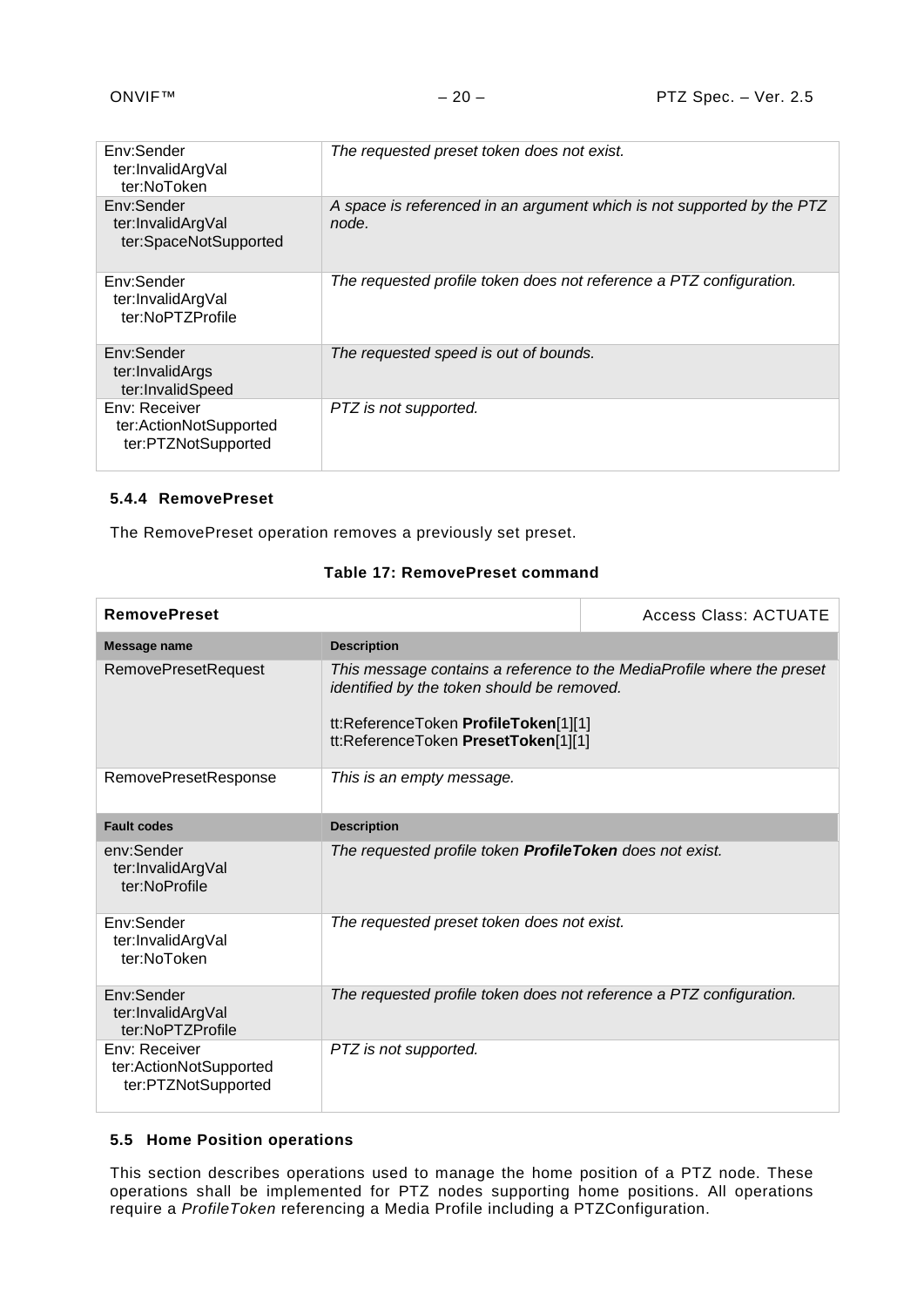The "home" position MAY be set by the SetHome operation or is a fix position of the PTZ unit.

# <span id="page-20-0"></span>**5.5.1 GotoHomePosition**

This operation moves the PTZ unit to its home position. If the speed parameter is omitted, the default speed of the corresponding PTZ configuration shall be used. The speed parameter can only be specified when speed spaces are available for the PTZ node.The command is non-blocking and can be interrupted by other move commands.

| <b>GotoHomePosition</b>                                        |                                                                                                                                                                    | <b>Access Class: ACTUATE</b> |
|----------------------------------------------------------------|--------------------------------------------------------------------------------------------------------------------------------------------------------------------|------------------------------|
| Message name                                                   | <b>Description</b>                                                                                                                                                 |                              |
| <b>GotoHomePositionRequest</b>                                 | This message contains a reference to the MediaProfile where the<br>operation should take place.<br>tt:ReferenceToken ProfileToken[1][1]<br>tt:PTZSpeed Speed[0][1] |                              |
| <b>GotoHomePositionResponse</b>                                | This is an empty message.                                                                                                                                          |                              |
| <b>Fault codes</b>                                             | <b>Description</b>                                                                                                                                                 |                              |
| env:Sender<br>ter:InvalidArgVal<br>ter:NoProfile               | The requested profile token ProfileToken does not exist.                                                                                                           |                              |
| Env:Receiver<br>ter:Action<br>ter:NoHomePosition               | No home position has been defined for this Profile.                                                                                                                |                              |
| Env:Sender<br>ter:InvalidArgVal<br>ter:NoPTZProfile            | The requested profile token does not reference a PTZ configuration.                                                                                                |                              |
| Env: Receiver<br>ter:ActionNotSupported<br>ter:PTZNotSupported | PTZ is not supported.                                                                                                                                              |                              |

# **Table 18: GotoHomePosition command**

#### <span id="page-20-1"></span>**5.5.2 SetHomePosition**

The SetHome operation saves the *current* position parameters as the home position, so that the GotoHome operation can request that the device move to the home position.

The SetHomePosition command shall return with a failure if the "home" position is fixed and cannot be overwritten. If the SetHomePosition is successful, it shall be possible to recall the home position with the GotoHomePosition command.

| <b>SetHomePosition</b>        |                                                                                                                                         | Access Class: ACTUATE |
|-------------------------------|-----------------------------------------------------------------------------------------------------------------------------------------|-----------------------|
| Message name                  | <b>Description</b>                                                                                                                      |                       |
| <b>SetHomePositionRequest</b> | This message contains a reference to the MediaProfile where the home<br>position should be set.<br>tt:ReferenceToken ProfileToken[1][1] |                       |

# **Table 19: SetHomePosition command**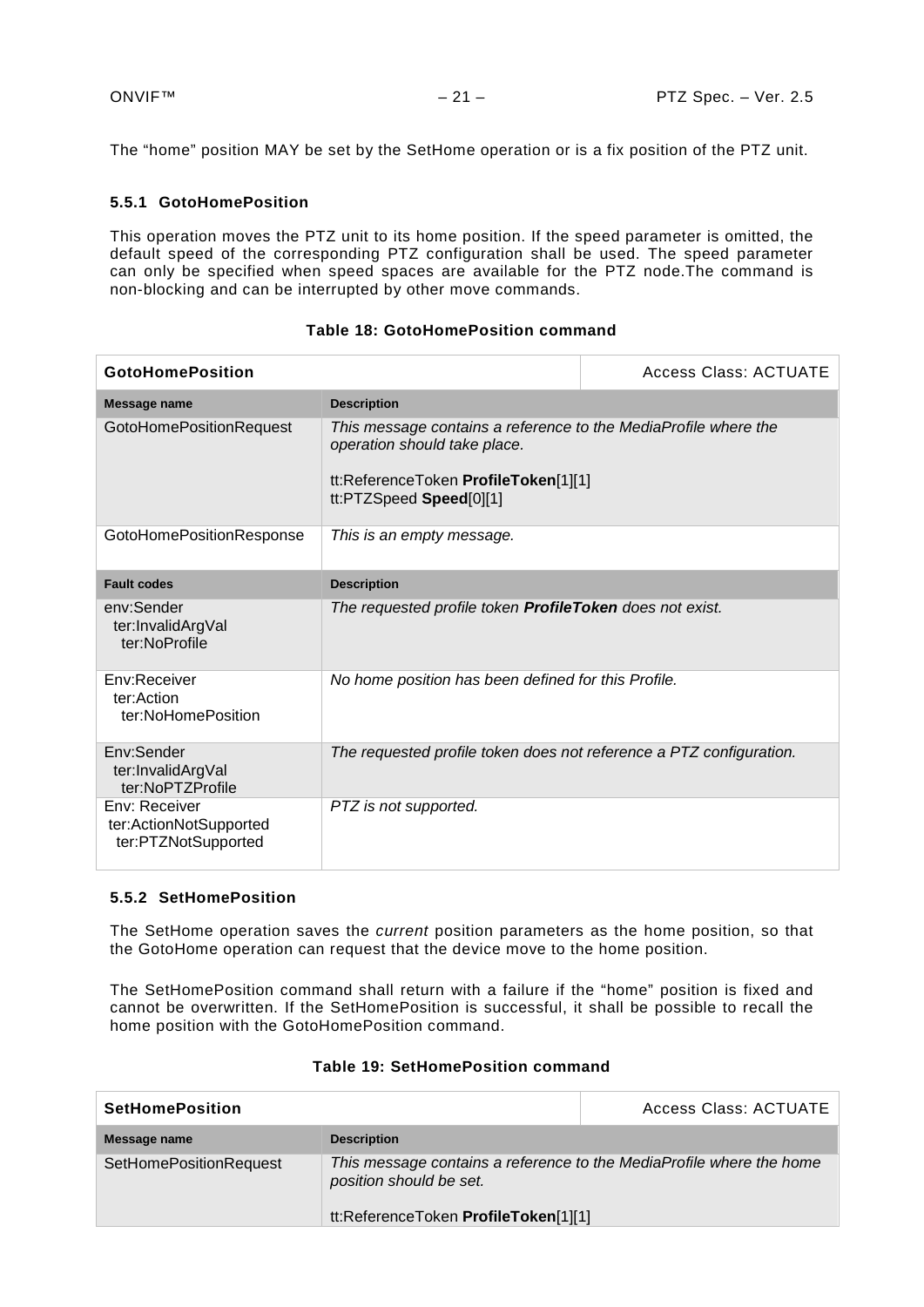| SetHomePositionResponse                                        | This message is empty.                                              |
|----------------------------------------------------------------|---------------------------------------------------------------------|
| <b>Fault codes</b>                                             | <b>Description</b>                                                  |
| env:Sender<br>ter:InvalidArgVal<br>ter:NoProfile               | The requested profile token <b>ProfileToken</b> does not exist.     |
| Env:Sender<br>ter:InvalidArgVal<br>ter:NoPTZProfile            | The requested profile token does not reference a PTZ configuration. |
| Env:Receiver<br>ter:Action<br>ter:CannotOverwriteHome          | The home position is fixed and cannot be overwritten.               |
| Env: Receiver<br>ter:ActionNotSupported<br>ter:PTZNotSupported | PTZ is not supported.                                               |

# <span id="page-21-0"></span>**5.6 Auxiliary operations**

This section describes operations to manage auxiliary commands of a PTZ node, such as an infrared (IR) lamp, a heater or a wiper.

These operations shall be implemented for PTZ nodes indicating auxiliary commands in the node properties. All operations require a *ProfileToken* referencing a Media Profile including a PTZConfiguration.

# <span id="page-21-1"></span>**5.6.1 SendAuxiliaryCommand**

This operation is used to call an auxiliary operation on the device*.* The supported commands can be retrieved via the PTZ node properties. The AuxiliaryCommand should match the supported command listed in the PTZ node; no other syntax is supported. If the PTZ node lists the *irlampon* command, then the AuxiliaryCommand argument would be *irlampon.* The SendAuxiliaryCommand shall be implemented when the PTZ node supports auxiliary commands.

| SendAuxiliaryCommand             |                                                                                                                                                                                                                     | <b>Access Class: ACTUATE</b> |
|----------------------------------|---------------------------------------------------------------------------------------------------------------------------------------------------------------------------------------------------------------------|------------------------------|
| Message name                     | <b>Description</b>                                                                                                                                                                                                  |                              |
| SendAuxiliaryCommandRequ<br>est  | This message contains a reference to the MediaProfile where the<br>Auxiliary request should be done and the Auxiliary request data.<br>tt:ReferenceToken ProfileToken[1][1]<br>tt:AuxiliaryData AuxiliaryData[1][1] |                              |
| SendAuxiliaryCommandResp<br>onse | The response contains the auxiliary response.<br>tt:AuxiliaryData AuxiliaryResponse[1][1]                                                                                                                           |                              |
| <b>Fault codes</b>               | <b>Description</b>                                                                                                                                                                                                  |                              |

#### **Table 20: Send Auxiliary command**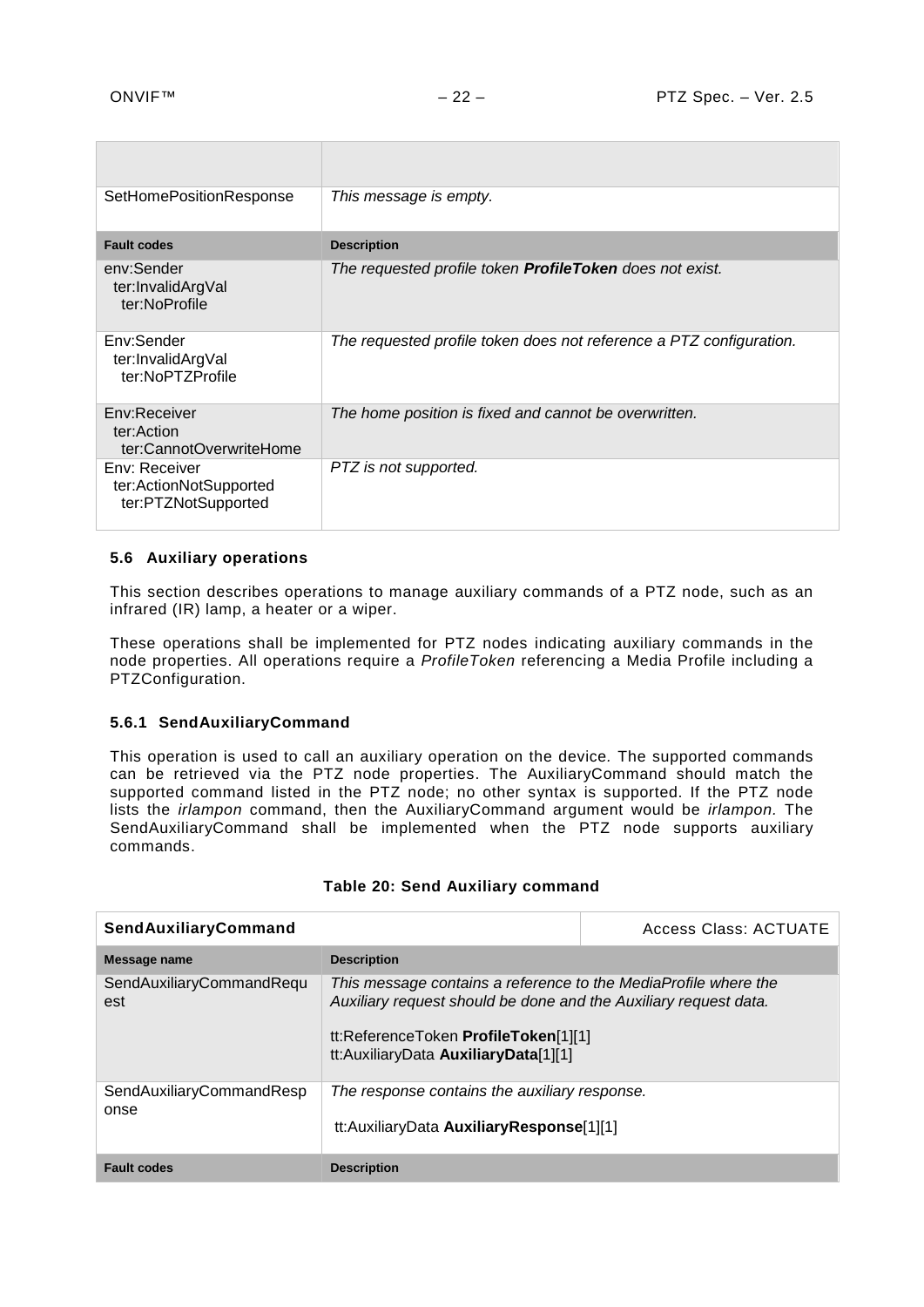| env:Sender<br>ter:InvalidArgVal<br>ter:NoProfile               | The requested profile token <b>ProfileToken</b> does not exist.     |
|----------------------------------------------------------------|---------------------------------------------------------------------|
| Env:Sender<br>ter:InvalidArgVal<br>ter:NoPTZProfile            | The requested profile token does not reference a PTZ configuration. |
| Env: Receiver<br>ter:ActionNotSupported<br>ter:PTZNotSupported | PTZ is not supported.                                               |

#### <span id="page-22-0"></span>**5.7 Predefined PTZ spaces**

Spaces are used to specify absolute, relative and continuous movements. Whereas absolute movements require an absolute position, relative movements are specified by a position translation. Continuous movements require the specification of a velocity (relative movement over time). For these three cases, different coordinate systems are used describing the desired movement. The generic spaces do not absolutely specify the underlying PTZ model, so that it can be applied to any PTZ hardware. Additional spaces are defined in the document *ONVIF PTZ Coordinate Spaces* white paper.

#### <span id="page-22-1"></span>**5.7.1 Absolute Position Spaces**

#### **5.7.1.1 Generic Pan/Tilt Position Space**

The Generic Pan/Tilt Position space shall be provided by every PTZ node that supports absolute Pan/Tilt, since it does not relate to a specific physical range. Instead, the range should be defined as the full range of the PTZ unit normalized to the range -1 to 1 resulting in the following space description:

```
<tt:AbsolutePanTiltPositionSpace>
  <tt:SpaceURI>
http://www.onvif.org/ver10/tptz/PanTiltSpaces/PositionGenericSpace
  </tt:SpaceURI>
  <tt:Xrange>
     <tt:Min>-1.0</tt:Min>
     <tt:Max>1.0</tt:Max>
  </tt:Xrange>
  <tt:Yrange>
     <tt:Min>-1.0</tt:Min>
     <tt:Max>1.0</tt:Max>
  </tt:Yrange>
</tt:AbsolutePanTiltPositionSpace>
```
#### **5.7.1.2 Generic Zoom Position Space**

The Generic Zoom Position Space shall be provided by every PTZ node that supports absolute Zoom, since it does not relate to a specific physical range. Instead, the range should be defined as the full range of the Zoom normalized to the range 0 (wide) to 1 (tele). There is no assumption about how the generic zoom range is mapped to magnification, FOV or other physical zoom dimension. This results in the following space description:

```
<tt:AbsoluteZoomPositionSpace>
  <tt:SpaceURI>
 http://www.onvif.org/ver10/tptz/ZoomSpaces/PositionGenericSpace
  </tt:SpaceURI>
  <tt:Xrange>
    <tt:Min>0.0</tt:Min>
     <tt:Max>1.0</tt:Max>
  </tt:Xrange>
</tt:AbsoluteZoomPositionSpace>
```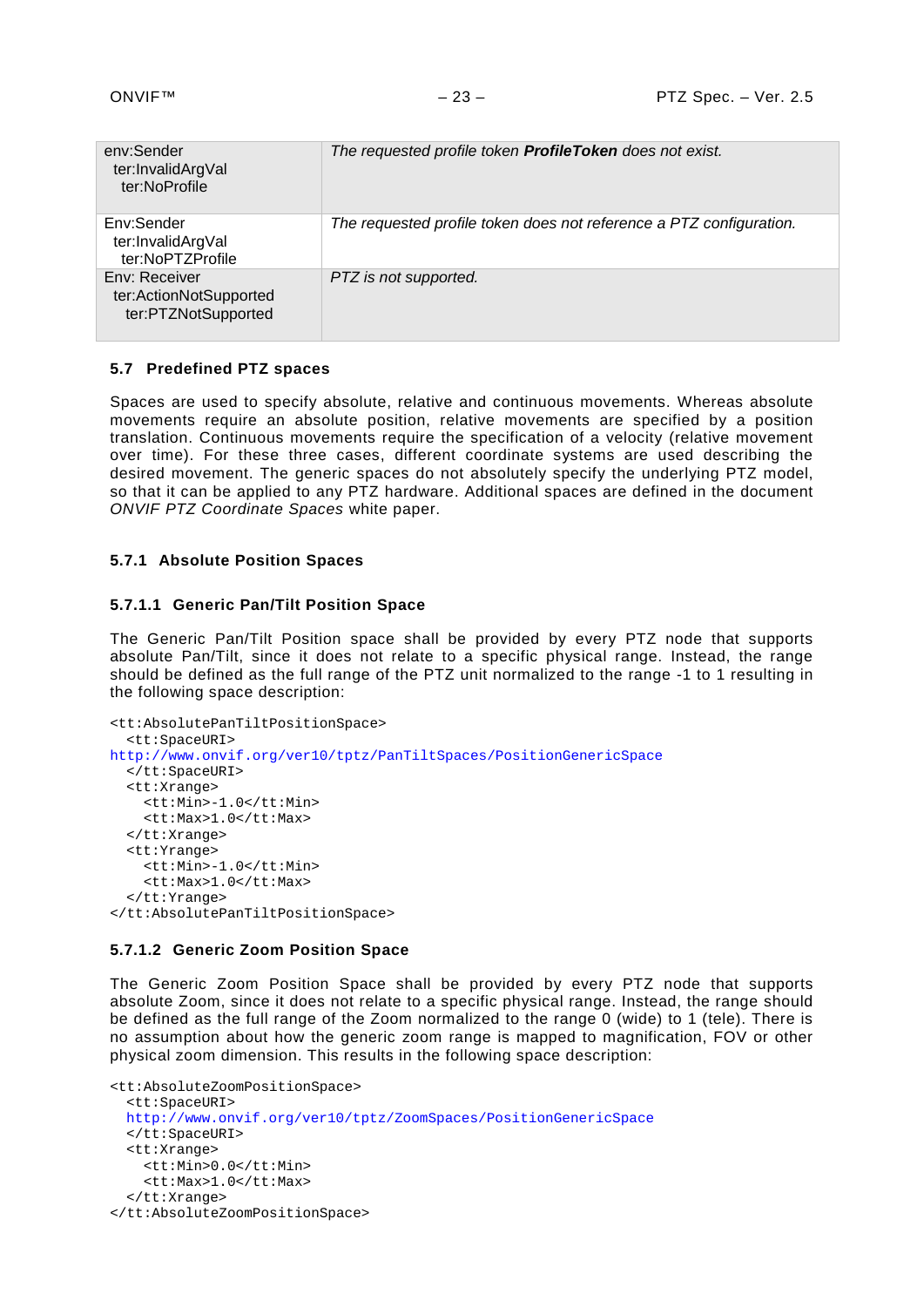# <span id="page-23-0"></span>**5.7.2 Relative Translation Spaces**

A Relative Pan/Tilt Translation Space moves the PTZ unit a certain translation in a certain direction without knowing the camera's current Pan/Tilt position.

# **5.7.2.1 Generic Pan/Tilt Translation Space**

The Generic Pan/Tilt translation space shall be provided by every PTZ node that supports relative Pan/Tilt, since it does not relate to a specific physical range. Instead, the range should be defined as the full positive and negative translation range of the PTZ unit normalized to the range -1 to 1, where positive translation would mean clockwise rotation or movement in right/up direction resulting in the following space description:

```
<tt:RelativePanTiltTranslationSpace>
  <tt:SpaceURI>
http://www.onvif.org/ver10/tptz/PanTiltSpaces/TranslationGenericSpace
  </tt:SpaceURI>
  <tt:Xrange>
     <tt:Min>-1.0</tt:Min>
     <tt:Max>1.0</tt:Max>
  </tt:Xrange>
  <tt:Yrange>
     <tt:Min>-1.0</tt:Min>
     <tt:Max>1.0</tt:Max>
  </tt:Yrange>
</tt:RelativePanTiltTranslationSpace>
```
# **5.7.2.2 Generic Zoom Translation Space**

The Generic Zoom Translation Space shall be provided by every PTZ node that supports relative Zoom, since it does not relate to a specific physical range. Instead, the corresponding absolute range should be defined as the full positive and negative translation range of the Zoom normalized to the range -1 to1, where a positive translation maps to a movement in TELE direction. The translation is signed to indicate direction (negative is to wide, positive is to tele). There is no assumption about how the generic zoom range is mapped to magnification, FOV or other physical zoom dimension. This results in the following space description:

```
<tt:RelativeZoomTranslationSpace>
  <tt:SpaceURI>
http://www.onvif.org/ver10/tptz/ZoomSpaces/TranslationGenericSpace
  </tt:SpaceURI>
  <tt:Xrange>
     <tt:Min>-1.0</tt:Min>
     <tt:Max>1.0</tt:Max>
  </tt:Xrange>
</tt:RelativeZoomTranslationSpace>
```
#### <span id="page-23-1"></span>**5.7.3 Continuous Velocity Spaces**

The continuous velocity spaces are used to continuously move the PTZ unit in a certain direction.

#### **5.7.3.1 Generic Pan/Tilt Velocity Space**

The generic Pan/Tilt velocity space shall be provided by every PTZ node, since it does not relate to a specific physical range. Instead, the range should be defined as a range of the PTZ unit's speed normalized to the range -1 to 1, where a positive velocity would map to clockwise rotation or movement in the right/up direction. A signed speed can be independently specified for the pan and tilt component resulting in the following space description:

```
<tt:ContinuousPanTiltVelocitySpace>
 <tt:SpaceURI>
```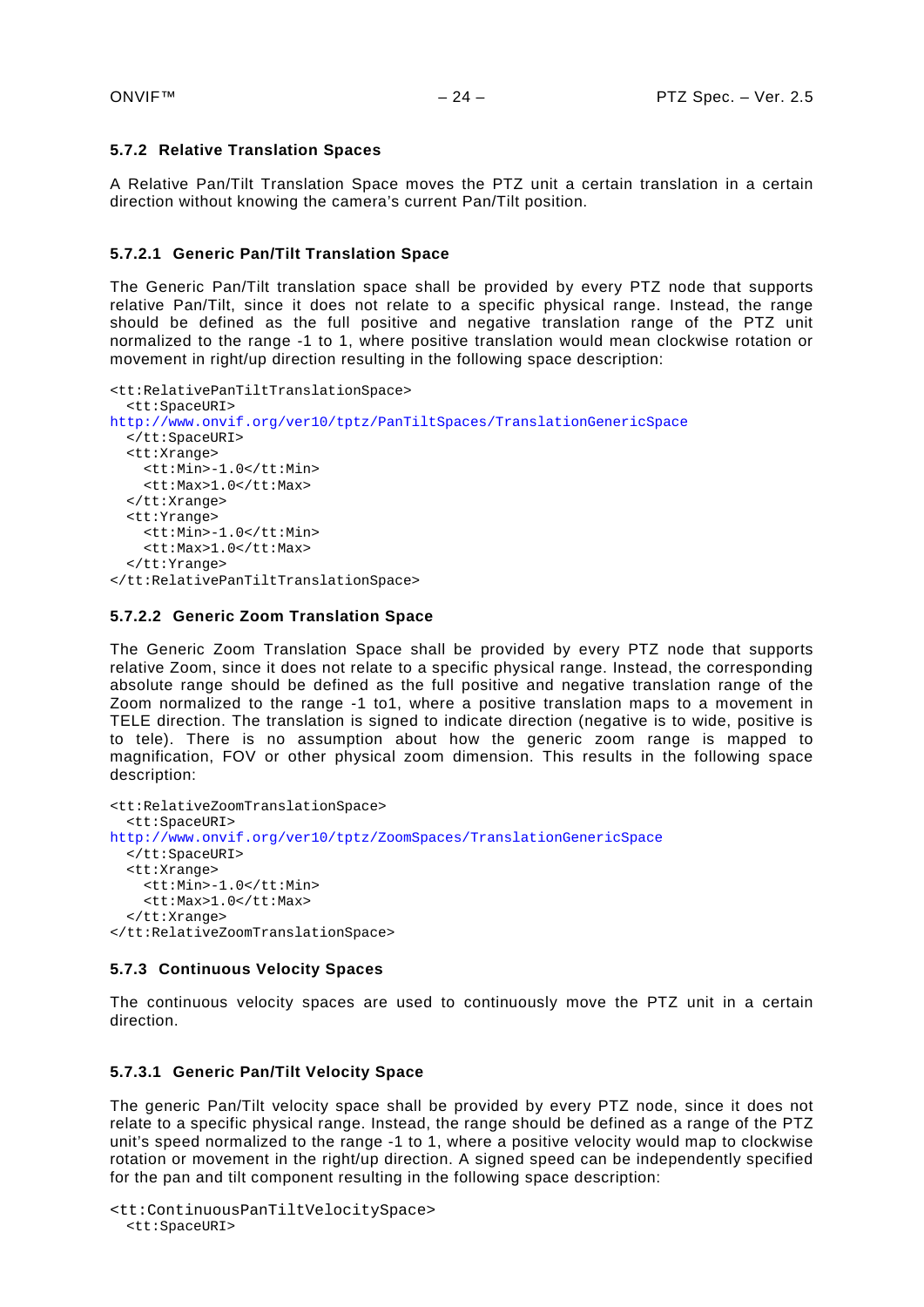```
http://www.onvif.org/ver10/tptz/PanTiltSpaces/VelocityGenericSpace
  </tt:SpaceURI>
  <tt:Xrange>
     <tt:Min>-1.0</tt:Min>
     <tt:Max>1.0</tt:Max>
  </tt:Xrange>
  <tt:Yrange>
     <tt:Min>-1.0</tt:Min>
     <tt:Max>1.0</tt:Max>
  </tt:Yrange>
</tt:ContinuousPanTiltVelocitySpace>
```
# **5.7.3.2 Generic Zoom Velocity Space**

The generic zoom velocity space specifies a zoom factor velocity without knowing the underlying physical model. The range should be normalized from -1 to 1, where a positive velocity would map to TELE direction. A generic zoom velocity space description resembles the following:

```
<tt:ContinuousZoomVelocitySpace>
  <tt:SpaceURI>
http://www.onvif.org/ver10/tptz/ZoomSpaces/VelocityGenericSpace
  </tt:SpaceURI>
  <tt:Xrange>
     <tt:Min>-1.0</tt:Min>
     <tt:Max>1.0</tt:Max>
  \epsilon/\uparrowt:Xrange>
</tt:ContinuousZoomVelocitySpace>
```
#### <span id="page-24-0"></span>**5.7.4 Speed Spaces**

The speed spaces specify the speed for a Pan/Tilt and Zoom movement when moving to an absolute position or to a relative translation. In contrast to the velocity spaces, speed spaces do not contain any directional information. The speed of a combined Pan/Tilt movement is represented by a single non-negative scalar value.

#### **5.7.4.1 Generic Pan/Tilt Speed Space**

The generic Pan/Tilt speed space shall be provided by every PTZ node that supports configurable speed for Pan/Tilt, since it does not relate to a specific physical range. Instead, the range should be defined as the full range of the speed range normalized to the range 0 (stopped) to 1 (full speed). This results in the following space description:

```
<tt:PanTiltSpeedSpace>
  <tt:SpaceURI>
http://www.onvif.org/ver10/tptz/PanTiltSpaces/GenericSpeedSpace
  </tt:SpaceURI>
  <tt:Xrange>
     <tt:Min>0.0</tt:Min>
     <tt:Max>1.0</tt:Max>
  </tt:Xrange>
</tt:PanTiltSpeedSpace>
```
#### **5.7.4.2 Generic Zoom Speed Space**

The generic zoom speed space shall be provided by every PTZ node that supports configurable speed for Zoom, since it does not relate to a specific physical range. Instead, the range should be defined as the full range of the speed range normalized to the range 0 (stopped) to 1 (full speed). This results in the following space description:

```
<tt:ZoomSpeedSpace>
  <tt:SpaceURI>
http://www.onvif.org/ver10/tptz/ZoomSpaces/ZoomGenericSpeedSpace
  </tt:SpaceURI>
```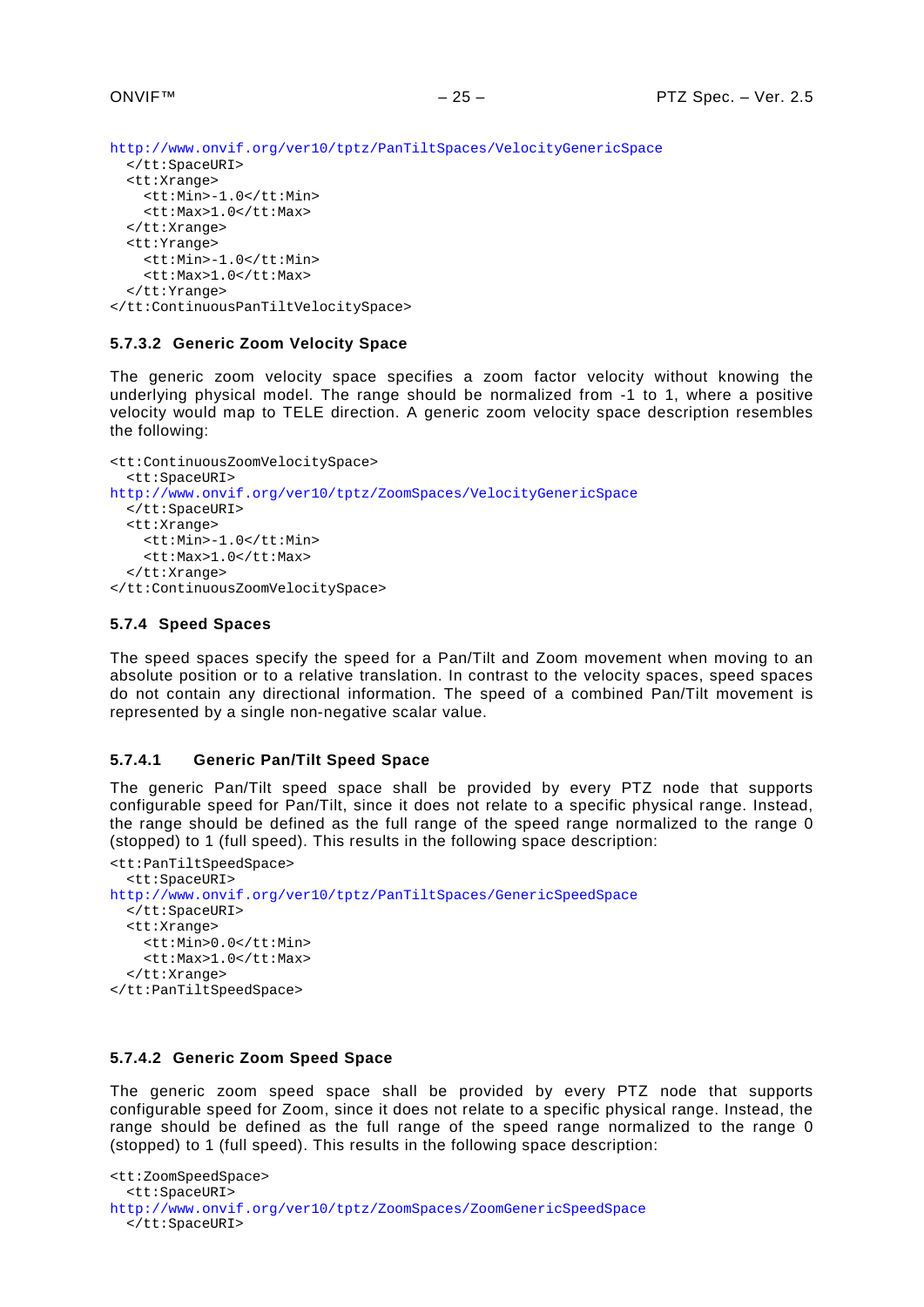```
<tt:Xrange>
     <tt:Min>0.0</tt:Min>
    <tt:Max>1.0</tt:Max>
  </tt:Xrange>
</tt:ZoomSpeedSpace>
```
#### <span id="page-25-0"></span>**5.8 Preset Tour Operations**

Preset Tour is a feature for PTZ-capable devices, enabling the PTZ unit to move on specified presets sequentially at some interval.

This section describes operations that manage the preset tours. These operations shall be implemented when a PTZ node in the PTZ Service indicates support of Preset Tour with MaximumNumberOfPresetTours>0 capability value, All operations require a *ProfileToken*  referencing a Media Profile including a PTZConfiguration. All operations for preset tours shall be always persistent.

<span id="page-25-1"></span>PresetTours can have forward and backward directions, and in case direction is omitted, it is assumed to be forward. However, it is possible to specify random execution by setting the RandomPresetOrder attribute. In case RandomPresetOrder is set to true and Direction is also present, Direction will be ignored and presets of the Tour will be recalled randomly.

#### **5.8.1 GetPresetTours**

A device supporting Preset Tour feature shall return all available Preset Tours through the GetPresetTours.

| <b>GetPresetTours</b>                                     |                                                              | Access Class: READ_MEDIA                                             |
|-----------------------------------------------------------|--------------------------------------------------------------|----------------------------------------------------------------------|
| Message name                                              | <b>Description</b>                                           |                                                                      |
| <b>GetPresetToursRequest</b>                              | should be reported.<br>tt:ReferenceToken ProfileToken [1][1] | The request message specifies the ProfileToken for which PresetTours |
| GetPresetToursResponse                                    | tt:PresetTour PresetTour [0][unbounded]                      | The response contains all existing PresetTours on the device.        |
| <b>Fault codes</b>                                        | <b>Description</b>                                           |                                                                      |
| env:Sender<br>ter:InvalidArgVal<br>ter.NoProfile          | The requested profile token ProfileToken does not exist      |                                                                      |
| env:Sender<br>ter:InvalidArgVal<br>ter:NoPTZConfiguration |                                                              | The requested profile token does not reference a PTZ configuration.  |
| env: Receiver                                             | PTZ is not supported.                                        |                                                                      |

#### **Table 21: GetPresetTours command**

#### <span id="page-25-2"></span>**5.8.2 GetPresetTour**

A device supporting Preset Tour shall return the requested Preset Tour through the GetPresetTour.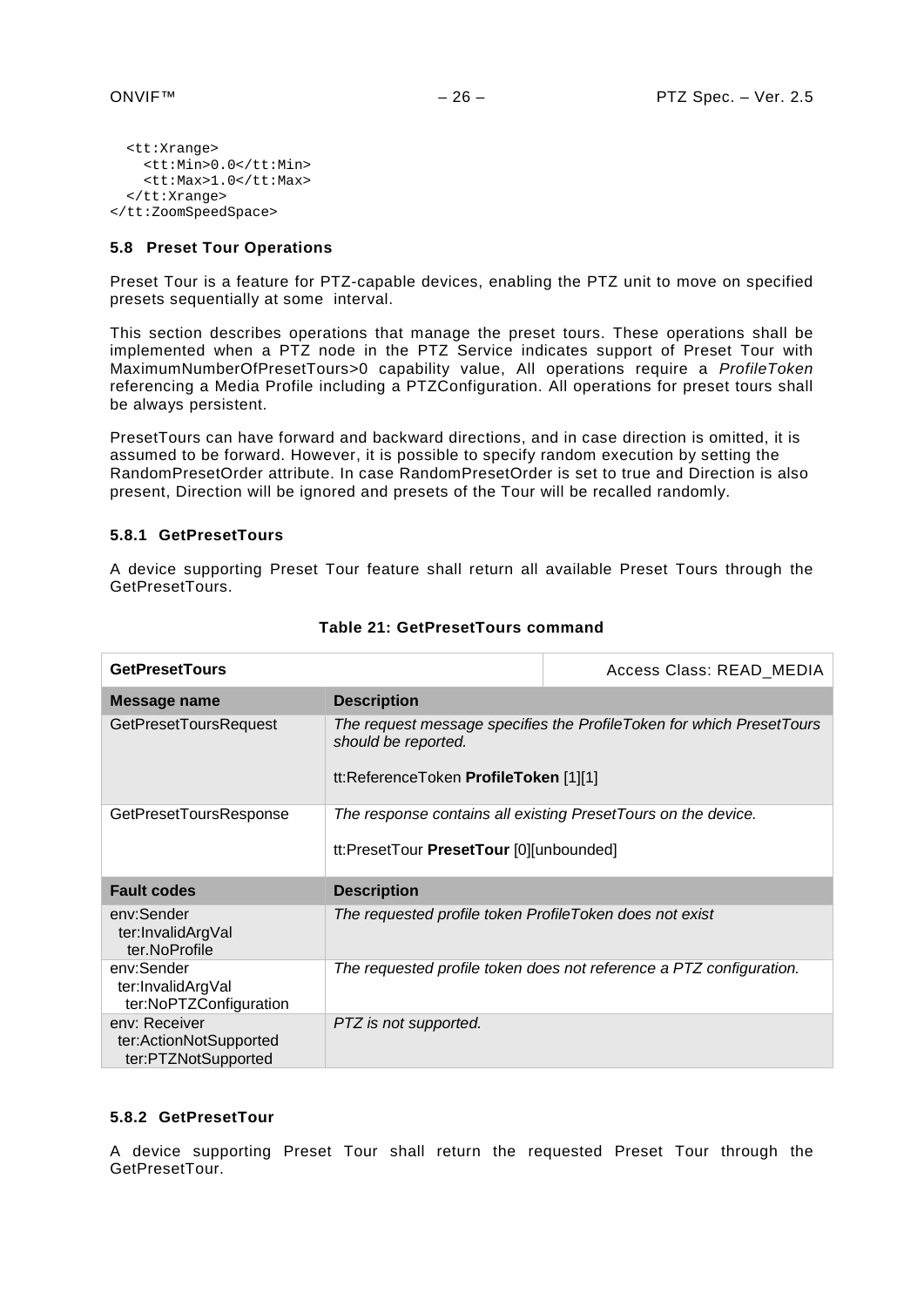| Table 22: GetPresetTour command |  |
|---------------------------------|--|
|---------------------------------|--|

| <b>GetPresetTour</b>                                      |                                                                                                                                 | Access Class: READ_MEDIA                                            |
|-----------------------------------------------------------|---------------------------------------------------------------------------------------------------------------------------------|---------------------------------------------------------------------|
| Message name                                              | <b>Description</b>                                                                                                              |                                                                     |
| <b>GetPresetTourRequest</b>                               | for which the PresetTour should be reported<br>tt:ReferenceToken ProfileToken [1][1]<br>tt:ReferenceToken PresetTourToken[1][1] | The request message specifies the ProfileToken and PresetTourToken  |
| GetPresetTourResponse                                     | tt:PresetTour PresetTour [1][1]                                                                                                 | The response contains the requested PresetTour in the media profile |
| <b>Fault codes</b>                                        | <b>Description</b>                                                                                                              |                                                                     |
| env:Sender<br>ter:InvalidArgVal<br>ter.NoProfile          | The requested profile token ProfileToken does not exist                                                                         |                                                                     |
|                                                           |                                                                                                                                 |                                                                     |
| env:Sender<br>ter:InvalidArgVal<br>ter.NoToken            | The requested PresetTourToken does not exist.                                                                                   |                                                                     |
| env:Sender<br>ter:InvalidArgVal<br>ter:NoPTZConfiguration |                                                                                                                                 | The requested profile token does not reference a PTZ configuration. |

# <span id="page-26-0"></span>**5.8.3 GetPresetTourOptions**

A device supporting Preset Tour shall provide options how Preset Tours can be configured through the GetPresetTourOptions.

| <b>GetPresetTourOptions</b>                               |                                                                                             | Access Class: READ MEDIA                                           |
|-----------------------------------------------------------|---------------------------------------------------------------------------------------------|--------------------------------------------------------------------|
| Message name                                              | <b>Description</b>                                                                          |                                                                    |
| GetPresetTourOptionsRequest                               | tours can be configured<br>tt:ReferenceToken ProfileToken [1][1]                            | The request message specifies the Profile Token for how the preset |
| GetPresetTourOptionsResponse                              | This message contains the PTZ preset tour options.<br>tt:PTZPresetTourOptions Options[1][1] |                                                                    |
| <b>Fault codes</b>                                        | <b>Description</b>                                                                          |                                                                    |
| env:Sender<br>ter:InvalidArgVal<br>ter.NoProfile          | The requested profile token ProfileToken does not exist                                     |                                                                    |
| env:Sender<br>ter:InvalidArgVal<br>ter:NoPTZConfiguration |                                                                                             | The requested profile does not reference a PTZ configuration.      |
| env: Receiver<br>ter:ActionNotSupported                   | PTZ is not supported.                                                                       |                                                                    |

# **Table 23: GetPresetTourOptions command**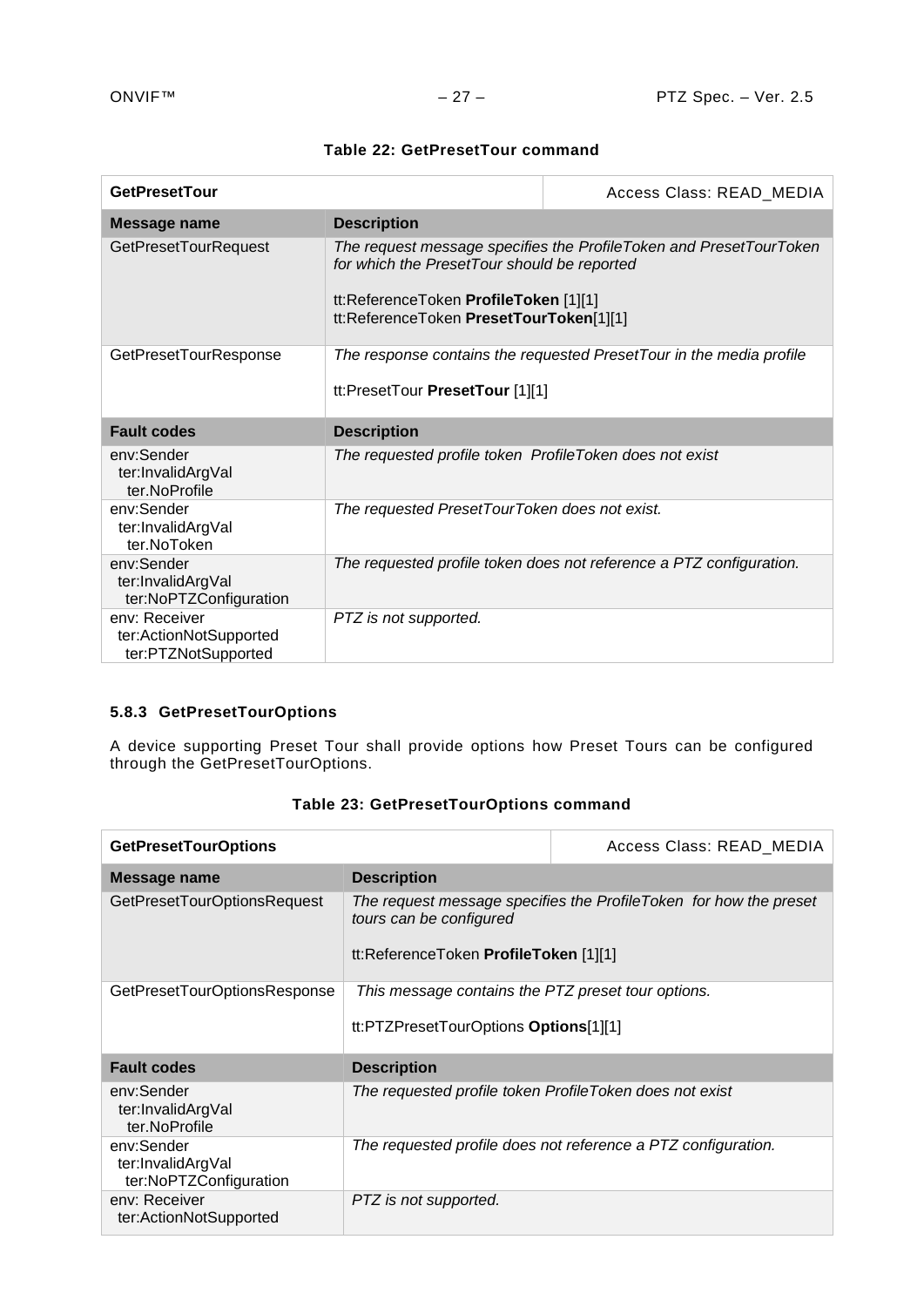| ter:PTZNotSupported |  |
|---------------------|--|
|                     |  |

# <span id="page-27-0"></span>**5.8.4 CreatePresetTour**

A device supporting Preset Tour feature shall allow creating a new Preset Tour through the CreatePresetTour.

| <b>CreatePresetTour</b>                                        |                                                                                                                                       | Access Class: ACTUATE                                                 |
|----------------------------------------------------------------|---------------------------------------------------------------------------------------------------------------------------------------|-----------------------------------------------------------------------|
| <b>Message name</b>                                            | <b>Description</b>                                                                                                                    |                                                                       |
| CreatePresetTour Request                                       | The request message specifies the Profile Token to which a new<br>PresetTour should be added<br>tt:ReferenceToken ProfileToken [1][1] |                                                                       |
| CreatePresetTour Response                                      | This message contains a PresetTourToken<br>tt:ReferenceToken PresetTourToken[1][1]                                                    |                                                                       |
| <b>Fault codes</b>                                             | <b>Description</b>                                                                                                                    |                                                                       |
| env:Sender<br>ter:InvalidArgVal<br>ter.TooManyPresetTours      | to the profile                                                                                                                        | There is not enough space in the device to create the new preset tour |
| env:Sender<br>ter:InvalidArgVal<br>ter.NoProfile               | The requested profile token ProfileToken does not exist                                                                               |                                                                       |
| env:Sender<br>ter:InvalidArgVal<br>ter:NoPTZConfiguration      |                                                                                                                                       | The requested profile does not reference a PTZ configuration.         |
| env: Receiver<br>ter:ActionNotSupported<br>ter:PTZNotSupported | PTZ is not supported.                                                                                                                 |                                                                       |

# **Table 24: CreatePresetTour command**

# <span id="page-27-1"></span>**5.8.5 ModifyPresetTour**

A device supporting PresetTour feature shall allow modifying the PresetTour through the ModifyPresetTour.

| <b>ModifyPresetTour</b>   |                                                                                                           | <b>Access Class: ACTUATE</b>                                         |
|---------------------------|-----------------------------------------------------------------------------------------------------------|----------------------------------------------------------------------|
| Message name              | <b>Description</b>                                                                                        |                                                                      |
| ModifyPresetTour Request  | PresetTour should be modified.<br>tt:ReferenceToken ProfileToken [1][1]<br>tt:PresetTour PresetTour[1][1] | The request message specifies the ProfileToken to which the existing |
| ModifyPresetTour Response | This is an empty message.                                                                                 |                                                                      |

# **Table 25: ModifyPresetTour command**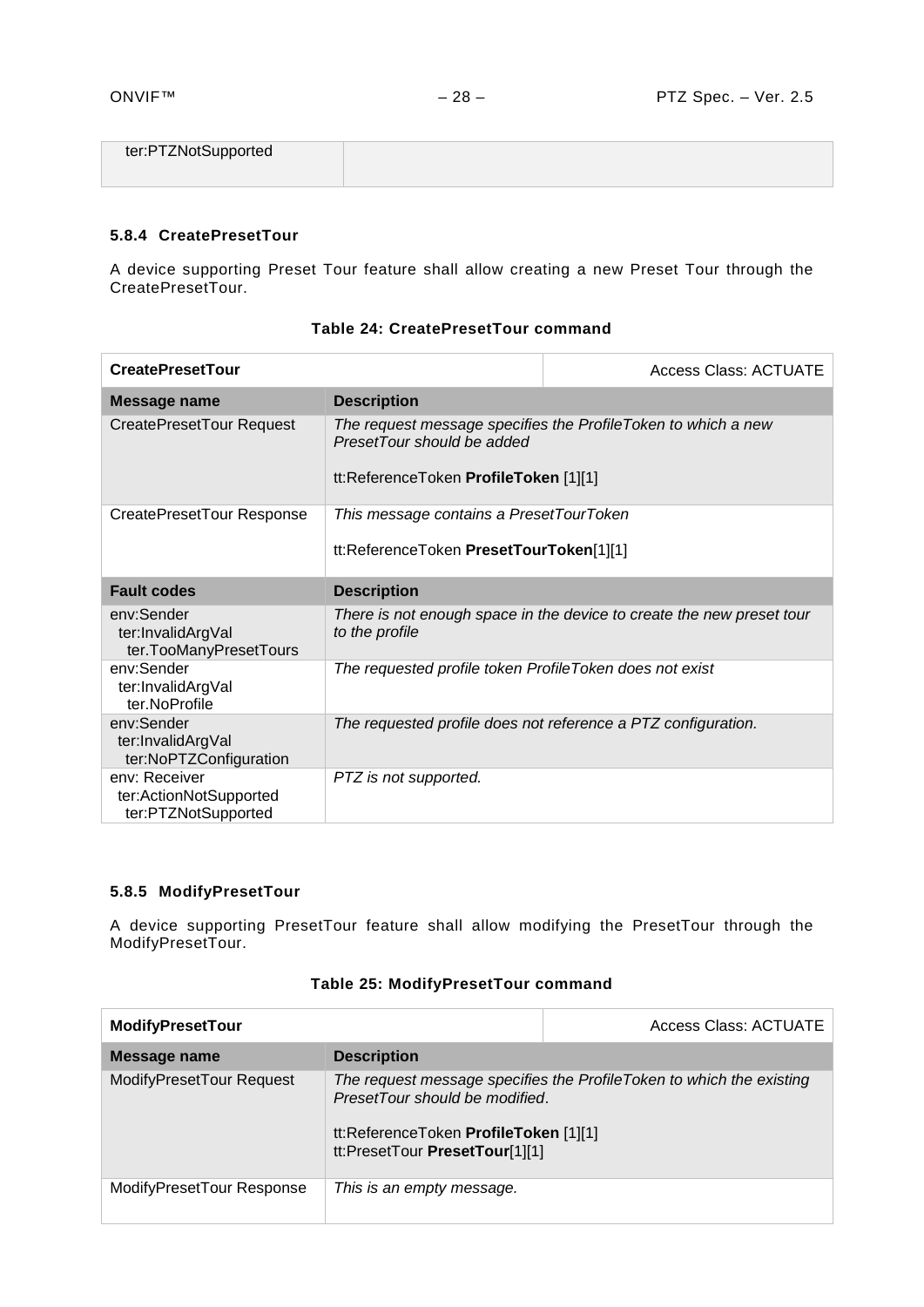| <b>Fault codes</b>                                             | <b>Description</b>                                                             |
|----------------------------------------------------------------|--------------------------------------------------------------------------------|
| env:Sender<br>ter:InvalidArgVal<br>ter.InvalidPresetTour       | The requested PresetTour includes invalid parameter(s)                         |
| env: Receiver<br>ter: InvalidArgVal<br>ter:TooManyPresets      | Too many TourSpots are included in the PresetTour                              |
| env:Sender<br>ter:InvalidArgVal<br>ter:SpaceNotSupported       | A space is referenced in an argument which is not supported by the<br>PTZ Node |
| env:Sender<br>ter:InvalidArgVal<br>ter:NoToken                 | The requested PresetTourToken does not exist.                                  |
| env:Sender<br>ter:InvalidArgVal<br>ter.NoProfile               | The requested profile token ProfileToken does not exist                        |
| env:Sender<br>ter:InvalidArgVal<br>ter:NoPTZConfiguration      | The requested profile token does not reference a PTZ configuration.            |
| env: Receiver<br>ter:ActionNotSupported<br>ter:PTZNotSupported | PTZ is not supported.                                                          |

# <span id="page-28-0"></span>**5.8.6 OperatePresetTour**

A device supporting Preset Tour feature shall allow starting, stopping, or pausing a Preset Tour through the OperatePresetTour.

Preset tour can be operated with the *PresetTourOperation* parameter of OperatePresetTour command.

- Start: Indicates starting the preset tour or re-starting the paused preset tour.
- Stop: Indicates stopping the preset tour.
- Pause: Indicates pausing the preset tour.

Receiving another OperatePresetTour command of Start operation for the Preset Tour which have been already started, the Preset Tour shall be restarted with the newly requested parameter.

| <b>OperatePresetTour</b>   |                                                                                                                                                                 | <b>Access Class: ACTUATE</b>                                |
|----------------------------|-----------------------------------------------------------------------------------------------------------------------------------------------------------------|-------------------------------------------------------------|
| Message name               | <b>Description</b>                                                                                                                                              |                                                             |
| OperatePresetTour Request  | PresetTour should be operated.<br>tt:ReferenceToken ProfileToken [1][1]<br>tt:ReferenceToken PresetTourToken[1][1]<br>tt:PTZPresetTourOperation Operation[1][1] | The request message specifies the ProfileToken to which the |
| OperatePresetTour Response | This is an empty message.                                                                                                                                       |                                                             |

#### **Table 26: OperatePresetTour command**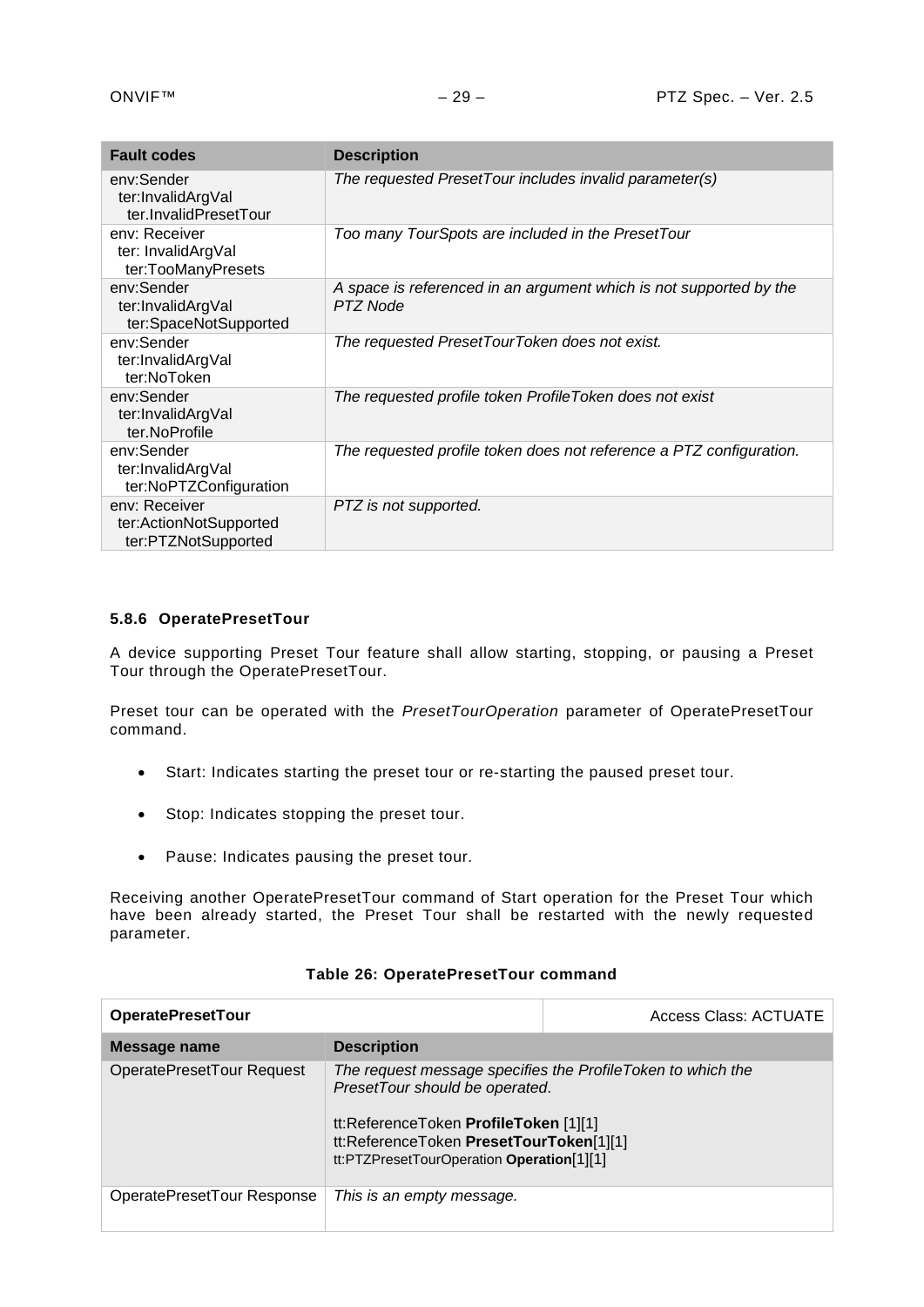| <b>Fault codes</b>                                             | <b>Description</b>                                                                                                 |
|----------------------------------------------------------------|--------------------------------------------------------------------------------------------------------------------|
| env:Sender<br>ter:InvalidArgVal<br>ter.InvalidPresetTour       | The requested PresetTour includes invalid parameter(s)                                                             |
| env:Sender<br>ter:InvalidArgVal<br>ter:NoToken                 | The requested PresetTourToken does not exist.                                                                      |
| env:Sender<br>ter:InvalidArgVal<br>ter.NoProfile               | The requested profile token ProfileToken does not exist                                                            |
| env: Receiver<br>ter: InvalidArgVal<br>ter:ActivationFailed    | The requested preset tour cannot be activated while PTZ unit is moving<br>or another preset tour is now activated. |
| env:Sender<br>ter:InvalidArgVal<br>ter:NoPTZConfiguration      | The requested profile token does not reference a PTZ configuration.                                                |
| env: Receiver<br>ter:ActionNotSupported<br>ter:PTZNotSupported | PTZ is not supported.                                                                                              |

# <span id="page-29-0"></span>**5.8.7 RemovePresetTour**

A device supporting Preset Tour shall remove the requested Preset Tour through the RemoevPresetTour.

# **Table 27: RemovePresetTour command**

| <b>RemovePresetTour</b>                                        |                                                                                                                                                                                                        | <b>Access Class: ACTUATE</b>                                        |  |
|----------------------------------------------------------------|--------------------------------------------------------------------------------------------------------------------------------------------------------------------------------------------------------|---------------------------------------------------------------------|--|
| <b>Message name</b>                                            | <b>Description</b>                                                                                                                                                                                     |                                                                     |  |
| RemovePresetTourRequest                                        | The request message specifies the ProfileToken and PresetTour token<br>for which the preset Tour should be removed<br>tt:ReferenceToken ProfileToken [1][1]<br>tt:ReferenceToken PresetTourToken[1][1] |                                                                     |  |
| RemovePresetTourResponse                                       | This is an empty message.                                                                                                                                                                              |                                                                     |  |
| <b>Fault codes</b>                                             | <b>Description</b>                                                                                                                                                                                     |                                                                     |  |
| env:Sender<br>ter:InvalidArgVal<br>ter:NoToken                 | The requested preset tour token does not exist.                                                                                                                                                        |                                                                     |  |
| env:Sender<br>ter:InvalidArgVal<br>ter.NoProfile               | The requested profile token ProfileToken does not exist                                                                                                                                                |                                                                     |  |
| env:Sender<br>ter:InvalidArgVal<br>ter:NoPTZConfiguration      |                                                                                                                                                                                                        | The requested profile token does not reference a PTZ configuration. |  |
| env: Receiver<br>ter:ActionNotSupported<br>ter:PTZNotSupported | PTZ is not supported.                                                                                                                                                                                  |                                                                     |  |

# <span id="page-29-1"></span>**5.8.8 Preset Tour parameters**

Preset Tour is composed of following parameters: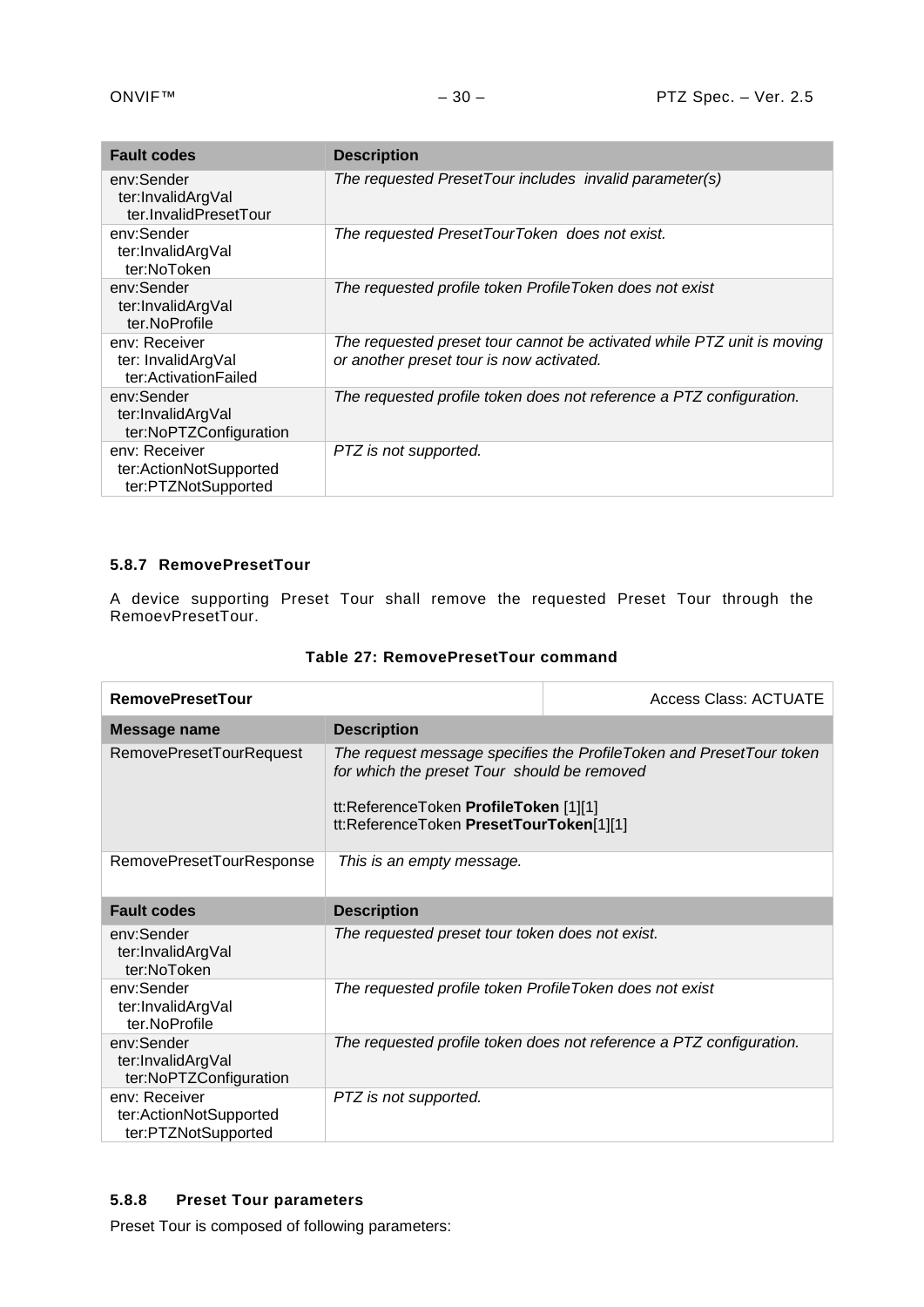**PresetTour**: Configuration of a preset tour.

- Name: Name of the preset tour [Optional]
- Status: Indicates the current status of the preset tour. This parameter in the aurgument of ModifyPresetTour command shall be ignored.
	- o Idle: Preset tour is not activated.
	- o Touring: Preset tour is activated and now under touring.
	- o Paused: Preset tour is under pause at the middle of the tour by client. This status requires Start operation from a client to re-start.
- AutoStart: Flag to enable the preset tour activated always. When this flag in one of preset tours is configured as True, ones in all other preset tours referring the same PTZNode shall be maintained to false. Starting and stopping the preset tour by OperatePresetTour shall change this flag to False. Pausing and resuming the preset tour by OperatePresetTour shall not change this flag.
- TourSpot: Presets with its configuration for touring [Optional]
	- o PresetDetail: Detail configuration of the preset for the tour spot. One out of below three options shall be chosen.
		- **PresetToken: Specifies an existing PresetToken as this tour spot.**
		- **Home: Specifies the home position as the tour spot. Only "True" to this** Boolean parameter shall be valid. "False" shall be treated as an error due to an invalid argument.
		- **PTZPosition: Specifies the vector of PTZ Node as the tour spot**
	- o Speed: PTZ speed moving to this tour spot. [Optional]
	- o StayTme: Time duration of stay on the spot. [Optional]
- PresetTourStartingCondition: Configuration of the starting preset tour.
	- o RecurringTime: Parameter to specify how many times the preset tour is recurred. [Optional]
	- o RecurringDuration: Parameter to specify how long duration time the preset tour is recurred [Optional]
		- **In case the both conditions RecurringTime and RecurringDuration are** configured, the preset tour shall finish with one of conditions satisfied earlier. In case the both are omitted, PresetTour shall be recurred without limitation.
	- o PresetTourDirection: A device refers this flag to choose which direction the preset tour goes. It is omissible parameter and Forward shall be chosen in case it is omitted. [Optional]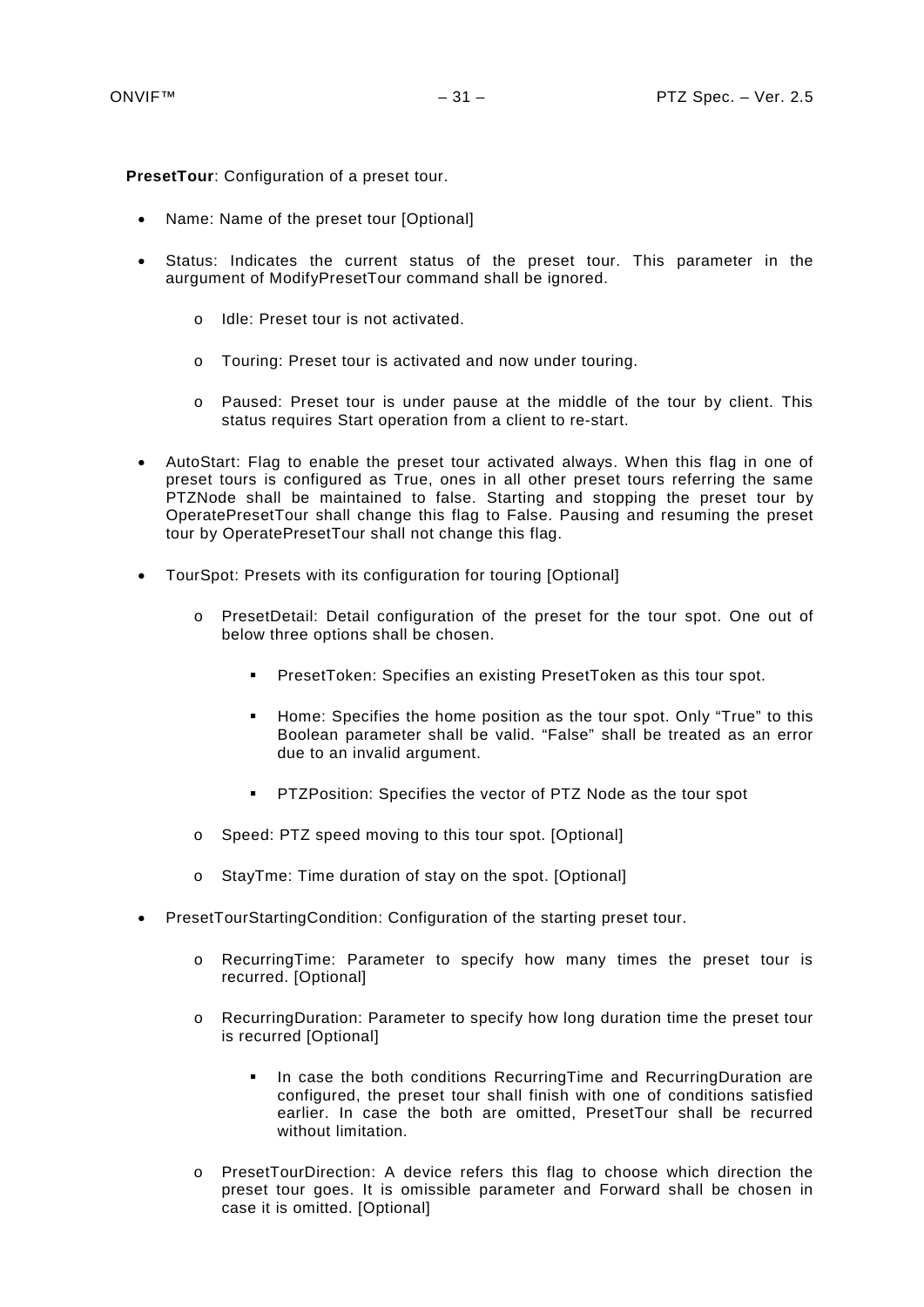- **Forward: Preset tour goes in forward order.**
- **Backward: Preset tour goes in backward order.**
- Token: Unique identifiyer of the preset tour

#### <span id="page-31-0"></span>**5.9 PT Control Direction Configuration**

PT Control Direction Configuration is one set of parameters in PTZ configuration used to configure the movement directions of PT(Pan and Tilt) in following two ways:

1. E-Flip

E-Flip is flipping of the control directions of PT when the lens passes nadir or zenith direction during a tilt movement. This functionality is useful when controlling domes using human joystick control, where a client can track an object that passes nadir and doesn't have to bother about inverted controls.

2. Reverse

Reverse parameter is for switching positive and negative of the PT control direction. This feature can be used to configure appropriate control direction of PT based on directions that the device is mounted, for example, in the ceiling downwards or on the surface upwards.

[Figure 1](#page-32-0) shows an example how the control directions of PT are changed by E-Flip feature and Reverse feature.



(a-1) Normal PT control direction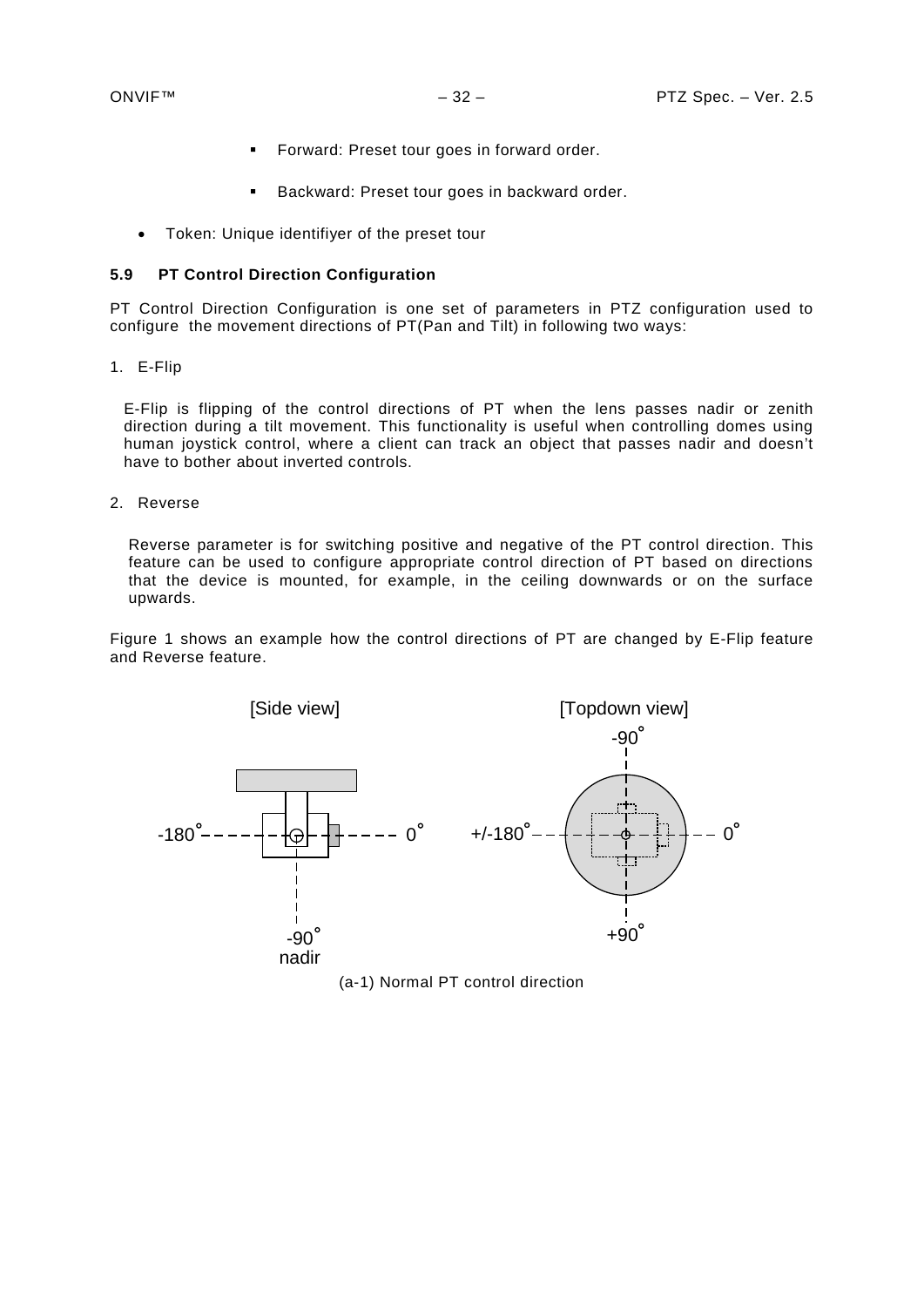









(b-2) Reversed PT control direction with E-Flip activated

<span id="page-32-0"></span>

In case the control direction of PT is changed by PT Control Direction Configuration, it is recommended that direction of the video image is also changed by Rotation Configuration in Video Source Configuration as well to match the both directions of PT and video stream.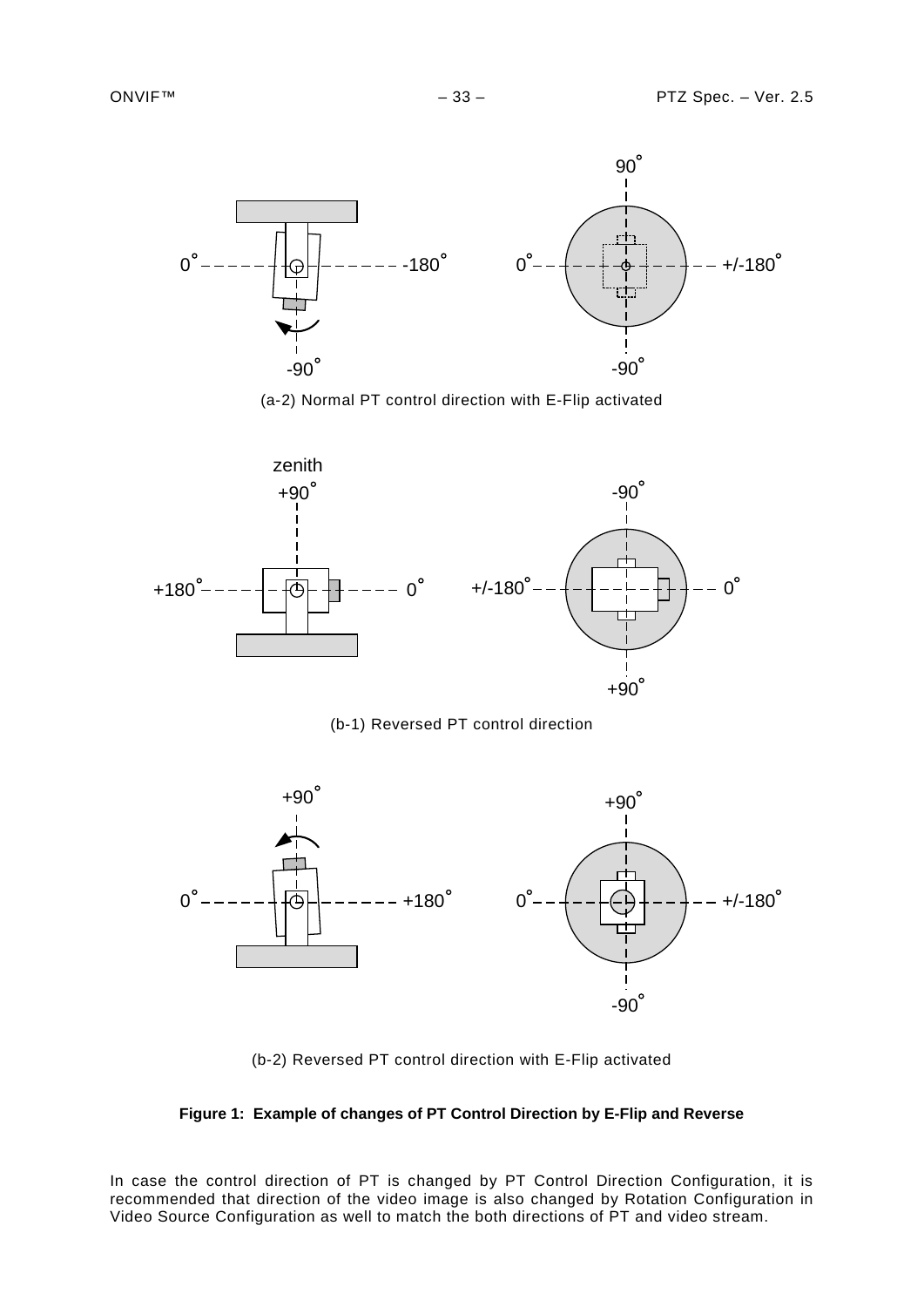# <span id="page-33-0"></span>**5.10 Capabilities**

The capabilities reflect optional functions and functionality of a service. The information is static and does not change during device operation. The following capabilites are available:

**EFIIP:** Indicates whether or not E-FIIP is supported.

**Reverse:** Indicates whether or not reversing of PT control direction is supported.

**GetCompatibleConfigurations:** Indicates the support for GetCompatibleConfigurations command.

# **Table 28: GetServiceCapabilities command**

| <b>GetServiceCapabilities</b>      |                                                                                                                                                                        | Access Class: PRE AUTH |
|------------------------------------|------------------------------------------------------------------------------------------------------------------------------------------------------------------------|------------------------|
| Message name                       | <b>Description</b>                                                                                                                                                     |                        |
| GetServiceCapabilitiesReque<br>st  | This is an empty message.                                                                                                                                              |                        |
| GetServiceCapabilitiesRespo<br>nse | The capability response message contains the requested service<br>capabilities using a hierarchical XML capability structure.<br>tptz:Capabilities Capabilities [1][1] |                        |
| <b>Fault codes</b>                 | <b>Description</b>                                                                                                                                                     |                        |
|                                    | No command specific faults!                                                                                                                                            |                        |

# <span id="page-33-1"></span>**5.11 Service specific data types**

# <span id="page-33-2"></span>**5.11.1 PTZNode**

```
<xs:complexType name="PTZNode">
  <xs:complexContent>
     <xs:extension base="tt:DeviceEntity">
           <xs:sequence>
            <xs:element name="Name" type="tt:Name" minOccurs="0"/>
            <xs:element name="SupportedPTZSpaces" type="tt:PTZSpaces"/>
            <xs:element name="MaximumNumberOfPresets" type="xs:int"/>
            <xs:element name="HomeSupported" type="xs:boolean"/>
            <xs:element name="AuxiliaryCommands" type="tt:AuxiliaryData"
           minOccurs="0" maxOccurs="unbounded"/>
            <xs:element name="Extension" type="tt:PTZNodeExtension" 
           minOccurs="0"/>
           </xs:sequence>
          <xs:attribute name="FixedHomePosition" type="xs:boolean">
     </xs:extension>
  </xs:complexContent>
</xs:complexType>
```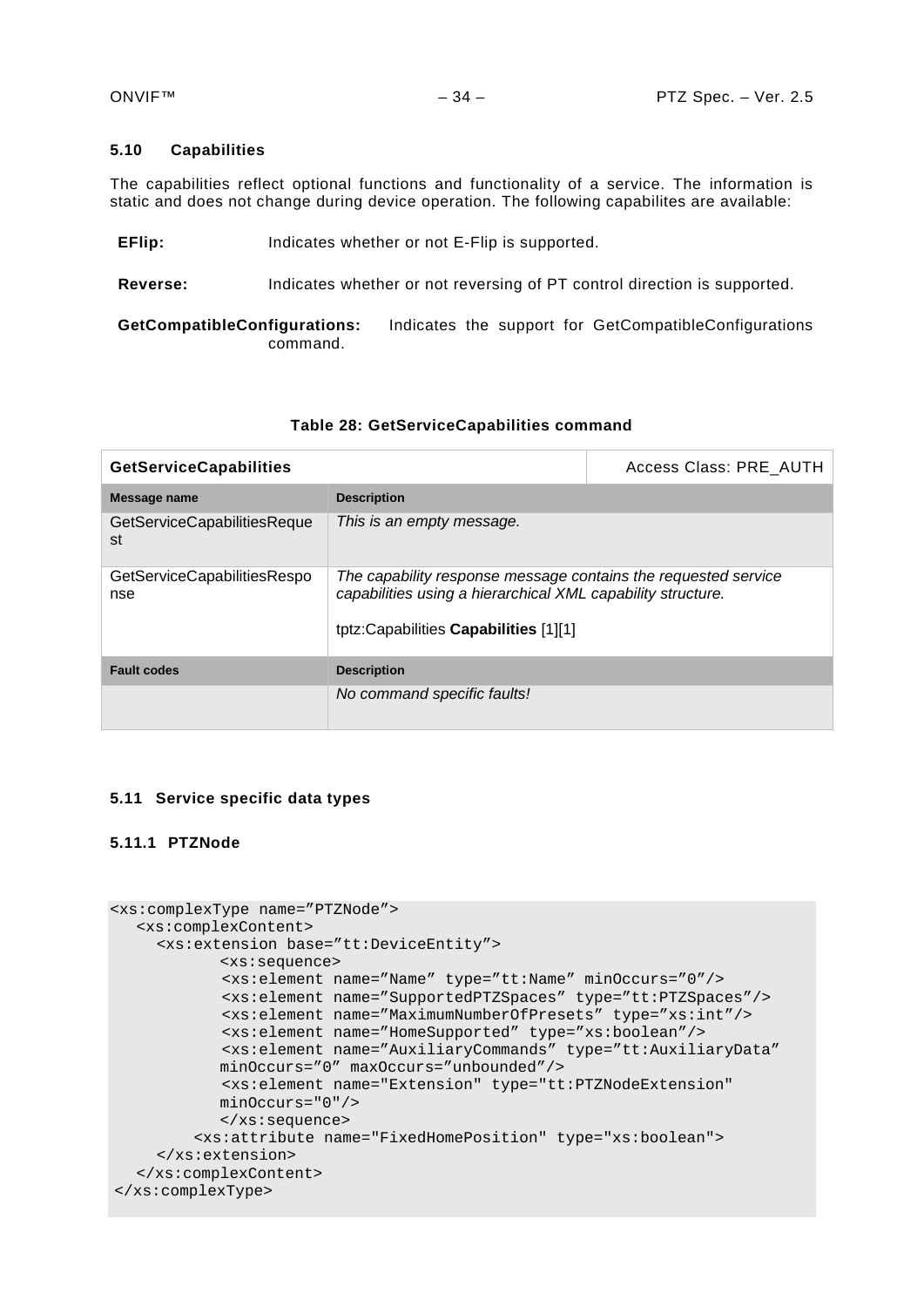- **Name** A unique identifier that is used to reference PTZ nodes.
- **SupportedPTZSpaces**

A list of coordinate systems available for the PTZ node. For each coordinate system, the PTZ node MUST specify its allowed range.

- **MaximumNumberOfPresets** All preset operations MUST be available for this PTZ node if one preset is supported.
- **HomeSupported**

A boolean operator specifying the availability of a home position. If set to true, the home position operations MUST be available for this PTZ node.

#### • **AuxiliaryCommands**

A list of supported auxiliary commands. If the list is not empty, the auxiliary operations MUST be available for this PTZ node.

• **FixedHomePosition** Indication whether the HomePosition of a Node is fixed or it can be changed via the SetHomePosition command.

# <span id="page-34-0"></span>**5.11.2 PTZNodeExtension**

```
<xs:complexType name="PTZNodeExtension">
  <xs:sequence>
    <xs:element name="SupportedPresetTour" type="tt:
           PTZPresetTourSupported" minOccurs="0" maxOccurs="unbounded"/>
  </xs:sequence>
</xs:complexType>
```
• **SupportedPresetTour** Detail of supported Preset Tour feature.

# <span id="page-34-1"></span>**5.11.3 PTZPresetTourSupported**

```
<xs:complexType name="PTZPresetTourSupported">
  <xs:sequence>
    <xs:element name="MaximumNumberOfPresetTours" type="xs:int">
    <xs:element name="PTZPresetTourOperation" 
           type="tt:PTZPresetTourOperation" minOccurs="0" 
           maxOccurs="unbounded">
  </xs:sequence>
</xs:complexType>
```
- **MaximumNumberOfPresetTours** Indicates number of preset tours that can be created. Required preset tour operations shall be available for this PTZ Node if one or more preset tour is supported.
- **PTZPresetTourOperation** Indicates which preset tour operations are available for this PTZ Node.

# <span id="page-34-2"></span>**5.11.4 PTZConfiguration**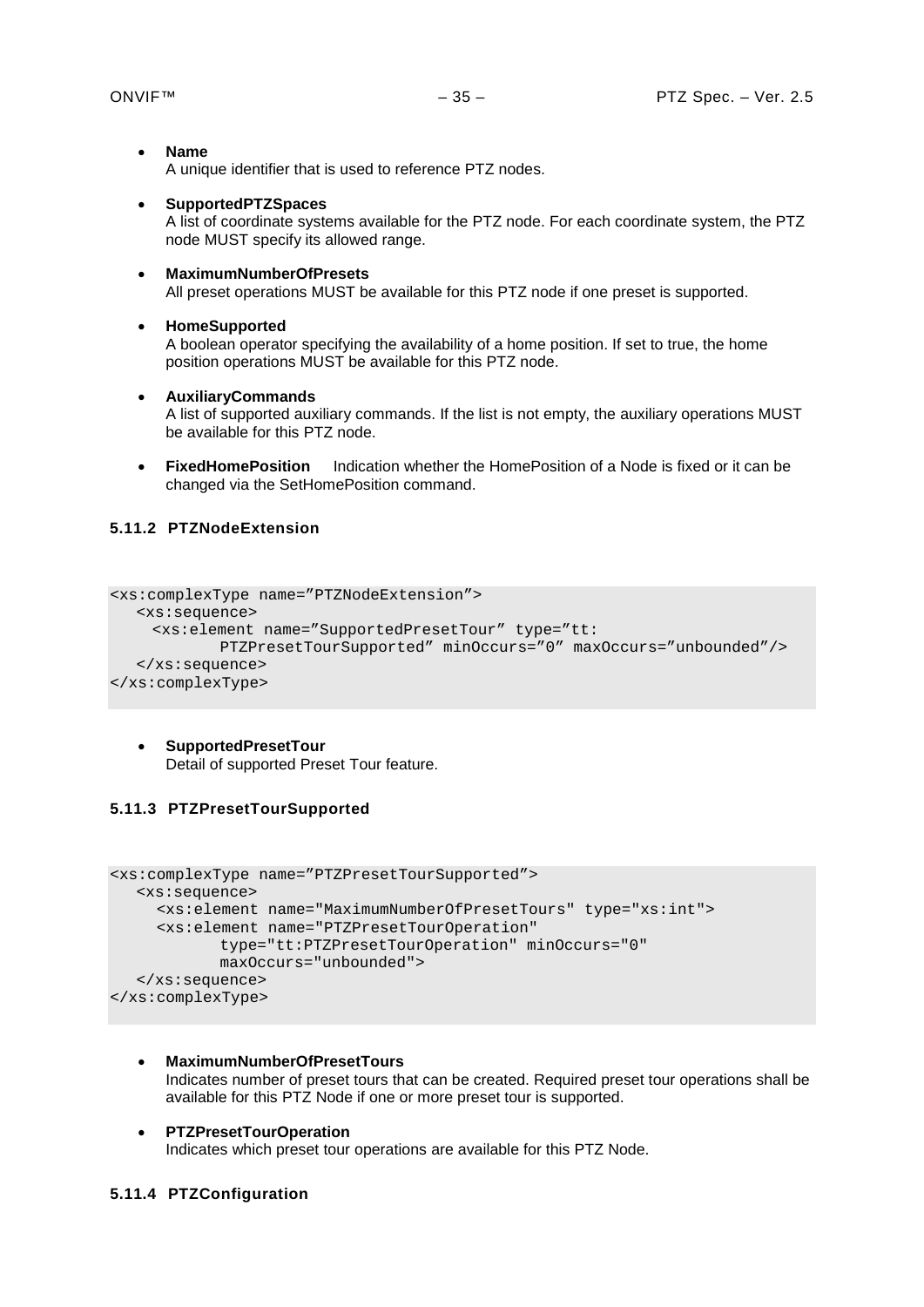```
<xs:complexType name="PTZConfiguration">
  <xs:complexContent>
    <xs:extension base="tt:ConfigurationEntity">
           <xs:sequence>
            <xs:element name="NodeToken" type="tt:ReferenceToken"/>
            <xs:element name="DefaultAbsolutePantTiltPositionSpace"
           type="xs:anyURI" minOccurs="0"/>
            <xs:element name="DefaultAbsoluteZoomPositionSpace"
           type="xs:anyURI" minOccurs="0"/>
            <xs:element name="DefaultRelativePanTiltTranslationSpace"
           type="xs:anyURI" minOccurs="0"/>
            <xs:element name="DefaultRelativeZoomTranslationSpace"
           type="xs:anyURI" minOccurs="0"/>
            <xs:element name="DefaultContinuousPanTiltVelocitySpace"
           type="xs:anyURI" minOccurs="0"/>
            <xs:element name="DefaultContinuousZoomVelocitySpace"
           type="xs:anyURI" minOccurs="0"/>
            <xs:element name="DefaultPTZSpeed" type="tt:PTZSpeed"
           minOccurs="0"/>
           <xs:element name="DefaultPTZTimeout" type="xs:duration"
           minOccurs="0"/>
           <xs:element name="PanTiltLimits" type="tt:PanTiltLimits"
           minOccurs="0"/>
           <xs:element name="ZoomLimits" type="tt:ZoomLimits"
           minOccurs="0"/>
            <xs:element name="Extension" type="
           tt:PTZConfigurationExtension" minOccurs="0"/>
          </xs:sequence>
          <xs:attribute name="MoveRamp" type="xs:int"/>
          <xs:attribute name="PresetRamp" type="xs:int"/>
          <xs:attribute name="PresetTourRamp" type="xs:int"/>
     </xs:extension>
  </xs:complexContent>
</xs:complexType>
```
• **NodeToken** A mandatory reference to the PTZ node that the PTZ configuration belongs to.

• **DefaultAbsolutePantTiltPositionSpace**

- If the PTZ node supports absolute Pan/Tilt movements, it shall specify one absolute Pan/Tilt position space as default.
- **DefaultAbsoluteZoomPositionSpace** If the PTZ node supports absolute zoom movements, it shall specify one absolute zoom position space as default.
- **DefaultRelativePanTiltTranslationSpace** If the PTZ node supports relative Pan/Tilt movements, it shall specify one relative Pan/Tilt translation space as default.
- **DefaultRelativeZoomTranslationSpace** If the PTZ node supports relative zoom movements, it shall specify one relative zoom translation space as default.
- **DefaultContinuousPanTiltVelocitySpace** If the PTZ node supports continuous Pan/Tilt movements, it shall specify one continuous Pan/Tilt velocity space as default.
- **DefaultContinuousZoomVelocitySpace** If the PTZ node supports continuous zoom movements, it shall specify one continuous zoom velocity space as default.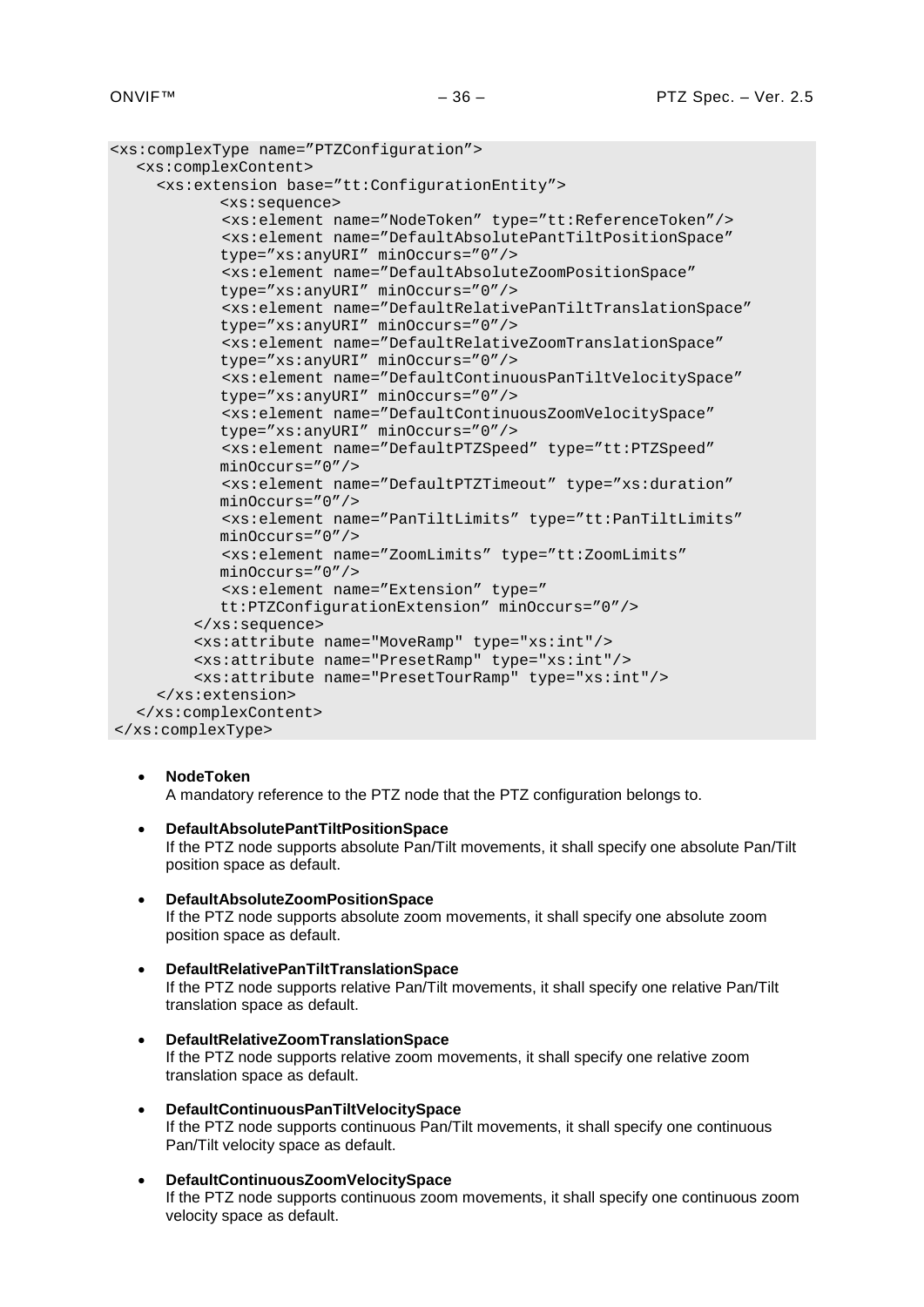#### • **DefaultPTZSpeed**

If the PTZ node supports absolute or relative PTZ movements, it shall specify corresponding default Pan/Tilt and Zoom speeds.

#### • **DefaultPTZTimeout**

If the PTZ node supports continuous movements, it shall specify a default timeout, after which the movement stops.

# • **PanTiltLimits**

The Pan/Tilt limits element should be present for a PTZ node that supports an absolute Pan/Tilt. If the element is present it signals the support for configurable Pan/Tilt limits. If limits are enabled, the Pan/Tilt movements shall always stay within the specified range. The Pan/Tilt limits are disabled by setting the limits to –INF or +INF.

#### • **ZoomLimits**

The Zoom limits element should be present for a PTZ node that supports absolute zoom. If the element is present it signals the supports for configurable zoom limits. If limits are enabled the zoom movements shall always stay within the specified range. The zoom limits are disabled by settings the limits to –INF and +INF.

#### • **MoveRamp**

The optional acceleration ramp used by the device when moving..

#### • **PresetRamp**

The optional acceleration ramp used by the device when recalling presets.

#### • **PresetTourRamp**

The optional acceleration ramp used by the device when executing PresetTours.

# <span id="page-36-0"></span>**5.11.5 PTZConfigurationExtension**

```
<xs:complexType name="PTZConfigurationExtension">
  <xs:sequence>
    <xs:element name="PTControlDirection" type="tt:PTControlDirection" 
           minOccurs="0"/>
  </xs:sequence>
</xs:complexType>
```
• **PTControlDirection** Optional element to configure PT Control Direction related features

# <span id="page-36-1"></span>**5.11.6 PTControlDirection**

```
<xs:complexType name="PTControlDirection">
  <xs:sequence>
    <xs:element name="EFlip" type="tt:EFlip" minOccurs="0"/>
    <xs:element name="Reverse" type="tt:Reverse" minOccurs="0"/>
</xs:sequence>
</xs:complexType>
```
#### • **EFlip**

Optional element to configure related parameters for E-Flip.

#### • **Reverse**

Optional element to configure related parameters for reversing of PT Control Direction.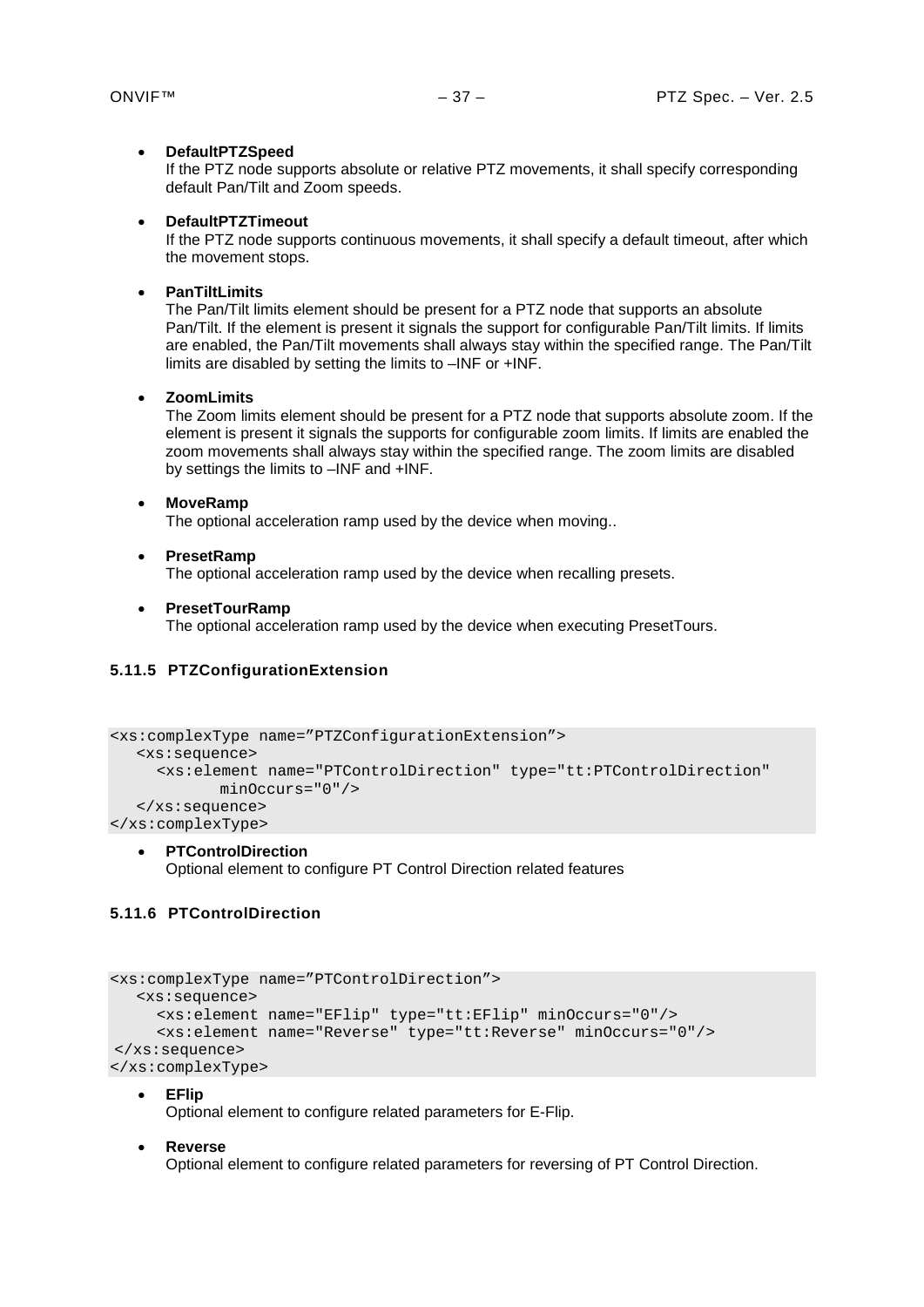# <span id="page-37-0"></span>**5.11.7 EFlip**

```
<xs:complexType name="EFlip">
  <xs:sequence>
     <xs:element name="Mode" type="tt:EFlipMode" minOccurs="0"/>
   </xs:sequence>
</xs:complexType>
```
#### • **Mode**

Parameter to enable/disable E-Flip feature.

# <span id="page-37-1"></span>**5.11.8 Reverse**

```
<xs:complexType name="Reverse">
  <xs:sequence>
     <xs:element name="Mode" type="tt:ReverseMode" minOccurs="0"/>
  </xs:sequence>
</xs:complexType>
```
#### • **Mode** Parameter to enable/disable Reverse feature.

# <span id="page-37-2"></span>**5.11.9 PTZConfigurationOptions**

```
<xs:complexType name="PTZConfigurationOptions">
  <xs:sequence>
    <xs:element name="Spaces" type="tt:PTZSpaces"/>
    <xs:element name="PTZTimeout" type="tt:DurationRange"/>
    <xs:element name="PTControlDirection" 
            type="tt:PTControlDirectionOptions" minOccurs="0">
  </xs:sequence>
    <xs:attribute name="PTZRamps" type="tt:IntAttrList"/>
</xs:complexType>
```
- **Spaces** A list of supported coordinate systems including their range limitations.
- **PTZTimeout** A timeout range within which timeouts are accepted by the PTZ node.
- **PTControlDirection** Supported options for PT Direction Control.
- **PTZRamps** The list of acceleration ramps supported by the device. The smallest acceleration value corresponds to the minimal index, the highest acceleration corresponds to the maximum index.

# <span id="page-37-3"></span>**5.11.10 PTControlDirectionOptions**

```
<xs:complexType name="PTControlDirectionOptions">
  <xs:sequence>
     <xs:element name="EFlip" type="tt:EFlipOptions" minOccurs="0"/>
     <xs:element name="Reverse" type="tt:ReverseOptions" minOccurs="0"/>
```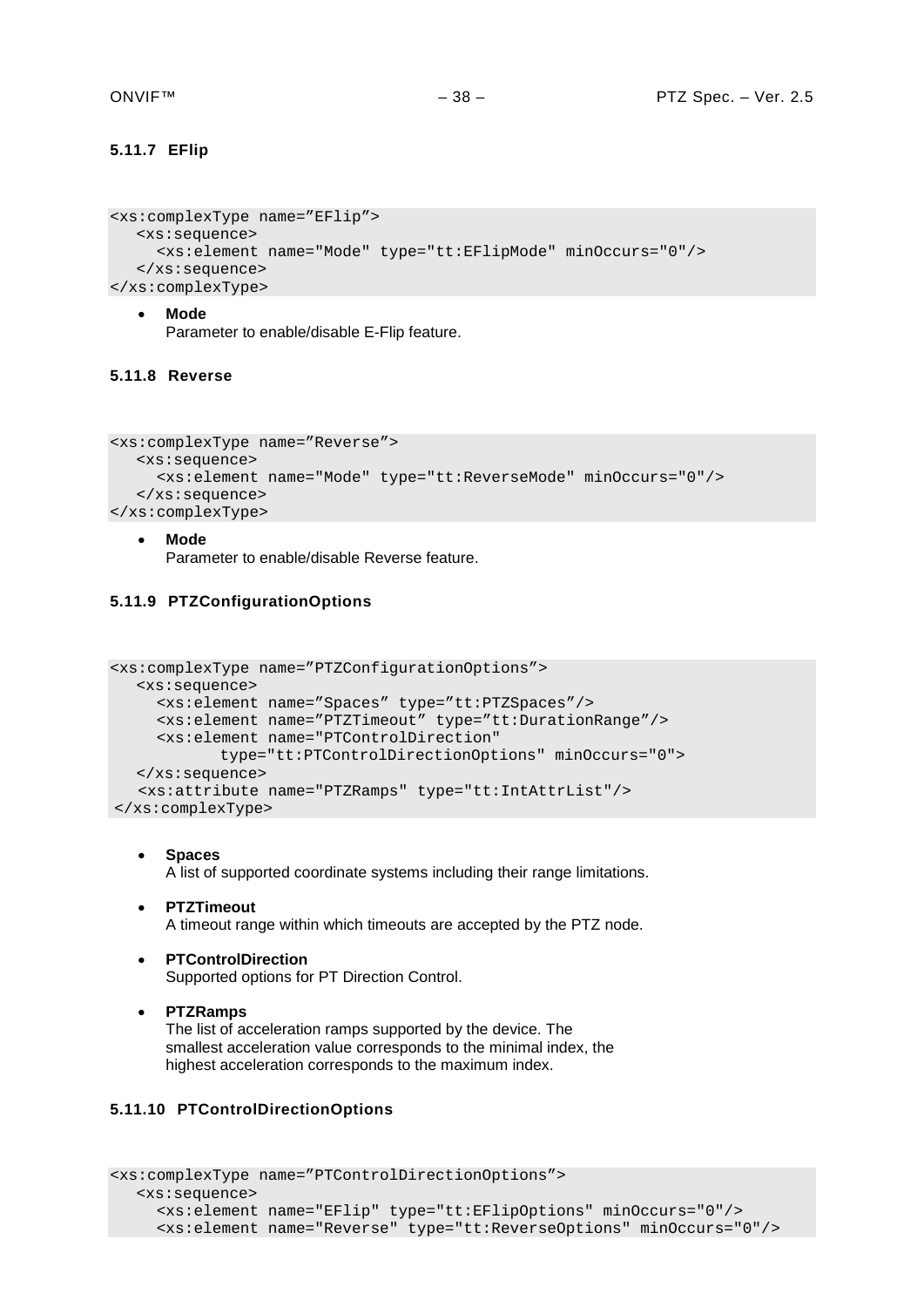```
</xs:sequence>
</xs:complexType>
```
- **EFlip** Supported options for E-Flip feature.
- **Reverse** Supported options for Reverse feature.
- •

#### <span id="page-38-0"></span>**5.11.11 PanTiltLimits**

```
<xs:complexType name="PanTiltLimits">
  <xs:sequence>
     <xs:element name="Range" type="tt:Space2Ddescription"/>
   </xs:sequence>
</xs:complexType>
```
• **Range**

A range of pan tilt limits..

# <span id="page-38-1"></span>**5.11.12 ZoomLimits**

```
<xs:complexType name="ZoomLimits">
  <xs:sequence>
     <xs:element name="Range" type="tt:Space1Ddescription"/>
  </xs:sequence>
</xs:complexType>
```
• **Range** A range of zoom limits..

# <span id="page-38-2"></span>**5.11.13 PTZSpaces**

```
<xs:complexType name="PTZSpaces">
  <xs:sequence>
    <xs:element name="AbsolutePanTiltPositionSpace"
           type="tt:Space2Ddescription" minOccurs="0"
           maxOccurs="unbounded"/>
    <xs:element name="AbsoluteZoomPositionSpace"
           type="tt:Space1Ddescription" minOccurs="0"
           maxOccurs="unbounded"/>
    <xs:element name="RelativePanTiltTranslationSpace"
           type="tt:Space2Ddescription" minOccurs="0"
           maxOccurs="unbounded"/>
    <xs:element name="RelativeZoomTranslationSpace"
           type="tt:Space1Ddescription" minOccurs="0"
           maxOccurs="unbounded"/>
    <xs:element name="ContinuousPanTiltVelocitySpace"
           type="tt:Space2Ddescription" minOccurs="0"
           maxOccurs="unbounded"/>
```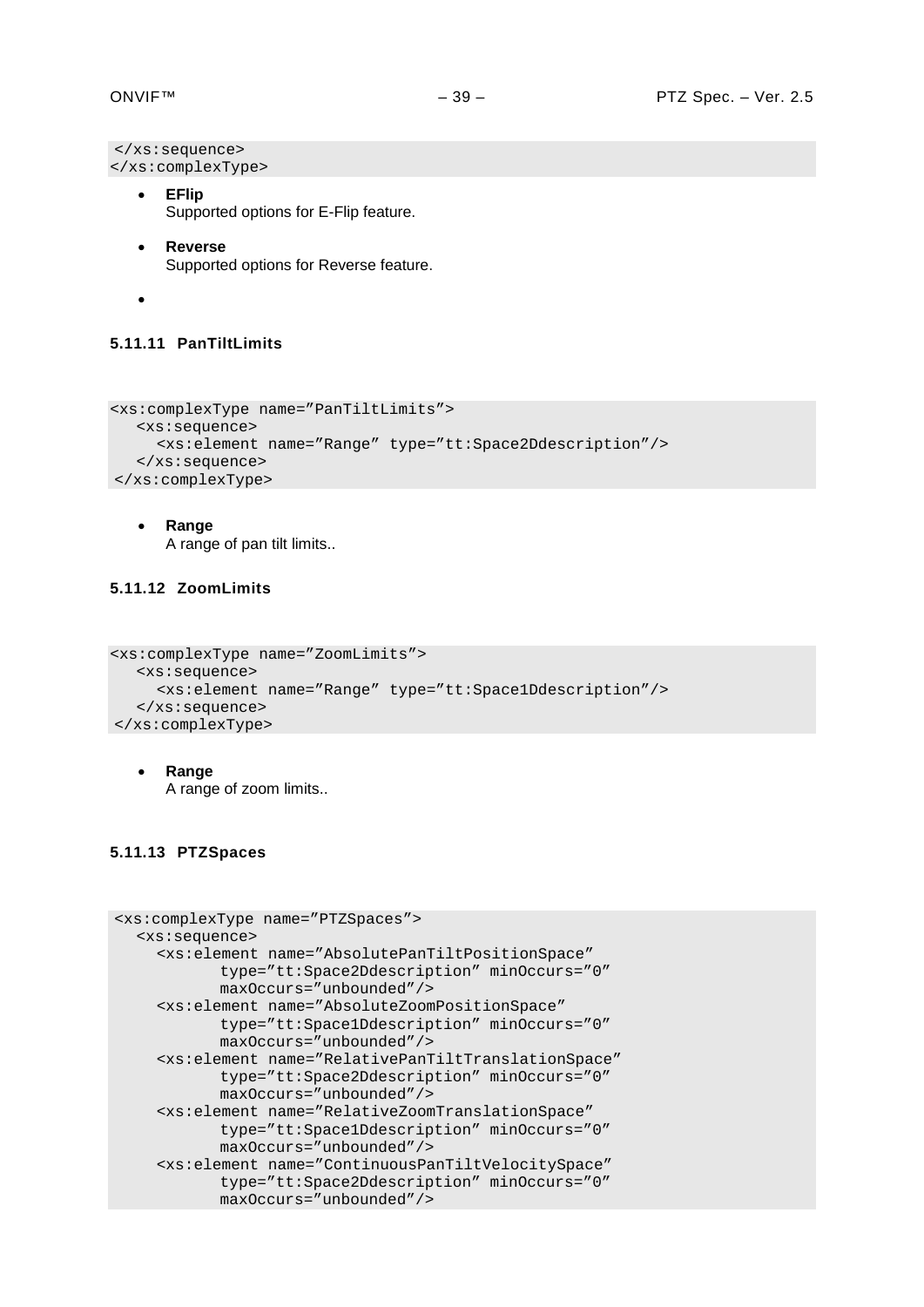```
<xs:element name="ContinuousZoomVelocitySpace"
           type="tt:Space1Ddescription" minOccurs="0"
           maxOccurs="unbounded"/>
    <xs:element name="PanTiltSpeedSpace" type="tt:Space1Ddescription"
           minOccurs="0" maxOccurs="unbounded"/>
    <xs:element name="ZoomSpeedSpace" type="tt:Space1Ddescription"
           minOccurs="0" maxOccurs="unbounded"/>
</xs:complexType>
```
- **AbsolutePanTiltPositionSpace** A coordinate systems of absolute pan tilt position.
- **AbsoluteZoomPositionSpace** A coordinate systems of absolute zoom position.
- **RelativePanTiltTranslationSpace** A coordinate systems of relative pan tilt position.
- **RelativeZoomTranslationSpace** A coordinate systems of relative zoom position.
- **ContinuousPanTiltVelocitySpace** A coordinate systems of continuous pan tilt velocity.
- **ContinuousZoomVelocitySpace** A coordinate systems of continuous zoom velocity.
- **PanTiltSpeedSpace** A coordinate systems of continuous pan tilt speed.
- **ZoomSpeedSpace** A coordinate systems of continuous zoom speed.

# <span id="page-39-0"></span>**5.11.14 Space2Ddescription**

```
<xs:complexType name="Space2Ddescription">
  <xs:sequence>
    <xs:element name="URI" type="xs:anyURI"/>
    <xs:element name="Xrange" type="tt:FloatRange"/>
    <xs:element name="Yrange" type="tt:FloatRange"/>
  </xs:sequence>
</xs:complexType>
```
- **URI** A URI of coordinate systems.
- **Xrange** A range of x-axis.
- **Yrange** A range of y-axis.

# <span id="page-39-1"></span>**5.11.15 Space1Ddescription**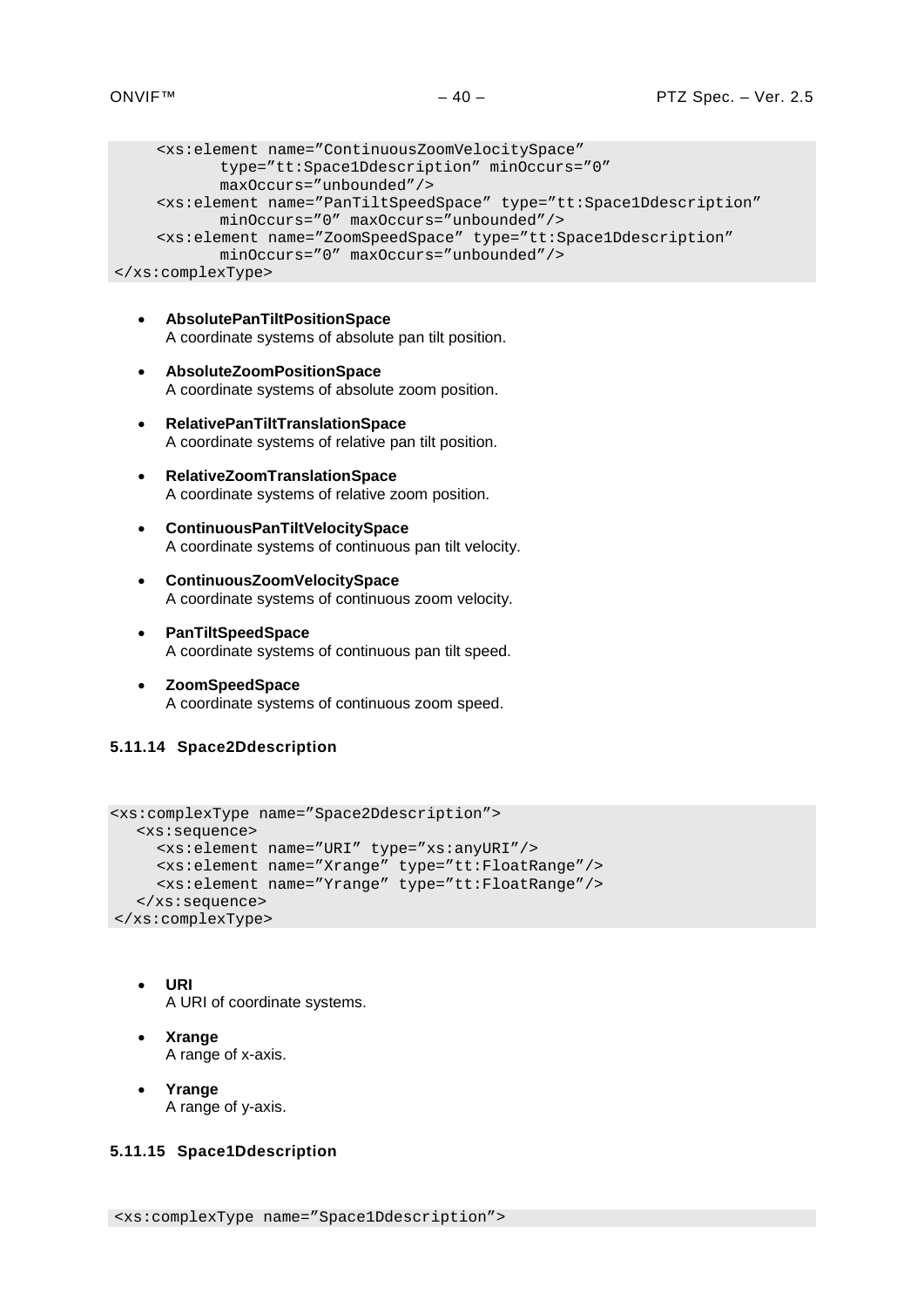```
<xs:sequence>
    <xs:element name="URI" type="xs:anyURI"/>
    <xs:element name="Xrange" type="tt:FloatRange"/>
  </xs:sequence>
</xs:complexType>
```
- **URI** A URI of coordinate systems.
- **Xrange**

A range of x-axis.

# <span id="page-40-0"></span>**5.11.16 Vector2D**

```
<xs:complexType name="Vector2D">
  <xs:attribute name="x" type="xs:float" use="required"/>
  <xs:attribute name="y" type="xs:float" use="required"/>
  <xs:attribute name="space" type="xs:anyURI" use="optional"/>
</xs:complexType>
```
• **x**

The x component corresponds to pan.

- **y** The y component corresponds to tilt.
- **space**

Pan/tilt coordinate space selector. The following options are defined:

- <http://www.onvif.org/ver10/tptz/PanTiltSpaces/PositionGenericSpace>
- <http://www.onvif.org/ver10/tptz/PanTiltSpaces/TranslationGenericSpace>
- <http://www.onvif.org/ver10/tptz/PanTiltSpaces/VelocityGenericSpace>
- <http://www.onvif.org/ver10/tptz/PanTiltSpaces/GenericSpeedSpace>

# <span id="page-40-1"></span>**5.11.17 Vector1D**

```
<xs:complexType name="Vector1D">
  <xs:attribute name="x" type="xs:float" use="required"/>
  <xs:attribute name="space" type="xs:anyURI" use="optional"/>
</xs:complexType>
```
• **x**

The x component corresponds to pan.

- **space** Pan/tilt coordinate space selector. The following options are defined:
	- <http://www.onvif.org/ver10/tptz/PanTiltSpaces/PositionGenericSpace>
	- <http://www.onvif.org/ver10/tptz/PanTiltSpaces/TranslationGenericSpace>
	- <http://www.onvif.org/ver10/tptz/PanTiltSpaces/VelocityGenericSpace>
	- <http://www.onvif.org/ver10/tptz/PanTiltSpaces/GenericSpeedSpace>

# <span id="page-40-2"></span>**5.11.18 PTZVector**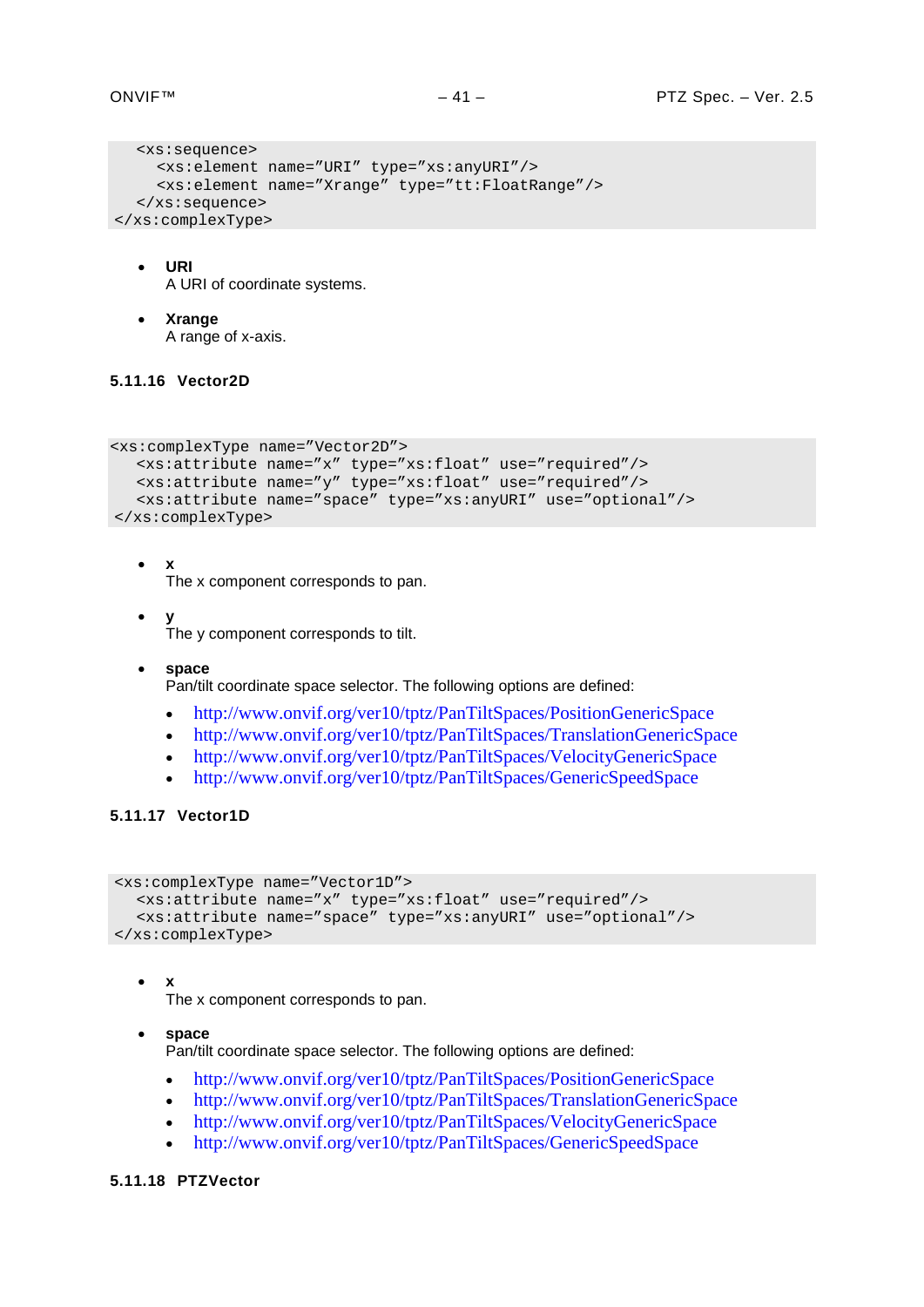```
<xs:complexType name="PTZVector">
  <xs:sequence>
    <xs:element name="PanTilt" type="tt:Vector2D" minOccurs="0"/>
    <xs:element name="Zoom" type="tt:Vector1D" minOccurs="0"/>
  </xs:sequence>
</xs:complexType>
```
• **PanTilt**

Pan and tilt position. The x component corresponds to pan and the y component to tilt.

• **Zoom** A zoom position.

# <span id="page-41-0"></span>**5.11.19 PTZSpeed**

```
<xs:complexType name="PTZSpeed">
  <xs:sequence>
    <xs:element name="PanTilt" type="tt:Vector2D" minOccurs="0"/>
    <xs:element name="Zoom" type="tt:Vector1D" minOccurs="0"/>
  </xs:sequence>
</xs:complexType>
```
- **PanTilt** Pan and tilt speed. The x component corresponds to pan and the y component to tilt.
- **Zoom** A zoom speed.

# <span id="page-41-1"></span>**5.11.20 PTZStatus**

```
<xs:complexType name="PTZStatus">
  <xs:sequence>
    <xs:element name="Position" type="tt:PTZVector" minOccurs="0"/>
    <xs:element name="MoveStatus" type="tt:PTZMoveStatus" minOccurs="0"/>
    <xs:element name="Error" type="xs:string" minOccurs="0"/>
    <xs:element name="UtcTime" type="xs:dateTime"/>
  </xs:sequence>
</xs:complexType>
```
• **Position**

Specifies the absolute position of the PTZ unit together with the space references. The default absolute spaces of the corresponding PTZ configuration MUST be referenced within the Position element.

- **MoveStatus** Indicates if the Pan/Tilt/Zoom device unit is currently moving, idle or in an unknown state.
- **Error** States a current PTZ error.
- **UtcTime** Specifies the UTC time when this status was generated.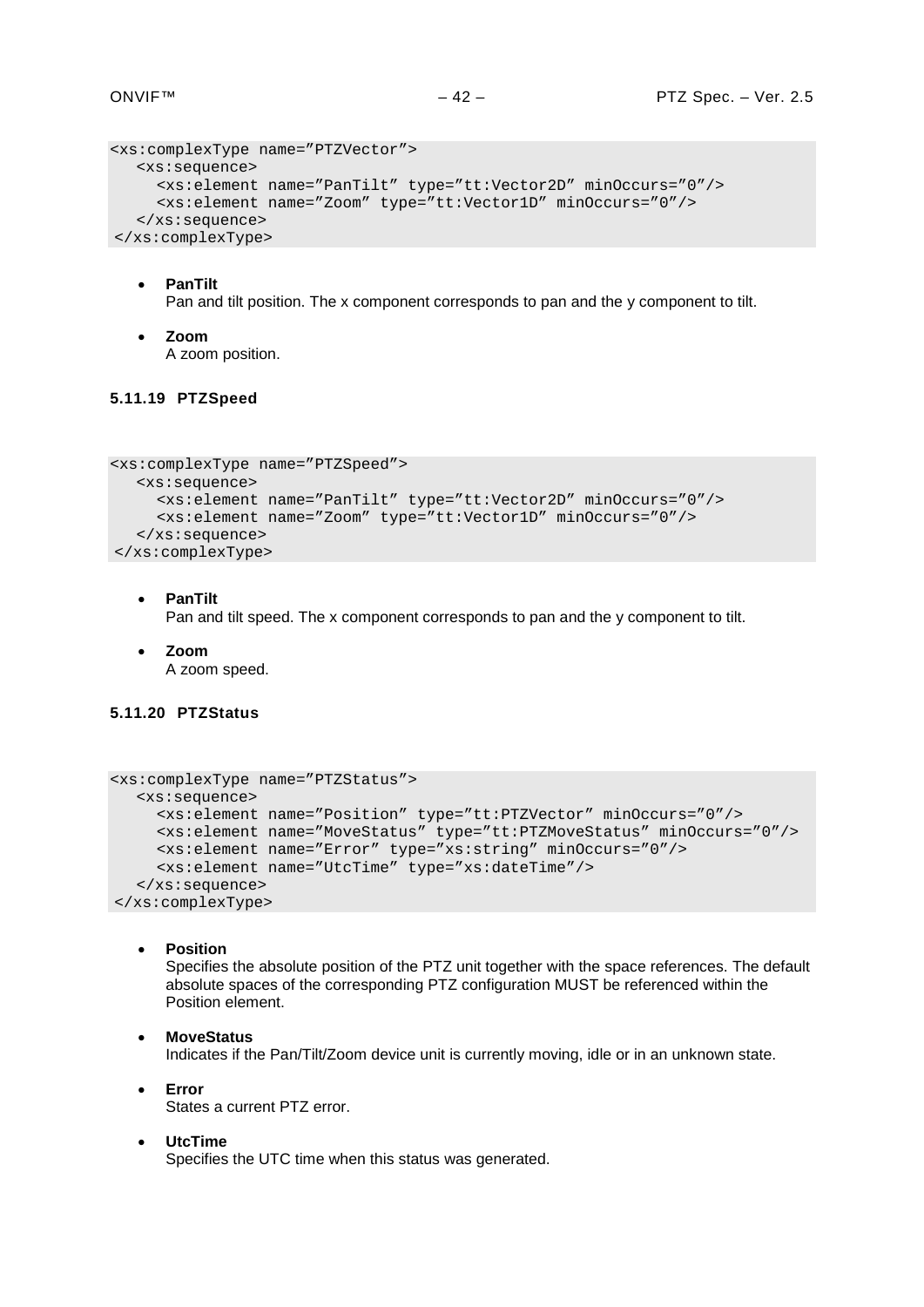# <span id="page-42-0"></span>**5.11.21 PTZPreset**

```
<xs:complexType name="PTZPreset">
  <xs:sequence>
     <xs:element name="Name" type="tt:Name" minOccurs="0"/>
     <xs:element name="PTZPosition" type="tt:PTZVector" minOccurs="0"/>
  </xs:sequence>
  <xs:attribute name="token" type="tt:ReferenceToken"/>
</xs:complexType>
```
- **token** A unique identifier to reference the preset.
- **Name** A list of preset position name.
- **PTZPosition** A list of preset position.

# <span id="page-42-1"></span>**5.11.22 PTZMoveStatus**

```
<xs:complexType name="PTZMoveStatus">
  <xs:sequence>
     <xs:element name="PanTilt" type="tt:MoveStatus" minOccurs="0"/>
     <xs:element name="Zoom" type="tt:MoveStatus" minOccurs="0"/>
  </xs:sequence>
</xs:complexType>
```
- **PanTilt** Defined values are IDLE, MOVING and UNKNOWN.
- **Zoom** Defined values are IDLE, MOVING and UNKNOWN.

# <span id="page-42-2"></span>**5.11.23 PresetTour**

```
<xs:complexType name="PresetTour">
     <xs:sequence>
      <xs:element name="Name" type="tt:Name" minOccurs="0"/>
      <xs:element name="Status" type="tt:PTZPresetTourStatus"/>
      <xs:element name="AutoStart" type="xs:boolean"/>
      <xs:element name="StartingCondition" 
            type="tt:PTZPresetTourStartingCondition"/>
       <xs:element name="TourSpot" type="tt:PTZPresetTourSpot" minOccurs="0" 
           maxOccurs="unbounded"/>
     </xs:sequence>
     <xs:attribute name="token" type="tt:ReferenceToken"/>
</xs:complexType>
```
#### • **Name**

Readable name of the preset tour.

• **Status** Read only parameters to indicate the status of the preset tour.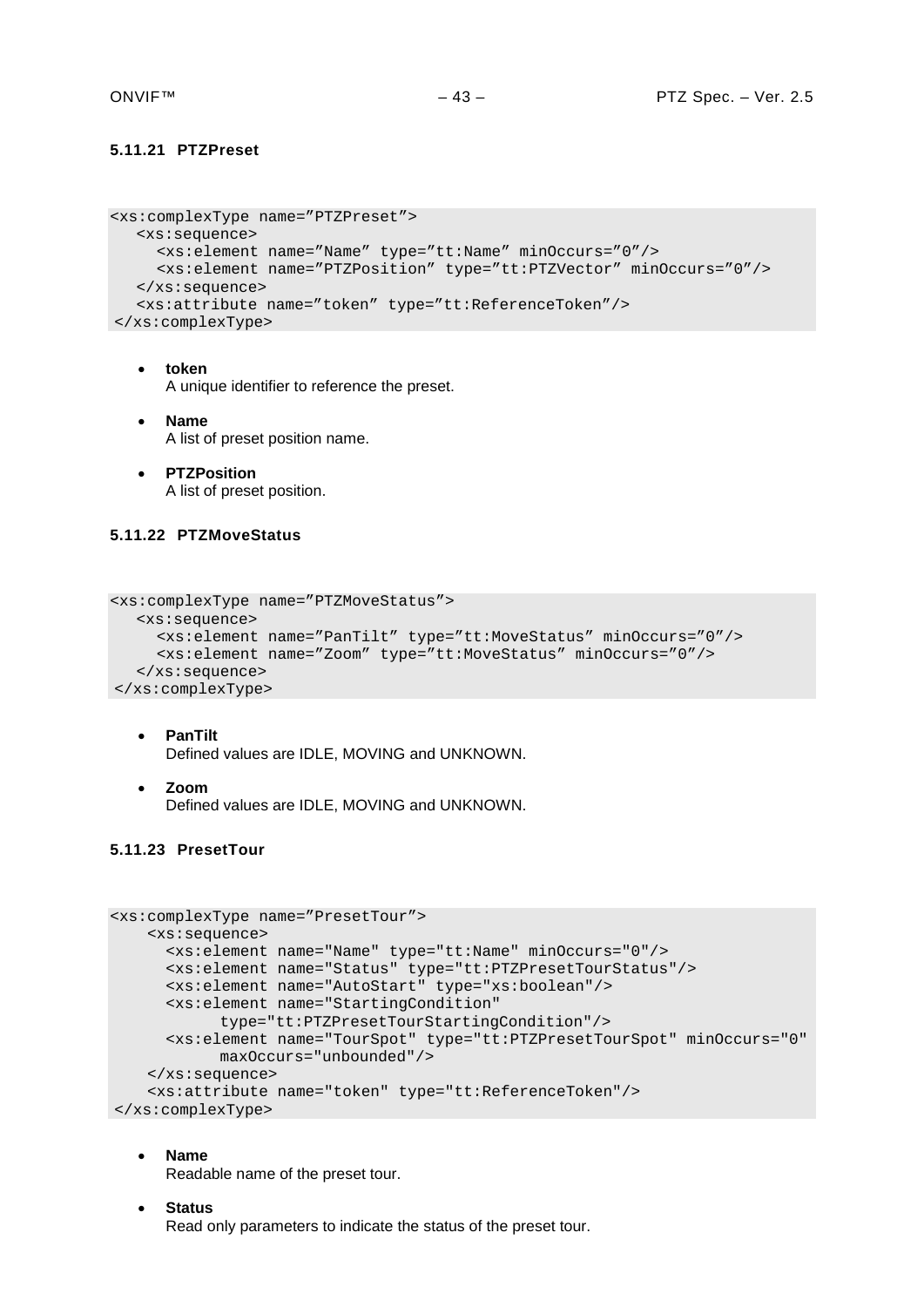- **AutoStart** Auto Start flag of the preset tour. True allows the preset tour to be activated always.
- **StartingCondition** Parameters to specify the detail behavior of the preset tour.
- **TourSpot** A list of detail of touring spots including preset positions.
- **token** Unique identifier of this preset tour.

# <span id="page-43-0"></span>**5.11.24 PTZPresetTourSpot**

```
<xs:complexType name="PTZPresetTourSpot">
    <xs:sequence>
      <xs:element name="PresetDetail" type="tt:PTZPresetTourPresetDetail"/>
      <xs:element name="Speed" type="tt:PTZSpeed" minOccurs="0"/>
       <xs:element name="StayTime" type="xs:duration" minOccurs="0"/>
    </xs:sequence>
</xs:complexType>
```
# • **PresetDetail**

Detail definition of preset position of the tour spot.

- **Speed** Optional parameter to specify Pan/Tilt and Zoom speed on moving toward this tour spot.
- **StayTime** Optional parameter to specify time duration of staying on this tour sport.

# <span id="page-43-1"></span>**5.11.25 PTZPresetTourPresetDetail**

```
<xs:complexType name="PTZPresetTourPresetDetail">
    <xs:sequence>
      <xs:choice>
         <xs:element name="PresetToken" type="tt:ReferenceToken"/>
         <xs:element name="Home" type="xs:boolean"/>
         <xs:element name="PTZPosition" type="tt:PTZVector"/>
       </xs:choice>
     </xs:sequence>
</xs:complexType>
```
• **PresetToken**

Option to specify the preset position with Preset Token defined in advance.

• **Home**

Option to specify the preset position with the home position of this PTZ Node. "False" to this parameter shall be treated as an invalid argument.

• **PTZPosition**

Option to specify the preset position with vector of PTZ node directly.

# <span id="page-43-2"></span>**5.11.26 PTZPresetTourStatus**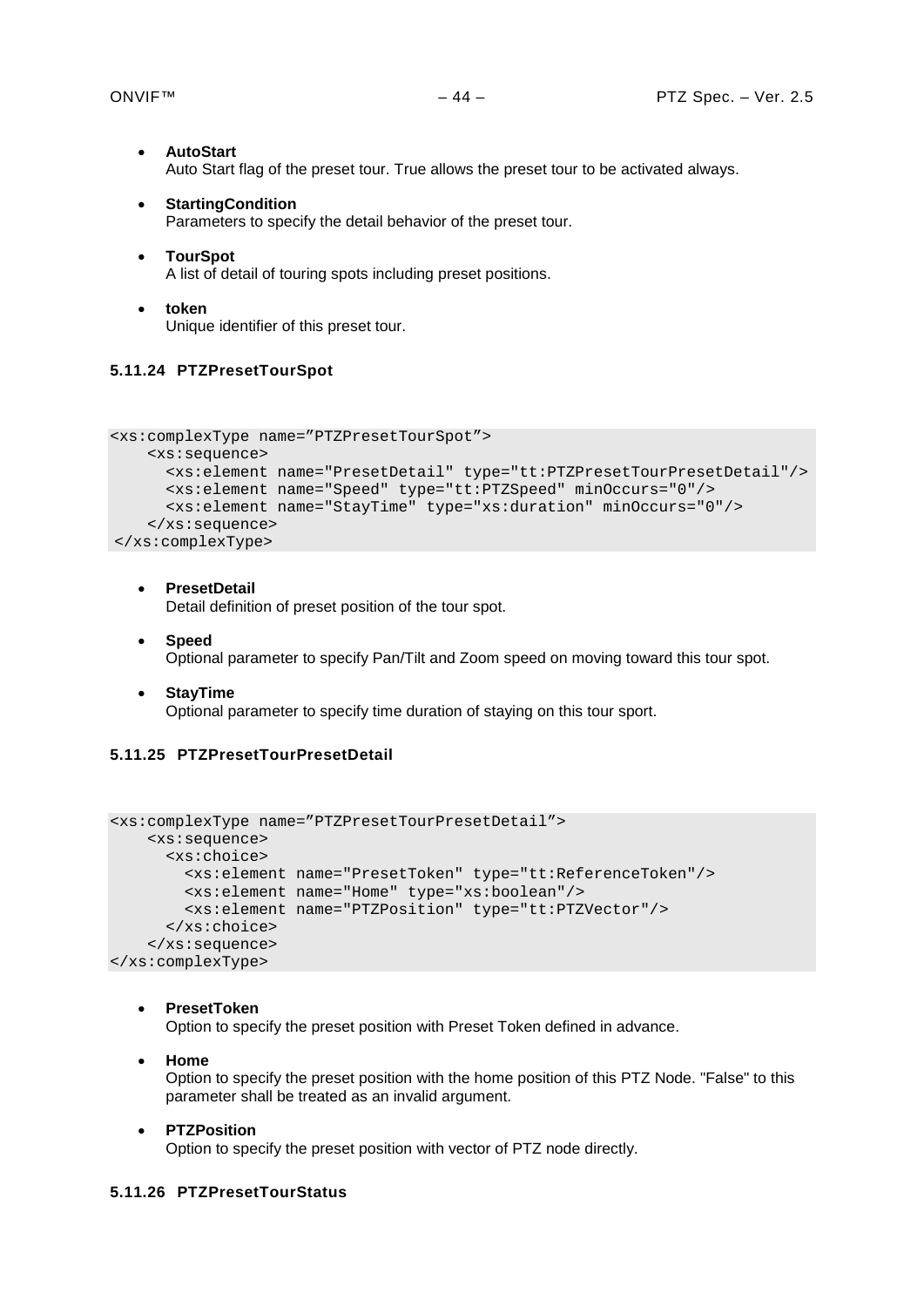```
<xs:complexType name="PTZPresetTourStatus">
     <xs:sequence>
      <xs:element name="State" type="tt:PTZPresetTourState"/>
      <xs:element name="CurrentTourSpot" type="tt:PTZPresetTourSpot" 
           minOccurs="0"/>
     </xs:sequence>
</xs:complexType>
```
- **State** Indicates state of this preset tour by Idle/Touring/Paused.
- **CurrentTourSpot** Indicates a tour spot currently staying.

# <span id="page-44-0"></span>**5.11.27 PTZPresetTourStartingCondition**

```
<xs:complexType name="PTZPresetTourStartingCondition">
    <xs:sequence>
       <xs:element name="RecurringTime" type="xs:int" minOccurs="0"/>
       <xs:element name="RecurringDuration" type="xs:duration" 
            minOccurs="0"/>
       <xs:element name="Direction" type="tt:PTZPresetTourDirection" 
           minOccurs="0"/>
     </xs:sequence>
</xs:complexType>
```
- **RecurringTime** Optional parameter to specify how many times the preset tour is recurred.
- **RecurringDuration** Optional parameter to specify how long time duration the preset tour is recurred.
- **Direction**

Optional parameter to choose which direction the preset tour goes. Forward shall be chosen in case it is omitted.

# <span id="page-44-1"></span>**5.11.28 PTZPresetTourOptions**

```
<xs:complexType name="PTZPresetTourOptions">
     <xs:sequence>
       <xs:element name="AutoStart" type="xs:boolean"/>
       <xs:element name="StartingCondition" 
            type="tt:PTZPresetTourStartingConditionOptions"/>
       <xs:element name="TourSpot" type="tt:PTZPresetTourSpotOptions"/>
     </xs:sequence>
</xs:complexType>
```
- **AutoStart** Indicates whether or not the AutoStart is supported.
- **StartingCondition** Supported options for Preset Tour Starting Condition.
- **TourSpot** Supported options for Preset Tour Spot.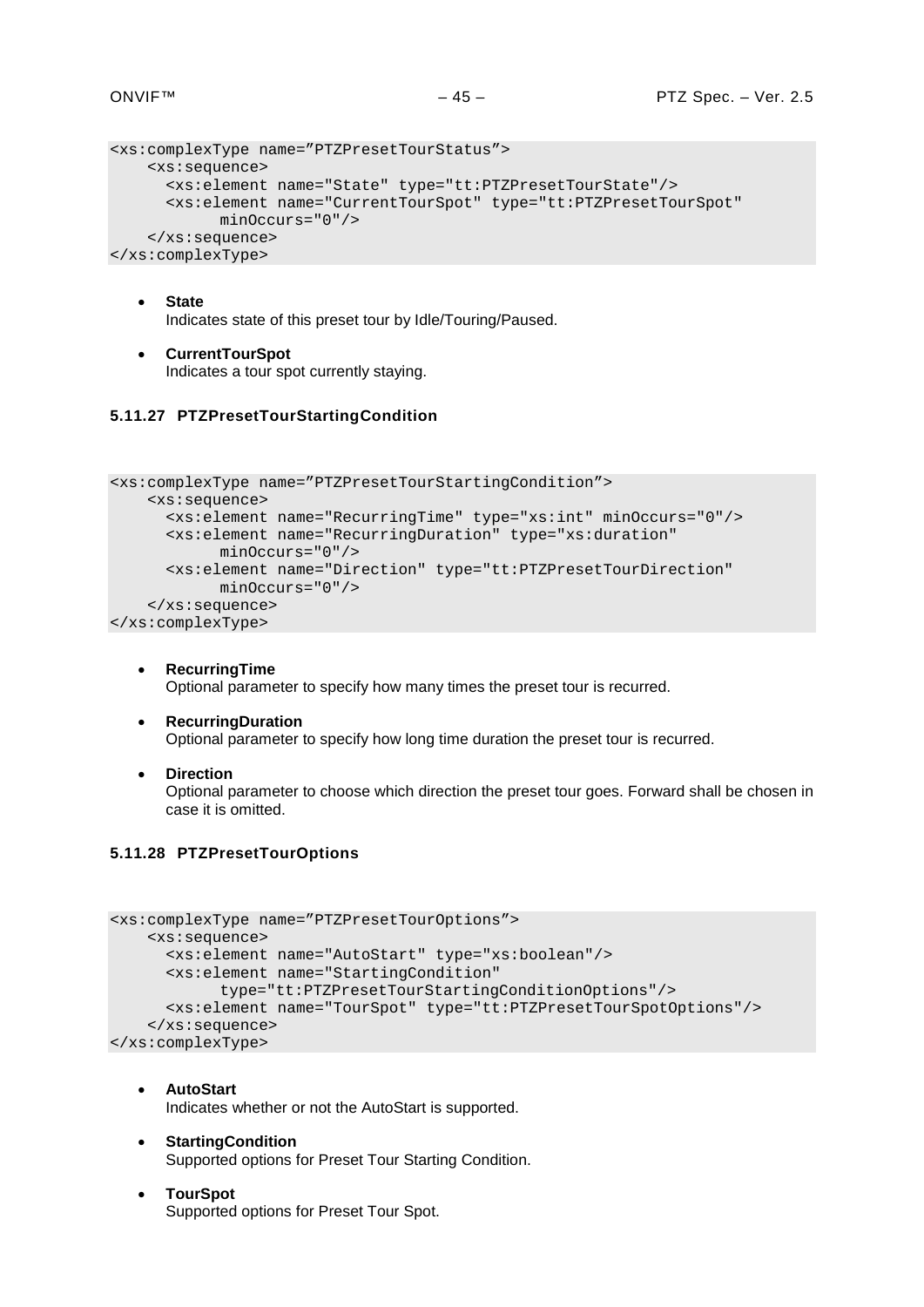# <span id="page-45-0"></span>**5.11.29 PTZPresetTourSpotOptions**

```
<xs:complexType name="PTZPresetTourOptions">
     <xs:sequence>
       <xs:element name="PresetDetail" 
            type="tt:PTZPresetTourPresetDetailOptions"/>
       <xs:element name="StayTime" type="tt:DurationRange"/>
     </xs:sequence>
</xs:complexType>
```
#### • **PresetDetail**

Supported options for detail definition of preset position of the tour spot.

• **StayTime** Supported range of stay time for a tour spot.

#### <span id="page-45-1"></span>**5.11.30 PTZPresetTourPresetDetailOptions**

```
<xs:complexType name="PTZPresetTourOptions">
     <xs:sequence>
       <xs:element name="PresetToken" type="tt:ReferenceToken" minOccurs="0" 
            maxOccurs="unbounded"/>
       <xs:element name="Home" type="xs:boolean" minOccurs="0"/>
       <xs:element name="PanTiltPositionSpace" type="tt:Space2DDescription" 
            minOccurs="0"/>
       <xs:element name="ZoomPositionSpace" type="tt:Space1DDescription" 
            minOccurs="0"/>
     </xs:sequence>
</xs:complexType>
```
- **PresetToken** A list of available Preset Tokens for tour spots.
- **Home** An option to indicate Home postion for tour spots.
- **PanTiltPositionSpace** Supported range of Pan and Tilt for tour spots.
- **ZoomPositionSpace** Supported range of Zoom for a tour spot.

#### <span id="page-45-2"></span>**5.11.31 PTZPresetTourStartingConditionOptions**

```
<xs:complexType name="PTZPresetTourOptions">
     <xs:sequence>
       <xs:element name="RecurringTime" type="tt:IntRange" minOccurs="0"/>
       <xs:element name="RecurringDuration" type="tt:DurationRange" 
            minOccurs="0"/>
       <xs:element name="Direction" type="tt:PTZPresetTourDirection" 
            minOccurs="0" maxOccurs="unbounded"/>
     </xs:sequence>
</xs:complexType>
```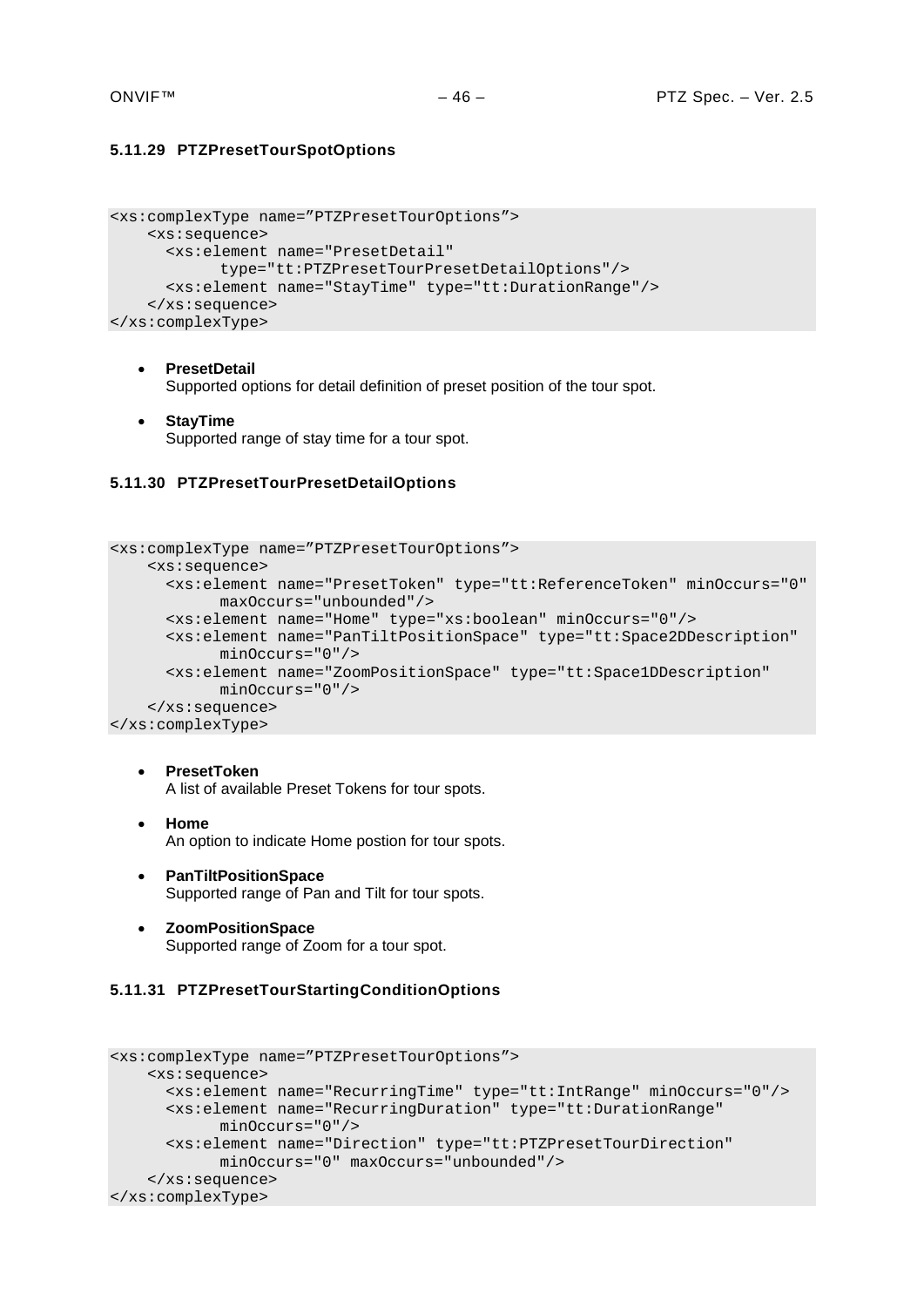- **RecurringTime** Supported range of Recurring Time.
- **RecurringDuration** Supported range of Recurring Duration.
- **Direction** Supported options for Direction of Preset Tour.

#### <span id="page-46-0"></span>**5.12 Events**

A device supporting PTZ service dispatchs events listed in this chapter through the event service.

# <span id="page-46-1"></span>**5.12.1 PTZ Presets**

A device supporting PTZ service specifies handling of PTZ presets. Since the move operations are non-blocking, a client is not informed when the PTZ preset has been reached. Therefore, a device supporting PTZ service should support the following events are introduced which inform subscribers about the status of preset movements.

Topic:

```
tns1:PTZController/PTZPresets/Invoked
tns1:PTZController/PTZPresets/Reached
tns1:PTZController/PTZPresets/Aborted
tns1:PTZController/PTZPresets/Left
```
The typical sequence of events is that first a client requests a certain preset. When the device accepts this request, it will send out an invoked event. The invoked event has to follow either a reached event or an aborted event. The former is used when the PTZ unit was able to reach the invoked preset position, the latter in any other case. A reached event has to follow a left event, as soon as the PTZ unit moves away from the preset position.

The message structure of these events is given by the following message description:

```
<tt:MessageDescription>
  <tt:Source>
     <tt:SimpleItemDescription Name="PTZConfigurationToken"
                    Type="tt:ReferenceToken"/>
   </tt:Source>
   <tt:Data>
     <tt:SimpleItemDescription Name="PresetToken" Type="tt:ReferenceToken"/>
     <tt:SimpleItemDescription Name="PresetName" Type="tt:Name"/>
   </tt:Data>
</tt:MessageDescription>
```
#### <span id="page-46-2"></span>**5.12.2 PresetTours**

When a PTZ node in a device supporting PTZ service indicates support of Preset Tour with MaximumNumberOfPresetTours>0 capability value, the device shall support the following topic to inform subscribers about preset tour events. Whenever a change in Preset Tours occurs, the PTZ service shall dispatch this event.

```
Topic: tns1:PTZController/PTZPresetTours/Configuration
```

```
<tt:MessageDescription isProperty=True>
 <tt:Source>
  <tt:SimpleItem Name="ProfileToken" Type="tt:ReferenceToken"/>
  <tt:SimpleItem Name="PresetTourToken" Type="tt:ReferenceToken"/>
```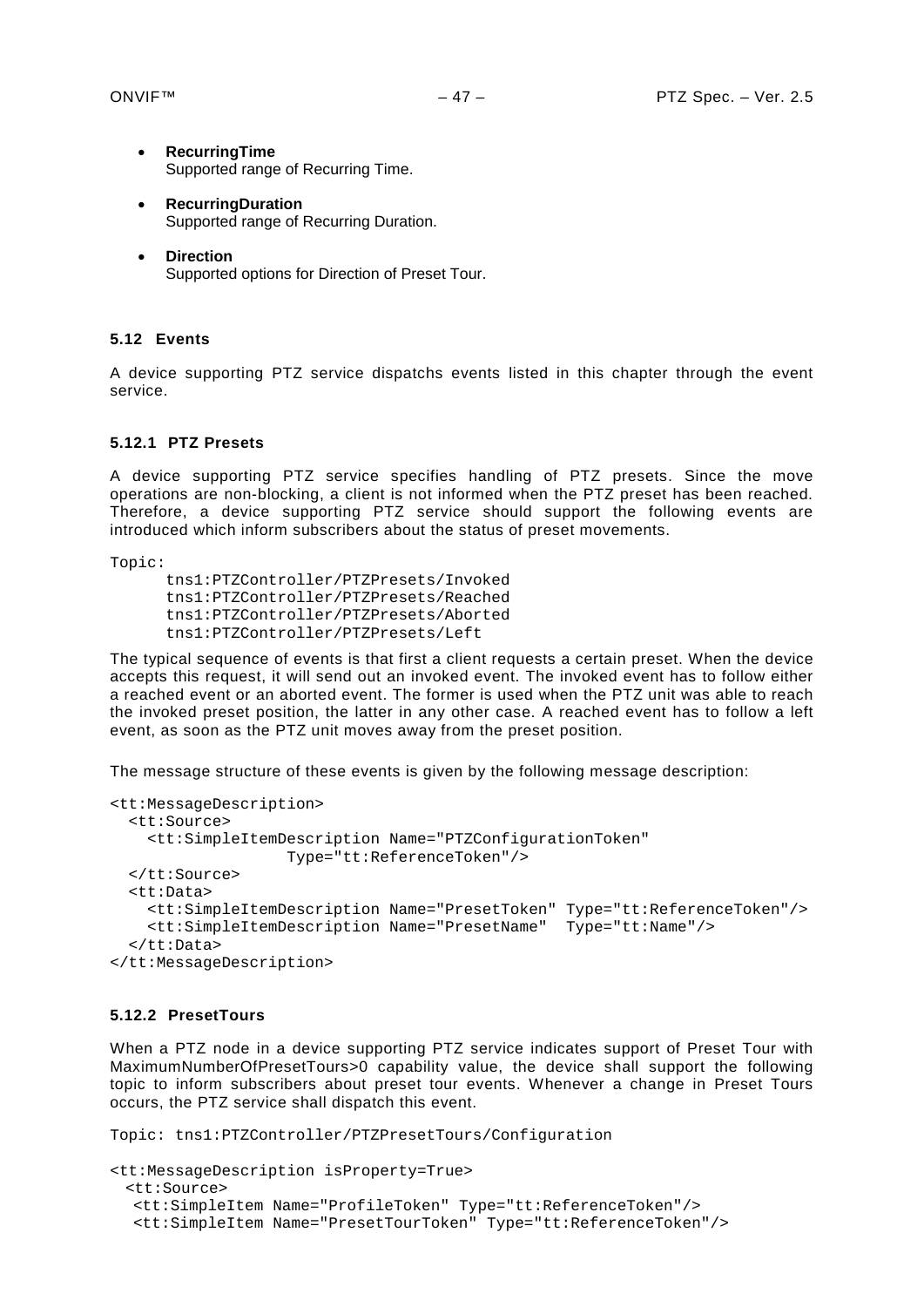```
</tt:Source>
 <tt:Data>
   <tt:SimpleItem Name="StateChange" Type="xs:boolean"/>
   <tt:ElementItem Name="PresetTour" Type="tt:PTZPresetTour"/>
 </tt:Data>
</tt:MessageDescription>
```
StateChange flag in the Data part becomes true when the mentioned Preset Tour includes any changes of its State.

# <span id="page-47-0"></span>**5.13 Service specific fault codes**

[Table 29](#page-48-0) below lists the PTZ service specific fault codes. Each command can generate a generic fault.

The specific faults are defined as subcode of a generic fault, as defined in the ONVIF Core Specification. The parent generic sub code is the *subcode* at the top of each row below and the specific fault *subcode* is at the bottom of the cell.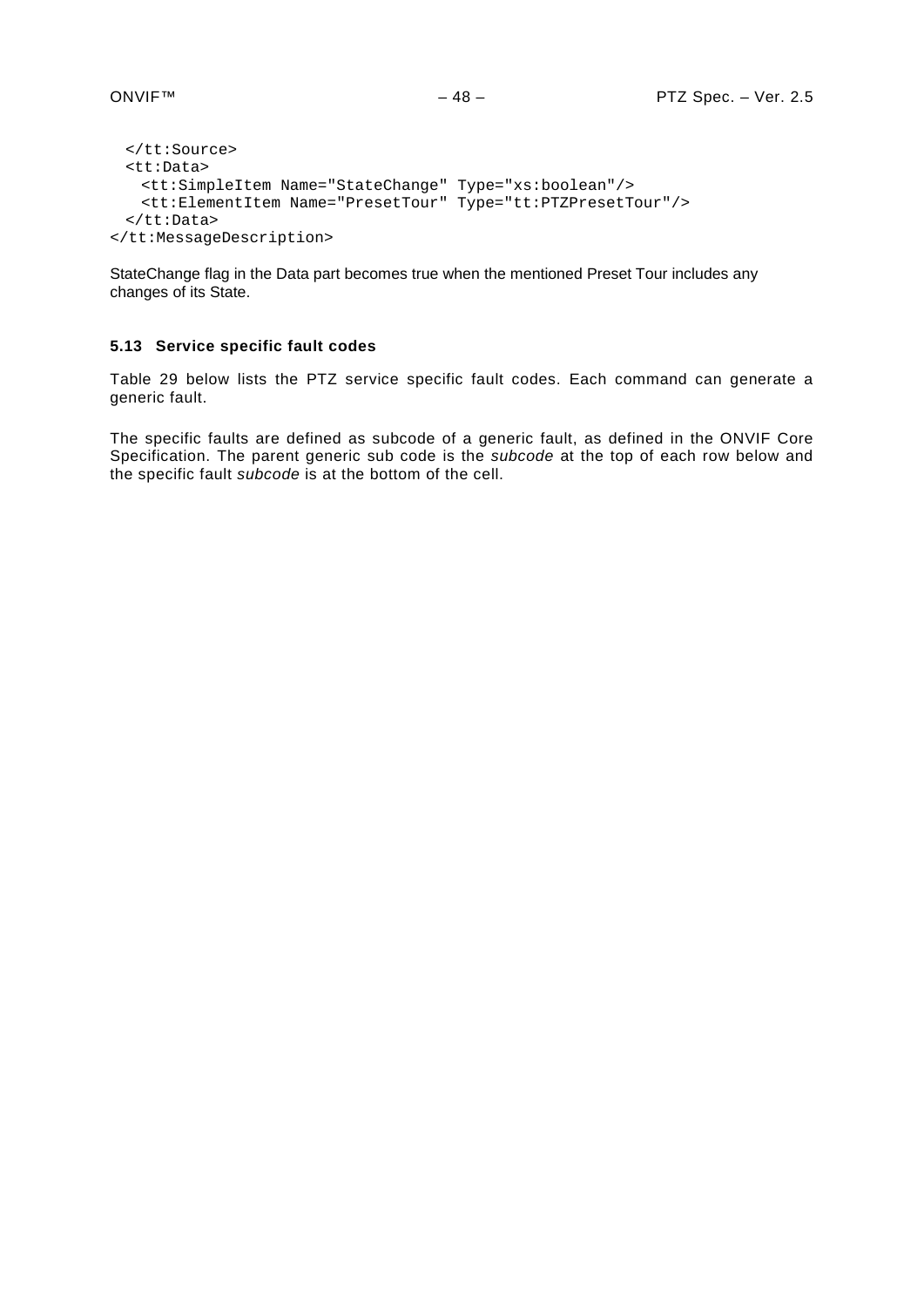<span id="page-48-0"></span>

| <b>Fault Code</b> | <b>Parent Subcode</b>     | <b>Fault Reason</b>               | <b>Description</b>                                            |  |
|-------------------|---------------------------|-----------------------------------|---------------------------------------------------------------|--|
|                   | <b>Subcode</b>            |                                   |                                                               |  |
| env:Receiver      | ter:Action                | Preset cannot be<br>set           | Preset cannot be set while the<br>PTZ unit is moving.         |  |
|                   | Ter:MovingPTZ             |                                   |                                                               |  |
| env:Receiver      | ter:Action                | Number of<br>presets limit        | Maximum number of Presets<br>reached.                         |  |
|                   | Ter:TooManyPresets        | reached                           |                                                               |  |
| env:Receiver      | ter:ActionNotSupported    | PTZ not<br>supported              | PTZ is not supported by the<br>device.                        |  |
|                   | Ter:PTZNotSupported       |                                   |                                                               |  |
| env:Sender        | ter:InvalidArgVal         | Token already<br>exist            | The requested name or token<br>already exist for another      |  |
|                   | ter:PresetExist           |                                   | preset.                                                       |  |
| env:Receiver      | ter:Action                | No PTZ status<br>available        | No PTZ status is available in<br>the requested Media Profile. |  |
|                   | ter:NoStatus              |                                   |                                                               |  |
| env:Receiver      | ter:Action                | Conflict when<br>using new        | The new settings result in an<br>inconsistent configuration.  |  |
|                   | ter:ConfigurationConflict | settings                          |                                                               |  |
| env:Receiver      | ter:Action                | Home position<br>cannot be        | The home position is fixed<br>and cannot be overwritten.      |  |
|                   | ter:CannotOverwriteHome   | overwritten                       |                                                               |  |
| env:Sender        | ter:InvalidArgVal         | No PTZ<br>Configuration           | The requested profile does<br>PTZ<br>reference<br>not<br>a    |  |
|                   | ter:NoPTZConfiguration    |                                   | configuration.                                                |  |
| env:Sender        | ter:InvalidArgVal         | No such PTZ<br>node               | No such PTZ Node on the<br>device                             |  |
|                   | ter:NoEntity              |                                   |                                                               |  |
| env:Sender        | ter:InvalidArgVal         | No such<br>configuration          | No such configuration exist.                                  |  |
|                   | ter:NoConfig              |                                   |                                                               |  |
| env:Sender        | ter:InvalidArgVal         | The paramters<br>could not be set | The configuration parameters<br>are not possible to set.      |  |
|                   | ter:ConfigModify          |                                   |                                                               |  |
| env:Sender        | ter:InvalidArgVal         | Destination out of                | The requested destination is<br>out of bounds.                |  |

# **Table 29: PTZspecific fault codes**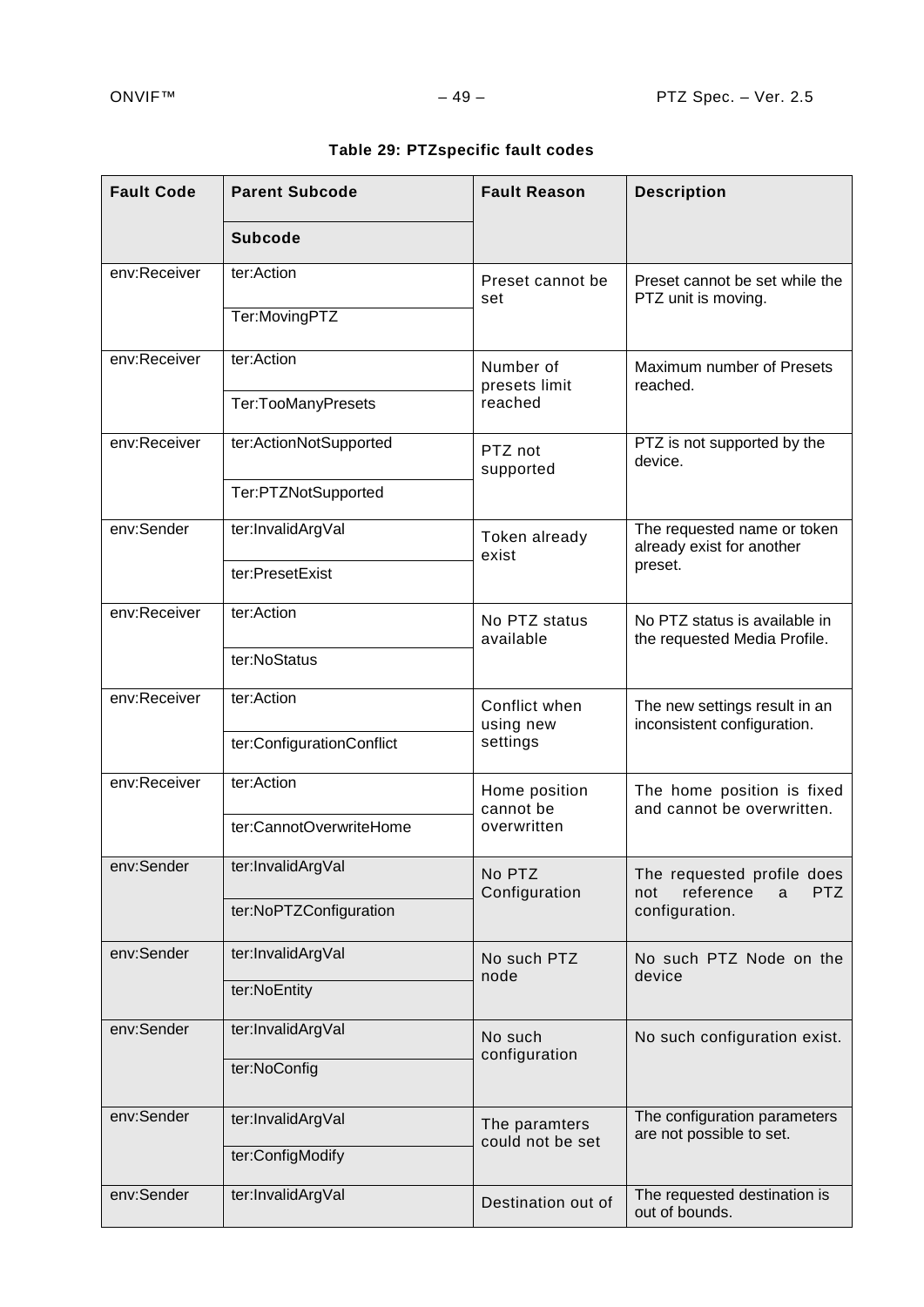|              | ter:InvalidPosition                                      | bounds                            |                                                                                    |
|--------------|----------------------------------------------------------|-----------------------------------|------------------------------------------------------------------------------------|
| env:Sender   | ter:InvalidArgVal<br>ter:InvalidTranslation              | Translation out of<br>bounds      | The requested translation is<br>out of bounds.                                     |
| env:Sender   | ter:InvalidArgVal<br>ter:InvalidSpeed                    | Reqested speed<br>out of bounds   | The requested speed is out<br>of bounds.                                           |
| env:Sender   | ter:InvalidArgVal<br>ter:InvalidVelocity                 | Velocity out of<br>bounds         | The requested velocity is<br>out of bounds.                                        |
| env:Sender   | ter:InvalidArgVal<br>ter:InvalidPresetName               | PresetName too<br>long            | The PresetName is either too<br>long or contains invalid<br>characters.            |
| env:Sender   | ter:InvalidArgVal<br>ter:NoPTZProfile                    | Profile miss PTZ<br>configuration | The requested profile token<br>does not reference a PTZ<br>configuration.          |
| env:Sender   | ter:InvalidArgVal<br>ter:NoProfile                       | Profile token does<br>not exist   | The requested profile token<br>ProfileToken does not exist.                        |
| env:Sender   | ter:InvalidArgVal<br>ter:TimeoutNotSupported             | Timeout not<br>supported          | The specified timeout<br>argument is not within the<br>supported timeout range.    |
| env:Sender   | ter:InvalidArgVal<br>ter:NoToken                         | Token does not<br>exist.          | The requested preset token<br>does not exist                                       |
| env:Receiver | ter:Action<br>ter:NoHomePosition                         | No HomePosition                   | No home position has been<br>defined for this Profile.                             |
| env:Sender   | ter:InvalidArgVal<br>ter:SpaceNotSupported               | No such space                     | A space is referenced in an<br>argument which is not<br>supported by the PTZ Node. |
| env:Sender   | ter:InvalidArgVal<br>ter:InvalidPresetTour               | Invalid<br>PresetTour             | The requested PresetTour<br>includes invalid parameter(s)                          |
| env:Receiver | ter:ActionNotSupported<br>Ter:OptionalActionNotSupported | Optional action<br>not supported  | Optional command is not<br>supported or not implemented<br>by the device.          |